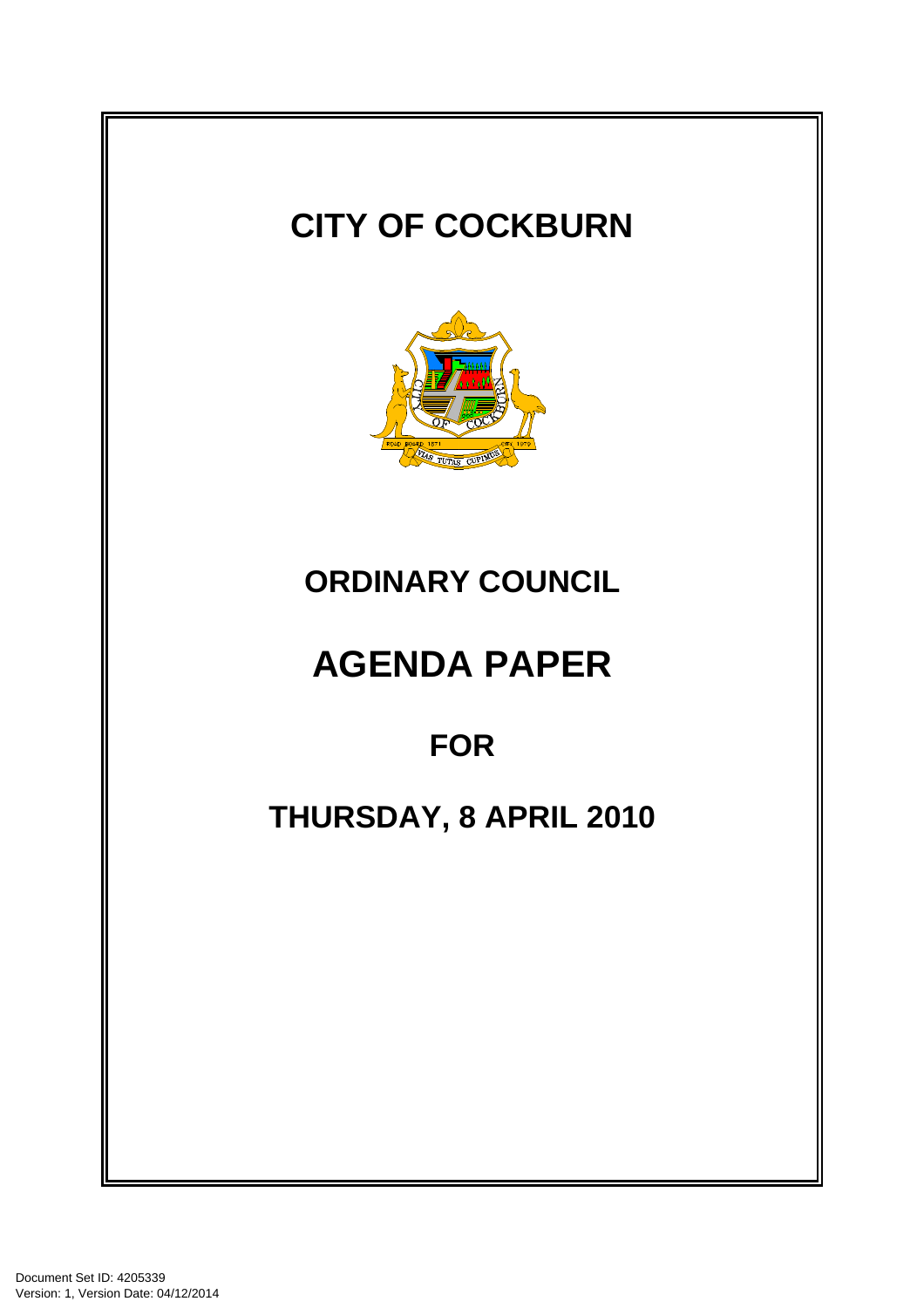# **CITY OF COCKBURN**

## **SUMMARY OF AGENDA TO BE PRESENTED TO THE ORDINARY COUNCIL MEETING TO BE HELD ON THURSDAY, 8 APRIL 2010 AT 7:00 PM**

## **Page**

 $\sim$   $\sim$ 

| 1.             |                                                                                                                     |                                                                                                                                                                |  |  |  |
|----------------|---------------------------------------------------------------------------------------------------------------------|----------------------------------------------------------------------------------------------------------------------------------------------------------------|--|--|--|
| 2.             | APPOINTMENT OF PRESIDING MEMBER (IF REQUIRED)  1                                                                    |                                                                                                                                                                |  |  |  |
| 3.             | DISCLAIMER (TO BE READ ALOUD BY PRESIDING MEMBER) 1                                                                 |                                                                                                                                                                |  |  |  |
| $\mathbf{4}$ . | ACKNOWLEDGEMENT OF RECEIPT OF WRITTEN DECLARATIONS OF<br>FINANCIAL INTERESTS AND CONFLICT OF INTEREST (BY PRESIDING |                                                                                                                                                                |  |  |  |
| 5.             |                                                                                                                     |                                                                                                                                                                |  |  |  |
| 6.             | ACTION TAKEN ON PREVIOUS PUBLIC QUESTIONS TAKEN ON                                                                  |                                                                                                                                                                |  |  |  |
| 7.             |                                                                                                                     |                                                                                                                                                                |  |  |  |
| 8.             |                                                                                                                     |                                                                                                                                                                |  |  |  |
|                | 8.1                                                                                                                 | (OCM 08/04/2010) - SPECIAL COUNCIL MEETING - 25/02/2010 1                                                                                                      |  |  |  |
|                | 8.2                                                                                                                 | (OCM 08/04/2010) - ORDINARY COUNCIL MEETING - 11/03/2010 2                                                                                                     |  |  |  |
|                | 8.3                                                                                                                 | (OCM 08/04/2010) - SPECIAL COUNCIL MEETING - 22 MARCH                                                                                                          |  |  |  |
| 9.             |                                                                                                                     |                                                                                                                                                                |  |  |  |
| 10.            |                                                                                                                     |                                                                                                                                                                |  |  |  |
| 11.            | BUSINESS LEFT OVER FROM THE PREVIOUS MEETING (IF                                                                    |                                                                                                                                                                |  |  |  |
| 12.            | DECLARATION OF COUNCILLORS WHO HAVE NOT GIVEN DUE                                                                   |                                                                                                                                                                |  |  |  |
| 13.            |                                                                                                                     |                                                                                                                                                                |  |  |  |
|                | 13.1                                                                                                                | (OCM 08/04/2010) - MINUTES OF THE AUDIT & STRATEGIC<br>FINANCE COMMITTEE MEETING 18/03/2010 (5009 & 5103) (S                                                   |  |  |  |
|                | 13.2                                                                                                                | (OCM 08/04/2010) - DRAFT PLAN FOR THE DISTRICT 2010-2020<br>AND PUBLIC CONSULTATION PROCESSS (1029) (S CAIN)                                                   |  |  |  |
| 14.            |                                                                                                                     |                                                                                                                                                                |  |  |  |
|                | 14.1                                                                                                                | (OCM 08/04/2010) - ADOPTION OF LOCAL PLANNING POLICY,<br>SPD9 'WASTE MINIMISATION, STORAGE AND COLLECTION IN<br>MULTIPLE UNIT DEVELOPMENTS' (9003) (T WATSON/L |  |  |  |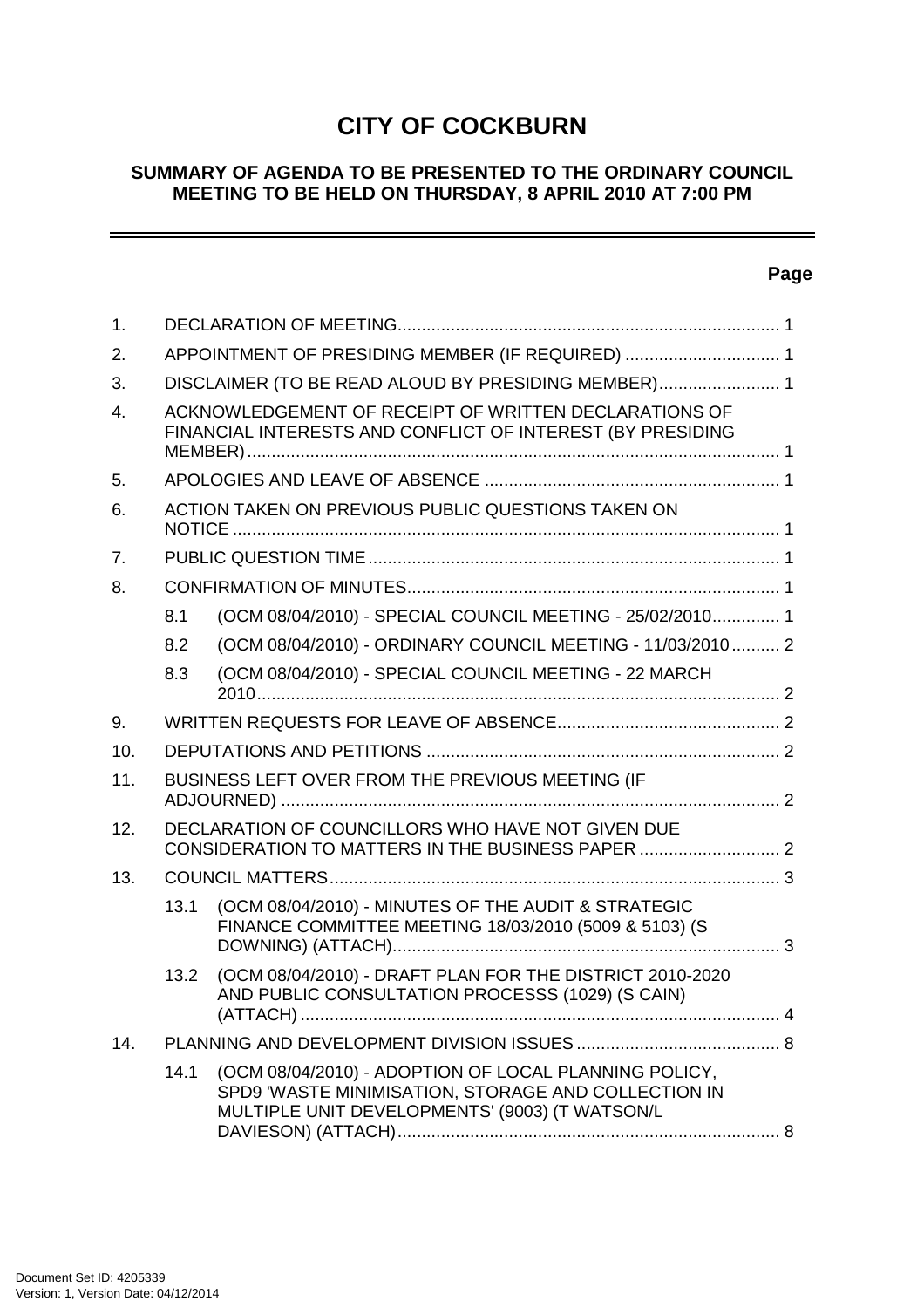|     | 14.2 | (OCM 08/04/2010) - PROPOSED METROPOLITAN REGION<br>SCHEME AMENDMENT NO. 1180/41 (COCKBURN COAST<br>DISTRICT STRUCTURE PLAN) - LOCATION/OWNER: VARIOUS (D                                                                                                                                                                                                                                                                         |  |  |
|-----|------|----------------------------------------------------------------------------------------------------------------------------------------------------------------------------------------------------------------------------------------------------------------------------------------------------------------------------------------------------------------------------------------------------------------------------------|--|--|
|     | 14.3 | (OCM 08/04/2010) - CONSIDERATION TO ADOPT DRAFT LOCAL<br>PLANNING POLICY APD58 'RESIDENTIAL DESIGN GUIDELINES' -<br>APPLICANT: CITY OF COCKBURN - OWNER: VARIOUS (93076) (D                                                                                                                                                                                                                                                      |  |  |
|     | 14.4 | (OCM 08/04/2010) - FINAL CONSIDERATION OF AMENDMENT<br>NO. 75 TO CITY OF COCKBURN TOWN PLANNING SCHEME NO.<br>3 - MINOR REZONING PROPOSALS FOR LOTS 144 AND 145 THE<br>COVE, COOGEE; THE CLOSED PEDESTRIAN ACCESS WAY<br>BETWEEN EGEUS WAY AND WAVERLEY ROAD, COOLBELLUP;<br>LOT 188 BUCAT STREET, HAMILTON HILL AND; LOT 915<br>GOLDSMITH ROAD, SPEARWOOD - OWNER: VARIOUS -<br>APPLICANT: CITY OF COCKBURN (93075) (M CARBONE) |  |  |
|     | 14.5 | (OCM 08/04/2010) - DETAILED AREA PLAN FOR LOT 749 PORT<br>COOGEE, NORTH COOGEE - PREPARED BY: TAYLOR BURRELL<br>BARNETT - PROPONENT: AUSTRALAND (PS/A/001) (T WATSON)                                                                                                                                                                                                                                                            |  |  |
|     | 14.6 | (OCM 08/04/2010) - PREPARATION OF DRAFT LOCAL PLANNING<br>POLICY APD60 'MURIEL COURT STRUCTURE PLAN DESIGN<br>GUIDELINES' AND MINOR MODIFICATION TO MURIEL COURT<br>STRUCTURE PLAN - OWNER: VARIOUS - APPLICANT: CITY OF                                                                                                                                                                                                         |  |  |
|     | 14.7 | (OCM 08/04/2010) - PROPOSED OUTBUILDING - LOCATION: 4<br>CRESTIA COURT, BIBRA LAKE - OWNER / APPLICANT: M HILL                                                                                                                                                                                                                                                                                                                   |  |  |
|     | 14.8 | (OCM 08/04/2010) - CONSIDERATION FOR FINAL ADOPTION OF<br>PROPOSED SCHEME AMENDMENT NO. 79 LOCATION: LOT 885<br>WENTWORTH PARADE, SUCCESS - OWNER: VARIOUS -                                                                                                                                                                                                                                                                     |  |  |
| 15. |      | FINANCE AND CORPORATE SERVICES DIVISION ISSUES  45                                                                                                                                                                                                                                                                                                                                                                               |  |  |
|     | 15.1 | (OCM 08/04/2010) - LIST OF CREDITORS PAID - FEBRUARY 2010                                                                                                                                                                                                                                                                                                                                                                        |  |  |
|     | 15.2 | (OCM 08/04/2010) - STATEMENT OF FINANCIAL ACTIVITY AND<br>ASSOCIATED REPORTS - FEBRUARY 2010 (5505) (N                                                                                                                                                                                                                                                                                                                           |  |  |
| 16. |      |                                                                                                                                                                                                                                                                                                                                                                                                                                  |  |  |
|     | 16.1 | (OCM 08/04/2010) - TEMPORARY CLOSURE OF NAUTICAL DVE<br>IN HENDERSON TO THE PASSAGE OF VEHICLES (ES/R/002) (S                                                                                                                                                                                                                                                                                                                    |  |  |
|     | 16.2 | (OCM 08/04/2010) - TENDER NO. RFT 33/2009 - CLEANING<br>SERVICES - PUBLIC, COMMUNITY & ADMINISTRATION<br>FACILITIES (RFT 33/2009) (D VICKERY) (ATTACH)  54                                                                                                                                                                                                                                                                       |  |  |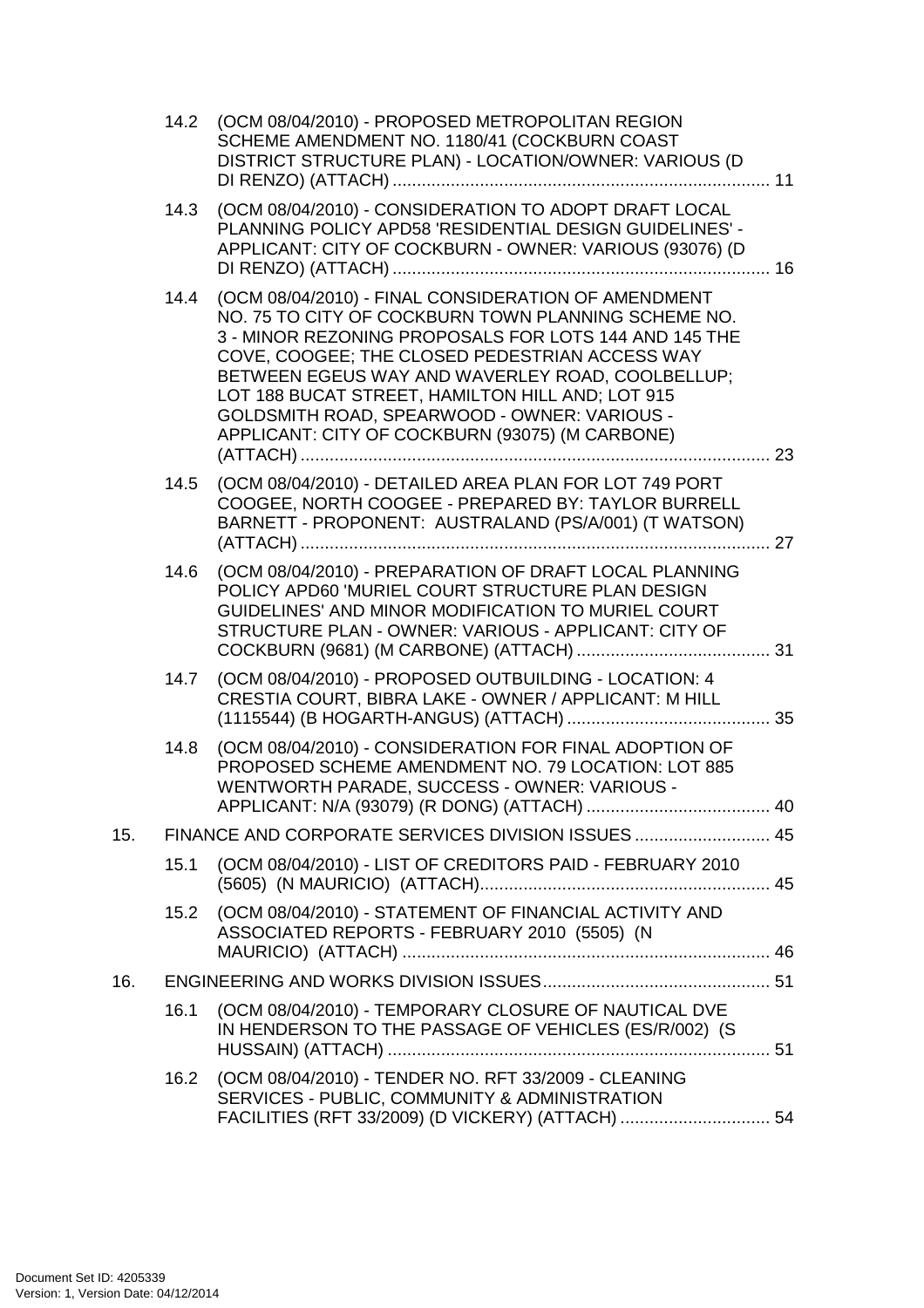| 17. |      |                                                                                                                                                                 |  |  |
|-----|------|-----------------------------------------------------------------------------------------------------------------------------------------------------------------|--|--|
|     | 17.1 | (OCM 08/04/2010) - TENDER NO. RFT44/2009 - SECURITY<br>SERVICES (MOBILE PATROLS ETC.) (RFT 44/2009) (D GREEN)                                                   |  |  |
|     | 17.2 | (OCM 08/04/2010) - INTEGRATED HEALTH AND COMMUNITY<br>FACILITIES - WENTWORTH PARADE, SUCCESS (CR/M/111) (R                                                      |  |  |
| 18. |      |                                                                                                                                                                 |  |  |
| 19. |      |                                                                                                                                                                 |  |  |
| 20. |      | NOTICES OF MOTION GIVEN AT THE MEETING FOR CONSIDERATION                                                                                                        |  |  |
| 21. |      | NEW BUSINESS OF AN URGENT NATURE INTRODUCED BY                                                                                                                  |  |  |
| 22. |      | MATTERS TO BE NOTED FOR INVESTIGATION, WITHOUT DEBATE 73                                                                                                        |  |  |
| 23. |      |                                                                                                                                                                 |  |  |
|     | 23.1 | (OCM 08/04/2010) - MINUTES OF CHIEF EXECUTIVE OFFICER<br>PERFORMANCE & SENIOR STAFF KEY PROJECTS APPRAISAL<br>COMMITTEE MEETING - 18 MARCH 2010 (1192) (S CAIN) |  |  |
|     |      |                                                                                                                                                                 |  |  |
| 24  |      | (OCM 08/04/2010) - RESOLUTION OF COMPLIANCE (SECTION 3.18(3),                                                                                                   |  |  |
| 25. |      |                                                                                                                                                                 |  |  |
|     |      |                                                                                                                                                                 |  |  |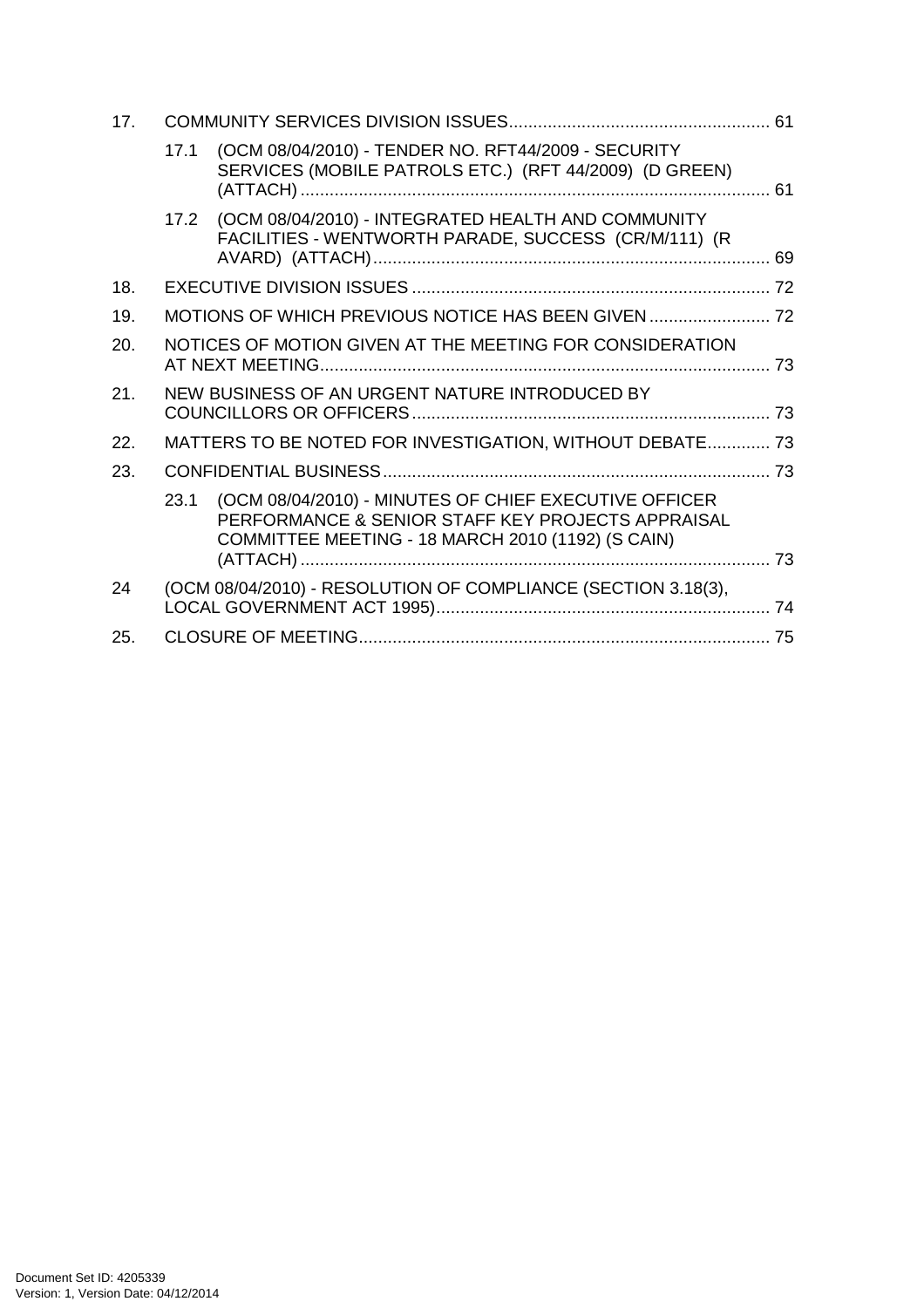## **CITY OF COCKBURN**

## **AGENDA TO BE PRESENTED TO THE ORDINARY COUNCIL MEETING TO BE HELD ON THURSDAY, 8 APRIL 2010 AT 7:00 PM**

## **1. DECLARATION OF MEETING**

#### **2. APPOINTMENT OF PRESIDING MEMBER (If required)**

#### **3. DISCLAIMER (To be read aloud by Presiding Member)**

Members of the public, who attend Council Meetings, should not act immediately on anything they hear at the Meetings, without first seeking clarification of Council's position. Persons are advised to wait for written advice from the Council prior to taking action on any matter that they may have before Council.

- **4. ACKNOWLEDGEMENT OF RECEIPT OF WRITTEN DECLARATIONS OF FINANCIAL INTERESTS AND CONFLICT OF INTEREST (by Presiding Member)**
- **5. APOLOGIES AND LEAVE OF ABSENCE**
- **6. ACTION TAKEN ON PREVIOUS PUBLIC QUESTIONS TAKEN ON NOTICE**
- **7. PUBLIC QUESTION TIME**
- **8. CONFIRMATION OF MINUTES** 
	- **8.1 (OCM 08/04/2010) SPECIAL COUNCIL MEETING 25/02/2010**

#### **RECOMMENDATION**

That the Minutes of the Special Council meeting held on Thursday, 25 February 2010 be adopted as a true and accurate record, subject to amendment to the "Reason for Decision" associated with Minute Nos. 4180 and 4181 by deleting the word "Suspending" and substituting the words "Extending time in accordance with".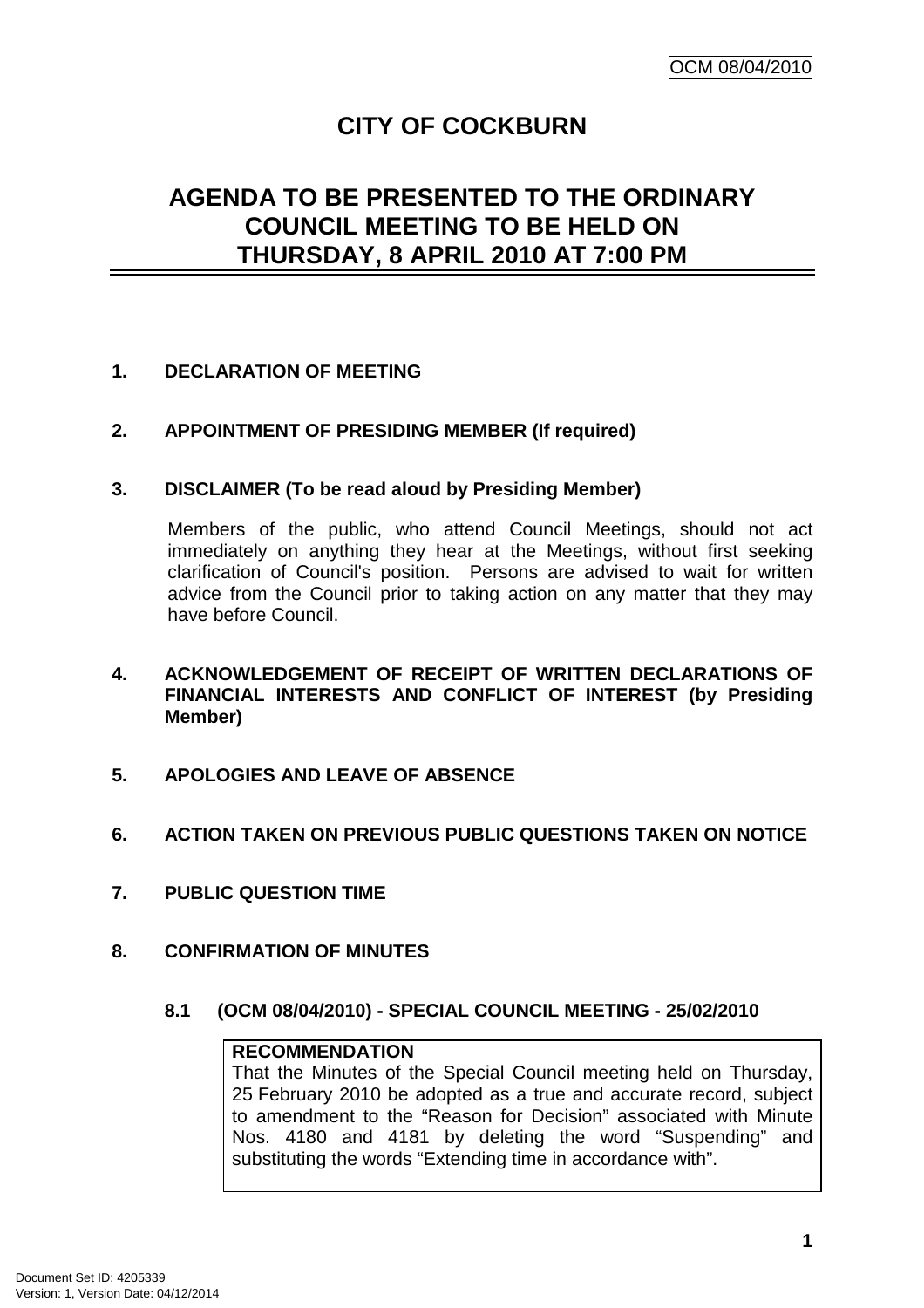## **COUNCIL DECISION**

## **8.2 (OCM 08/04/2010) - ORDINARY COUNCIL MEETING - 11/03/2010**

#### **RECOMMENDATION**

That the Minutes of the Ordinary Council Meeting held on Thursday, 11 March 2010, be adopted as a true and accurate record.

**COUNCIL DECISION** 

## **8.3 (OCM 08/04/2010) - SPECIAL COUNCIL MEETING - 22 MARCH 2010**

#### **RECOMMENDATION**

That the Minutes of the Special Council Meeting held on Monday, 22 March 2010 be adopted as a true and accurate record.

**COUNCIL DECISION** 

#### **9. WRITTEN REQUESTS FOR LEAVE OF ABSENCE**

#### **10. DEPUTATIONS AND PETITIONS**

#### **11. BUSINESS LEFT OVER FROM THE PREVIOUS MEETING (If adjourned)**

Nil

#### **12. DECLARATION OF COUNCILLORS WHO HAVE NOT GIVEN DUE CONSIDERATION TO MATTERS IN THE BUSINESS PAPER**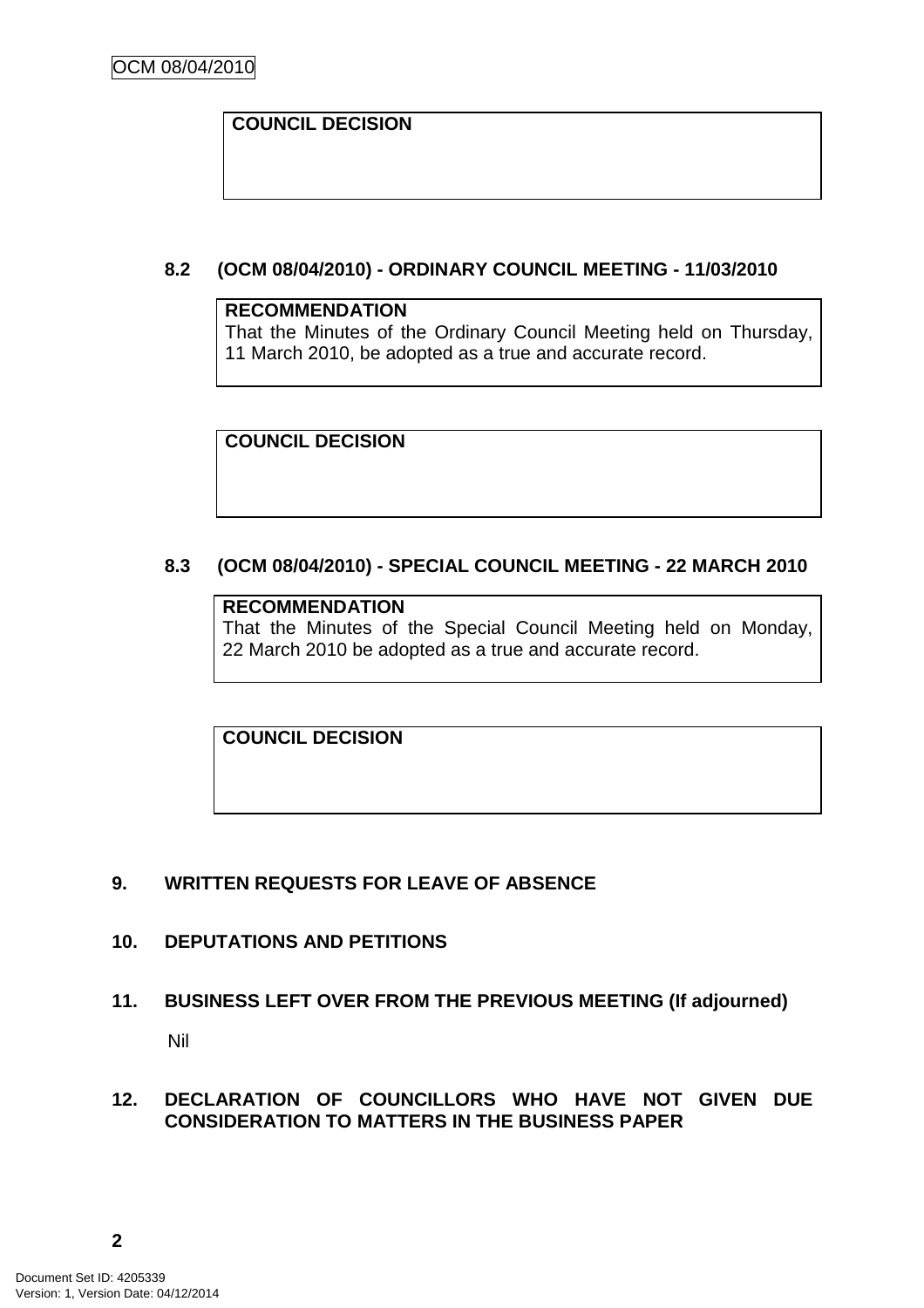## **13. COUNCIL MATTERS**

#### **13.1 (OCM 08/04/2010) - MINUTES OF THE AUDIT & STRATEGIC FINANCE COMMITTEE MEETING 18/03/2010 (5009 & 5103) (S DOWNING) (ATTACH)**

#### **RECOMMENDATION**

That Council receive the Minutes of the Audit Committee Meeting held on Thursday, 18 March 2010, as attached to the Agenda and the recommendations contained therein be adopted.

## **COUNCIL DECISION**

## **Background**

A meeting of the Audit and Strategic Finance Committee was conducted on 18 March 2010.

#### **Submission**

To receive the Minutes of the Audit and Strategic Finance Committee and adopt its recommendation.

#### **Report**

The Audit and Strategic Finance Committee received and considered the following items:

- (1) Internal Audit Project No.18 Leave Entitlements
- (2) Internal Audit Project No.9 Property Leases
- (3) Internal Audit Project No.14 Credit Card Payments
- (4) Internal Audit Project No.12 Hiring of Halls, Recreational Facilities and Reserves
- (5) Internal Audit Project No.13 Library Services Fees and **Charges**
- (6) Internal Audit Project No.23 Termination Processes
- (7) Internal Audit Project No.2 Timesheets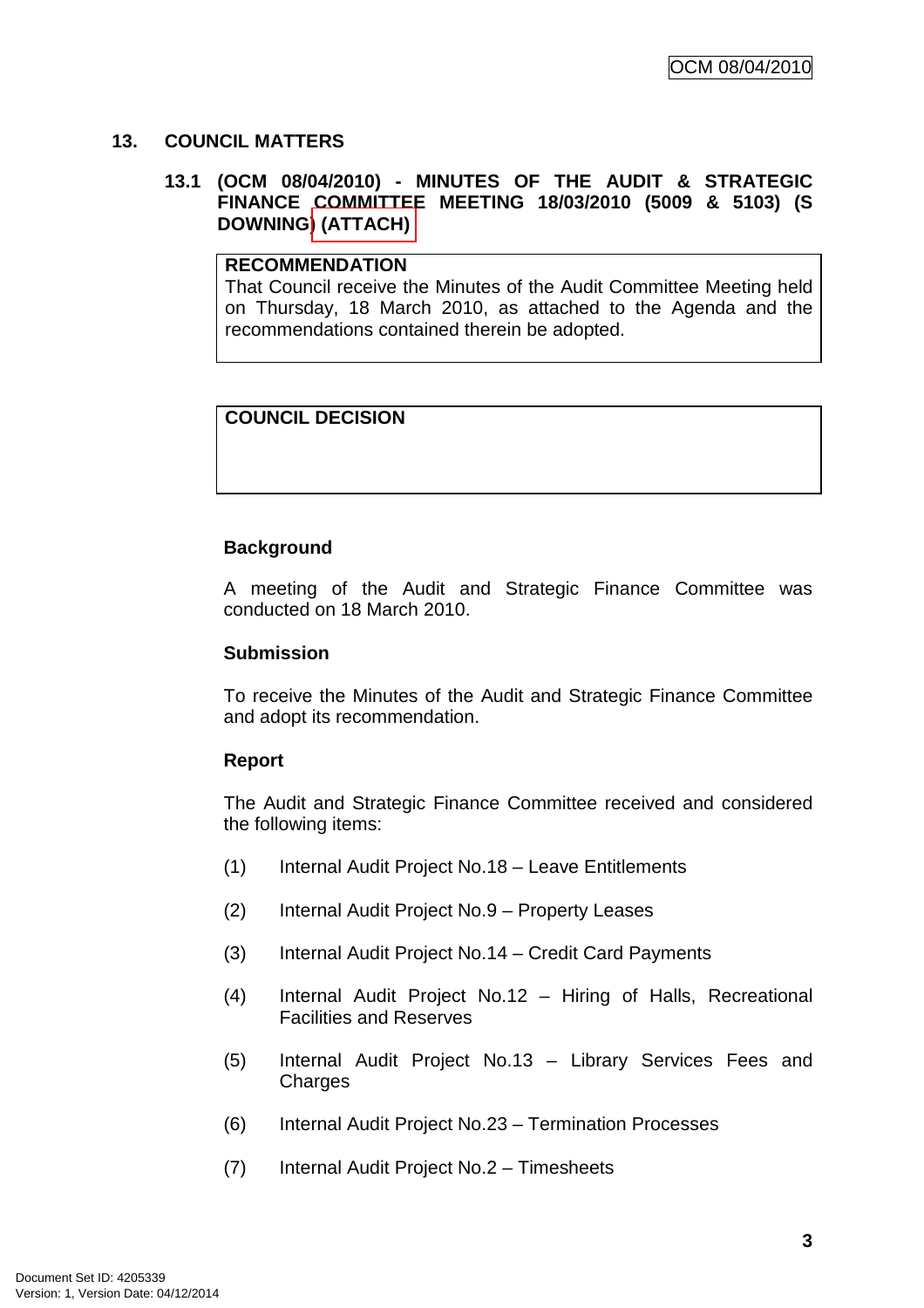- (8) Internal Audit Project No.20 –Freedom of Information
- (9) Internal Audit Project Jean Willis Centre

#### **Strategic Plan/Policy Implications**

#### **Governance Excellence**

To provide effective monitoring and regulatory services that administer relevant legislation and local laws in a fair and impartial way.

#### **Budget/Financial Implications**

As contained in the Minutes.

#### **Legal Implications**

As contained in the Minutes.

#### **Community Consultation**

N/A

#### **Attachment(s)**

Minutes of the Audit and Strategic Finance Committee Meeting held on 18 March 2010.

#### **Advice to Proponent(s)/Submissioners**

N/A

#### **Implications of Section 3.18(3) Local Government Act, 1995**

Nil.

## **13.2 (OCM 08/04/2010) - DRAFT PLAN FOR THE DISTRICT 2010-2020 AND PUBLIC CONSULTATION PROCESSS (1029) (S CAIN) (ATTACH)**

## **RECOMMENDATION**

That Council:

- (1) adopt the draft Plan for the District 2010 –2020;
- (2) initiate a public consultation process over the next six weeks, to include a briefing to community representatives through the Community Development Strategy forum;.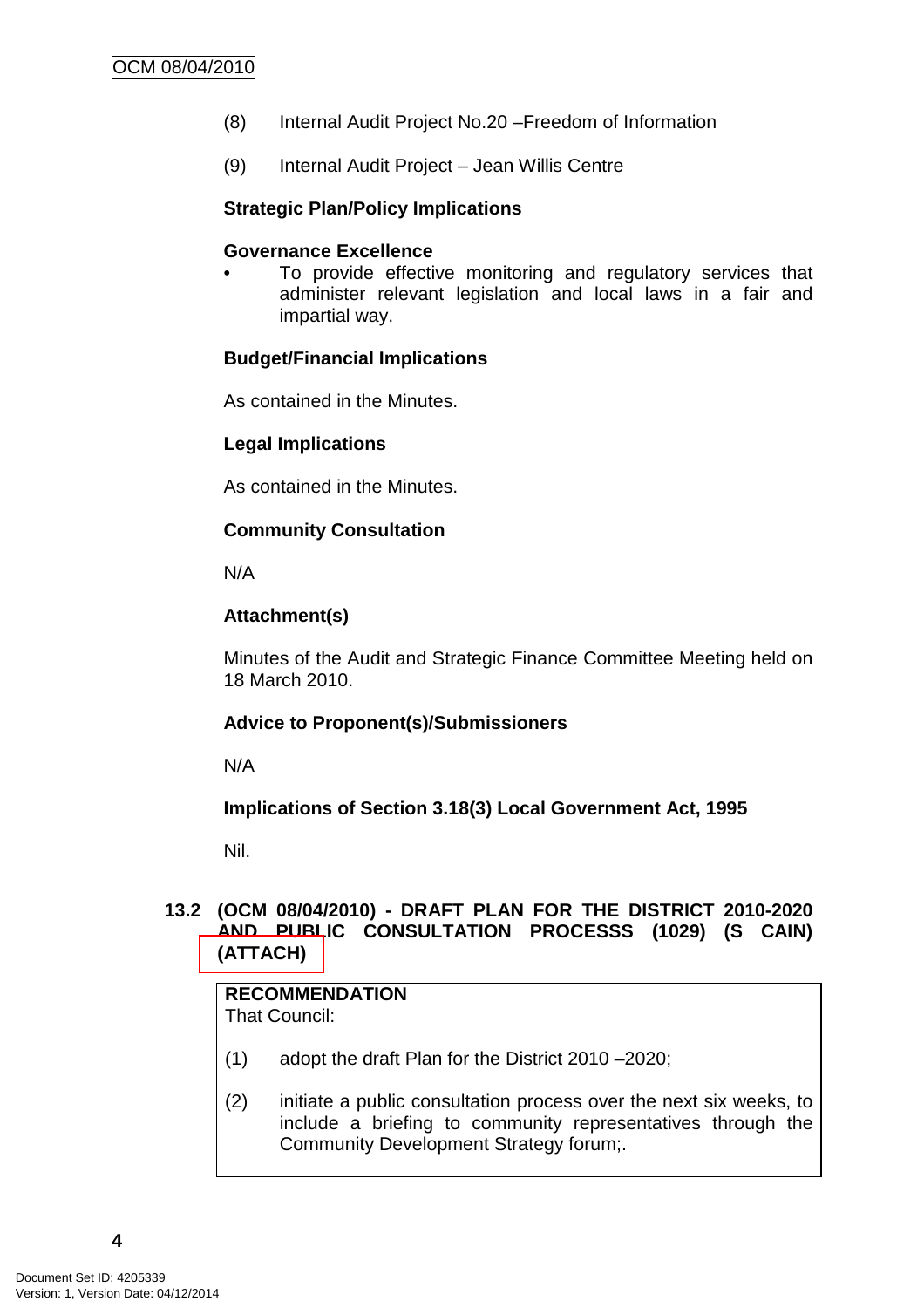- (3) make the draft available via the City's website and initiate other means of communicating the draft plan; and
- (4) following consultation, bring the Plan back to Council for its final consideration at the June 2010 Ordinary Council Meeting.

## **COUNCIL DECISION**

## **Background**

The 2005 review of the Local Government Act 1995 (the Act) required all local authorities to replace their Principle Activities Plan with a 'Plan for the Future', with this reviewed every two years. In June 2008, the City adopted the current plan, this being the second iteration in the new format. Since then, considerable progress has been made on implementing this Plan. As required under the Act, a new version of the Plan has now been produced.

## **Submission**

N/A

## **Report**

The City's Strategic Plan identifies the Plan for the District as one of the major subordinate plans that guides the development of the City. The Plan provides a detailed ten-year program for infrastructure development, services expansion (including future staffing requirements) and the financial projections for future operating and capital finance requirements.

Plan Development – Over the past year the City's staff have developed the draft revision of the Plan. This process was done in conjunction with the strategic planning review process and has incorporated the findings from the 2009 Community Perceptions Survey and Community Needs Survey, completed in March 2008. The Plan also incorporates data from the Sports and Recreation Facilities Plan presented to Council in February 2010. While the essence of the Plan is about providing infrastructure and services the community wants, it has been developed in the context of what is more broadly needed and can be afforded.

Format – The Plan contains a significant amount of information about the City's future development. The existing format has been retained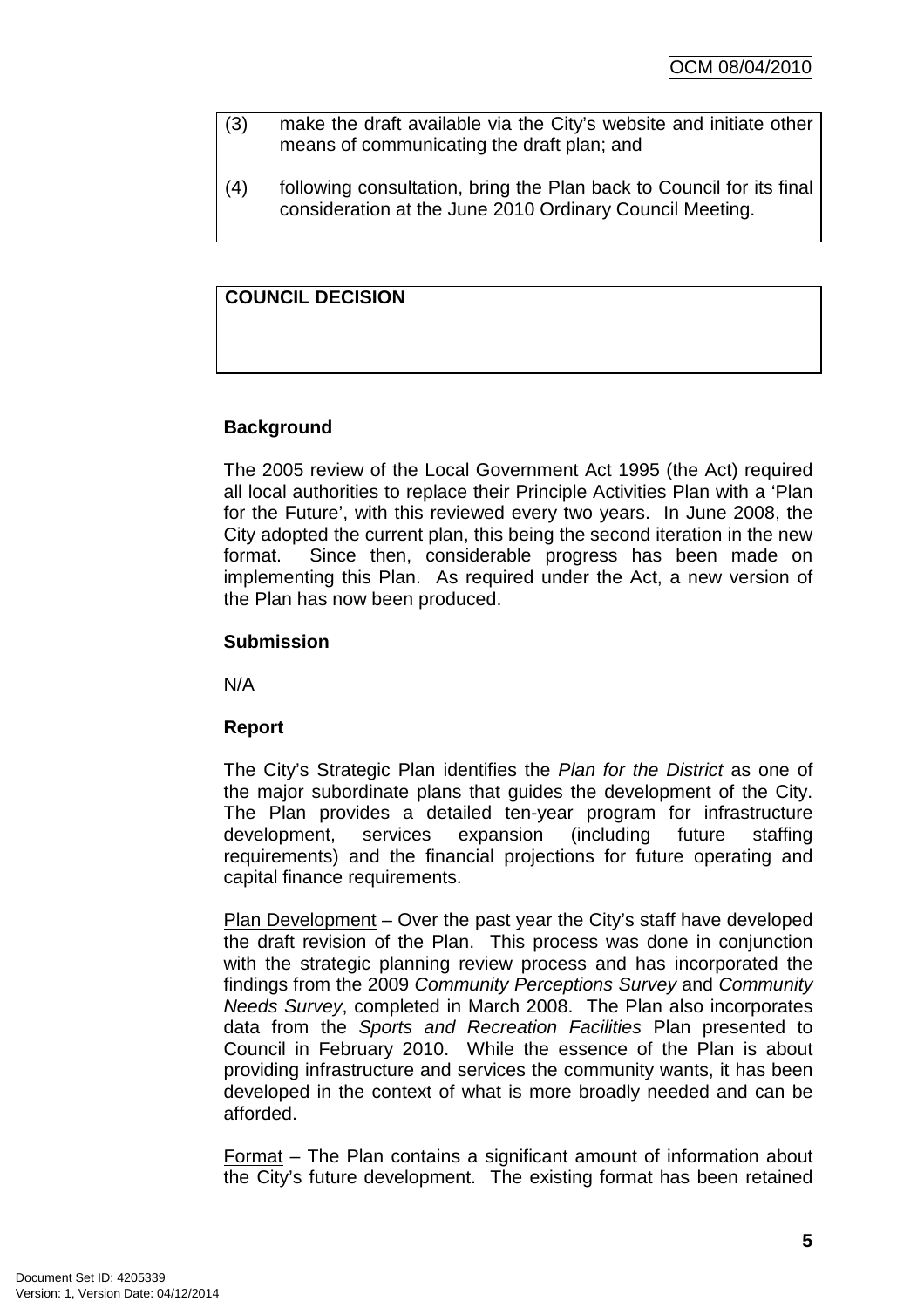with a background section that is intended to give the reader some context about the factors that will affect the City. The background data has been expanded making use of forecasting tools now available to the staff (and residents) through the City's recent purchase of the Forecast.id and Economy.id planning tools. Additionally, the City commissioned an update of its traffic model, which formed part of the City's District Traffic Study 2016 and 2031. As a growing Local Government it is critical that we ensure our road infrastructure is being targeted in the appropriate areas.

The Plan is presented in three main sections, as follows:

Infrastructure Plan – This section contains details on all of the infrastructure projects, including proposed location, development timeframe, capital and operating costs. The projects are separated into:

- Community Infrastructure Projects
- City Infrastructure Projects
- Road and Park Projects

Services Plan – This section contains details of the City's service programs, including a description of the new staff proposals and the requirement for them.

Financial Management Plan – This section details the financial implications of the above development programs. It includes projections of capital costs, sources of funds (existing and new) and projected increases in service charges (rates).

Communication – Upon adoption by Council of the draft Plan it is intended to take this to a public consultation phase. As much of the Plan relates to community infrastructure and services development, it is intended to again use the City's Community Development Strategy forum as a vehicle for soliciting feedback. Community leaders will be provided with copies of the document for further dissemination and additional briefings will be offered to local community groups as required.

The Plan will also be made available via the City's website and information about it communicated via other media, such as Cockburn Soundings and the local newspapers.

Some aspects of the Plan are likely to generate significant community input, while others will have little direct interest. While the Plan is a continuation of its predecessor, it will remain in a draft version with the option for amendment prior to final adoption, scheduled for June 2010.

Review – As the plan is an updated version of the current version, the public consultation phase will run for six weeks at the end of which a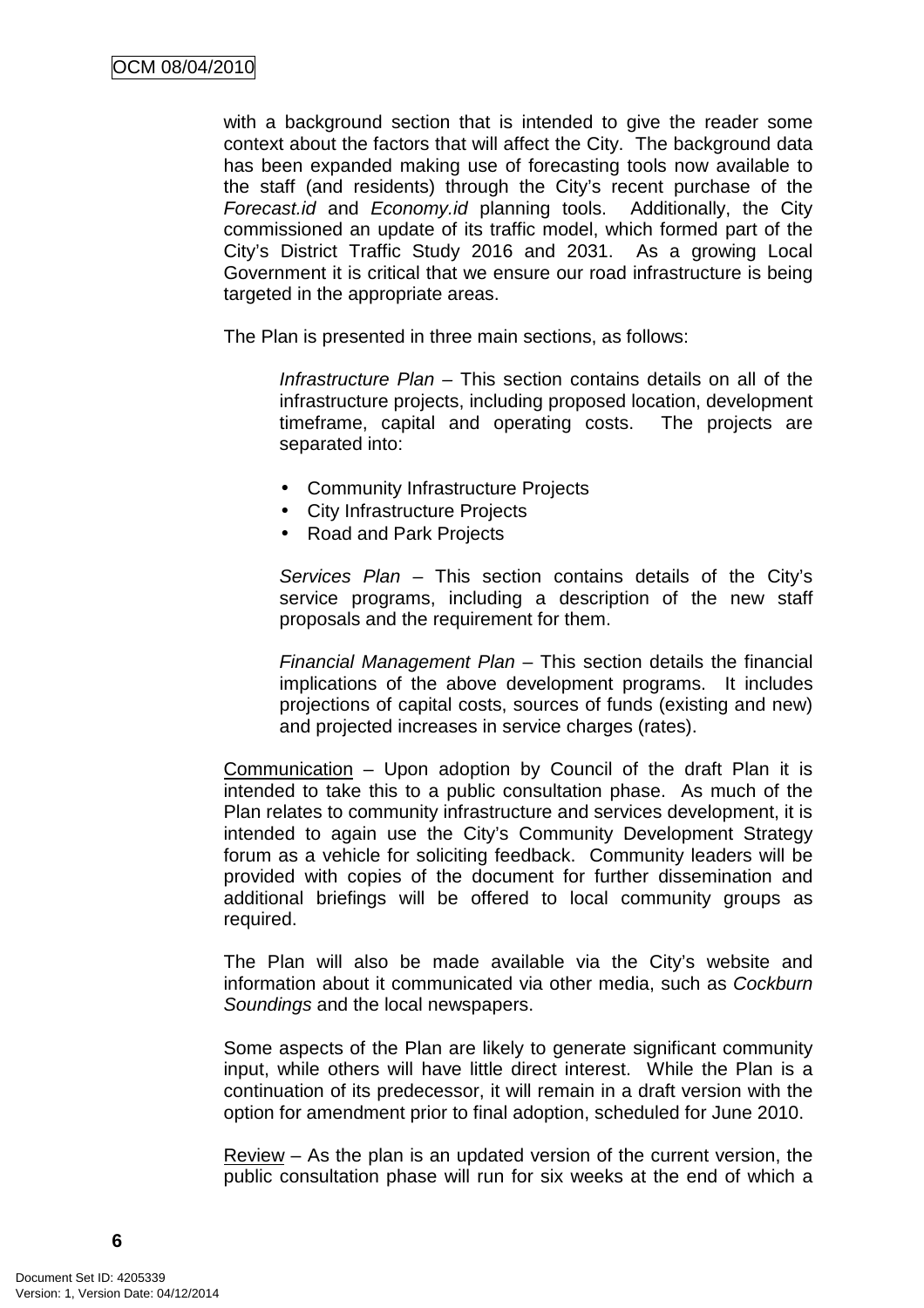final version will be presented to Council. Upon final adoption of the Plan the document will be made available to the community via the website.

While the Plan extends until 2020, it will be reviewed again in two years time. As the 2008 version of the Plan incorporated lessons learned since the first adoption in 2006, it is anticipated that future versions of the Plan will continue to improve as a result of the experiences gained from this version.

## **Strategic Plan/Policy Implications**

#### **Demographic Planning**

• To ensure the planning of the City is based on an approach that has the potential to achieve high levels of convenience and prosperity for its citizens.

## **Budget/Financial Implications**

N/A

## **Legal Implications**

N/A

## **Community Consultation**

The Plan will be advertised for six weeks for public comment as well as being made available via the City's website.

## **Attachment(s)**

Draft Plan for the District 2010-2020.

## **Advice to Proponent(s)/Submissioners**

N/A

## **Implications of Section 3.18(3) Local Government Act, 1995**

The Plan is being adopted as the City's 'Plan for the Future', required under s5.56 of the Local Government Act.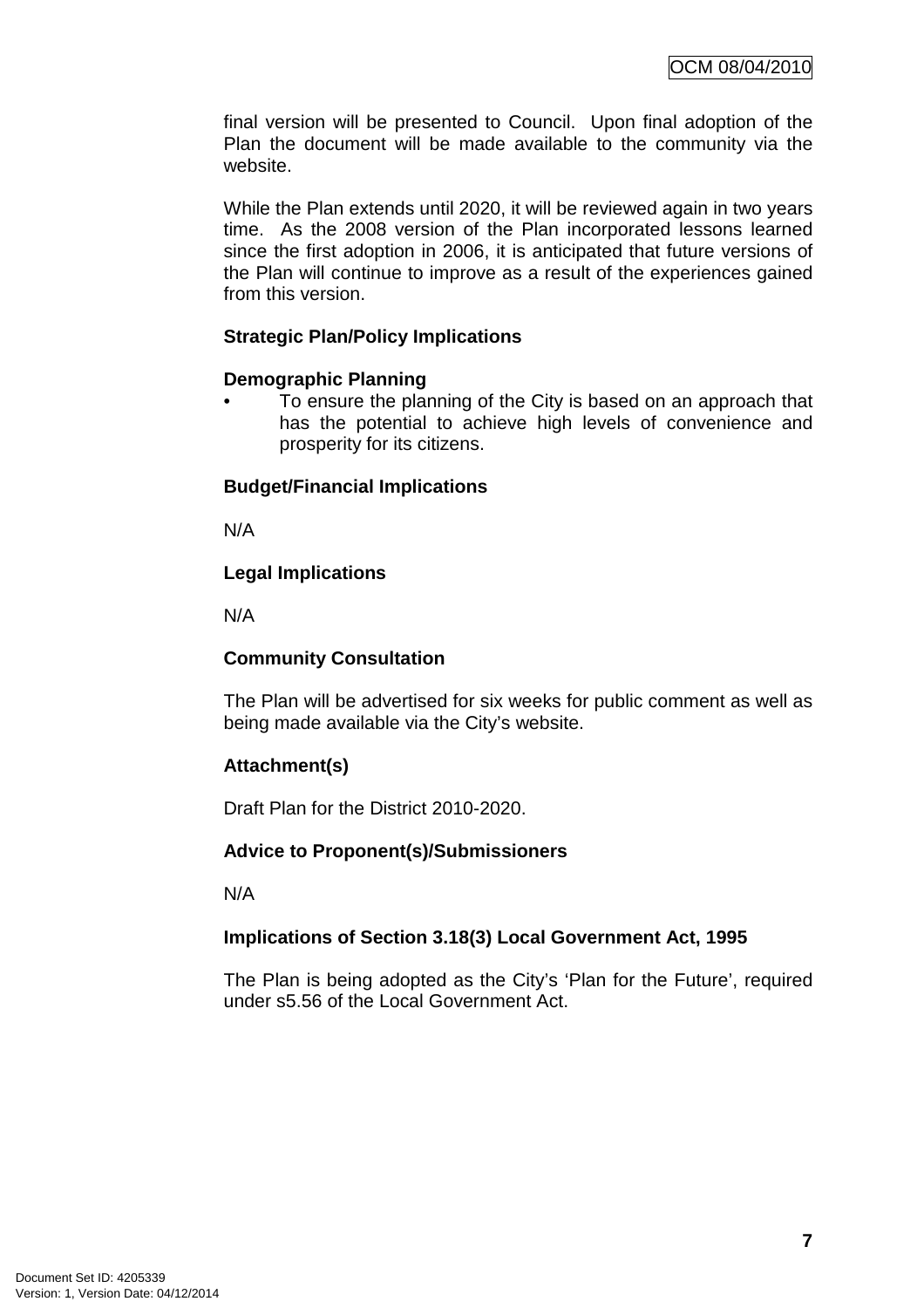#### **14. PLANNING AND DEVELOPMENT DIVISION ISSUES**

#### **14.1 (OCM 08/04/2010) - ADOPTION OF LOCAL PLANNING POLICY, SPD9 'WASTE MINIMISATION, STORAGE AND COLLECTION IN MULTIPLE UNIT DEVELOPMENTS' (9003) (T WATSON/L DAVIESON) (ATTACH)**

#### **RECOMMENDATION** That Council:

- (1) adopts the Policy 'SPD9 'Waste Minimisation, Storage and Collection in Multiple Unit Developments' as a Local Planning Policy in accordance with Clause 2.5 of Town Planning Scheme No. 3;
- (2) publish a notice in the local newspaper advising of the new policy in accordance with Clause 2.5.3 (b) of Town Planning Scheme No. 3; and
- (3) forward a copy of the policy to the Western Australian Planning Commission in accordance with Clause 2.5.3 (b) of Town Planning Scheme No. 3.

#### **COUNCIL DECISION**

## **Background**

The City is increasingly receiving development applications for large scale grouped and multiple dwelling proposals, and multiple tenancies in the case of retail, commercial and industrial proposals. When occupied, these developments generate considerable waste. To ensure new development is functional, and for the purpose of protecting the amenity of a locality, particularly residential amenity in the vicinity of larger developments, on-site management and collection of waste requires far greater consideration.

Greater attention also needs to be paid to issues of waste minimisation during the construction stage of the development process (reducing landfill volumes), and the potential for resource recovery across the life of a project.

#### **Submission**

N/A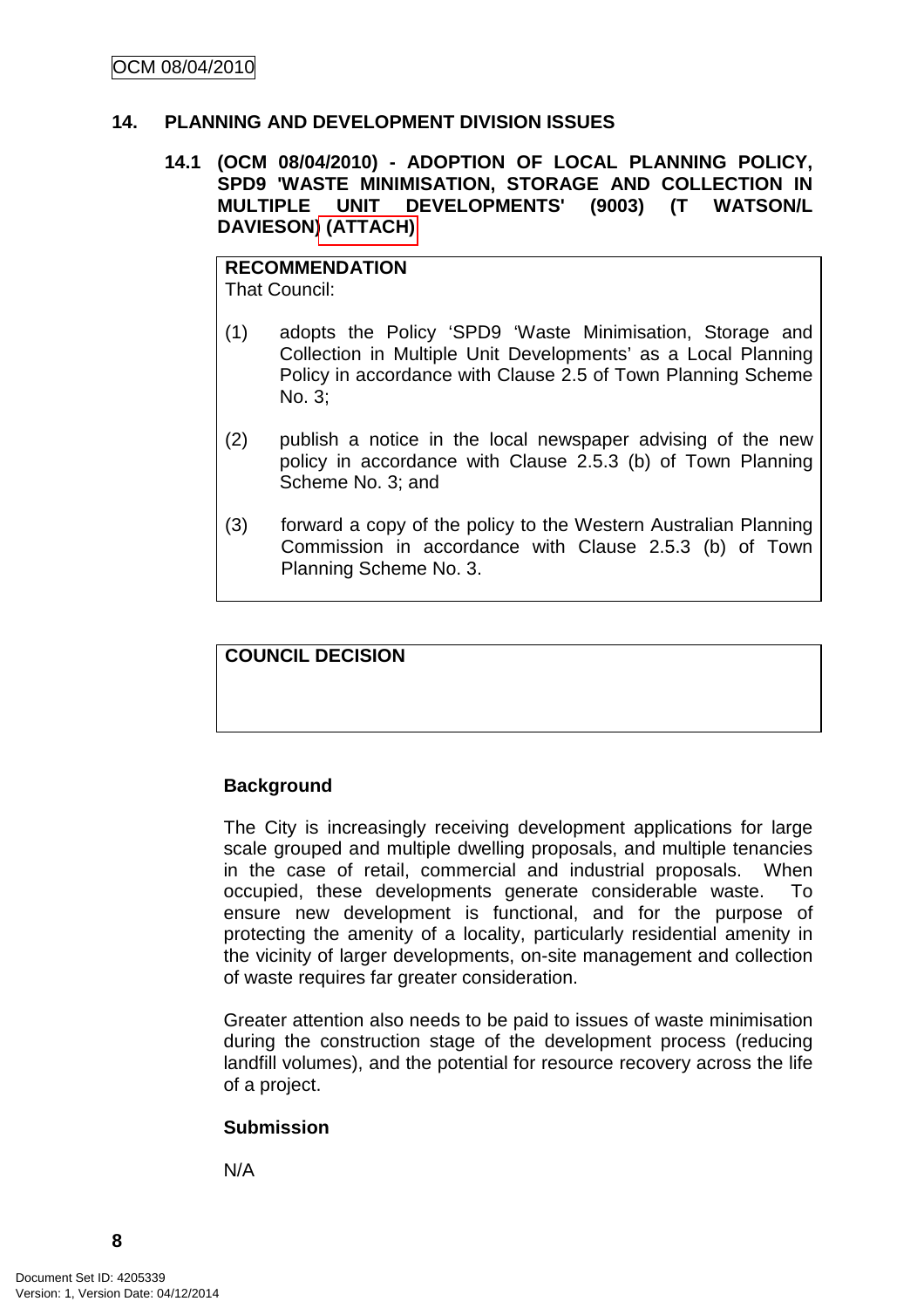## **Report**

The policy details requirements pertaining to waste management and minimisation - to be considered in the redevelopment and/or design, construction and function of larger developments. The policy is informed in part by the principles and objectives of the City's Sustainability Policy and the State Government's Waste Avoidance and Resource Recovery Act.

The general objective of the policy is to achieve consistent, orderly and proper practices in relation to the management and minimisation of waste associated with larger development, both residential and nonresidential, within the City. If this objective is achieved, several environmental objectives will also be achieved including: the more efficient use of, and the greater recovery and recycling of, materials.

The main sections of the policy deal with the following:

- Categories of development in respect of which waste management is to be addressed.
- Application requirements, most notably the submission of a Waste Management Plan as part of a Development Application.
- Requirements to be satisfied in respect of both residential and non-residential development. These requirements are either specific to one type of development, or are generally applicable.

## **Consultation**

The draft policy was advertised for public comment in August 2009. The document was also provided to a number of developers undertaking multiple unit development within the City for consideration and comment. In response, one (1) submission was received (from Australand). The main points raised in the submission are summarised below, followed by the City's comment in respect of each:

The City's  $m<sup>2</sup>$  storage requirement for residential dwellings is excessive.

Comment – the one (1m²) square metre proposed is considered appropriate; catering for an increase in waste volumes and/or changes in waste management practices should such occur. The area required also takes into account potential changes in use, particularly in mixed use development/s.

The requirement for bulky storage rooms or enclosures is excessive. Comment – this requirement has been shifted to the

"preferred/recommended" section of the policy.

• The requirement for waste to be collected on-site is excessive. Comment – this is considered appropriate and in part one of the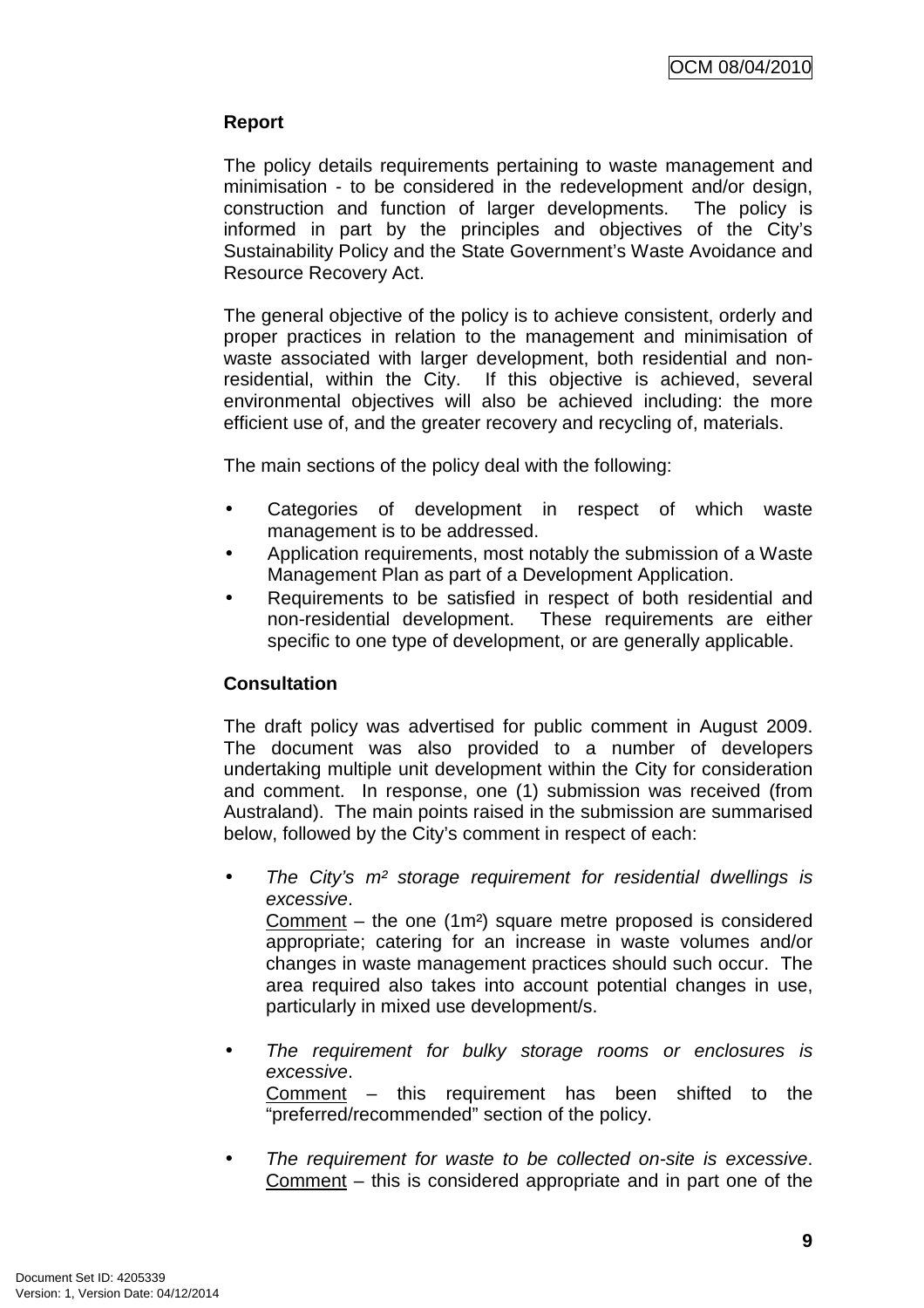reasons for the policy. Waste management aspects to a development should occur on-site, and should be considered 'upfront' as part of the design of a development (and incorporated during construction). On-site waste management protects and preserves the use of the public realm more appropriately for purposes including pedestrian movement and amenity.

The requirement for physical separation of waste storage in mixed-use development is negligible and unreasonable. Comment – this requirement is considered appropriate, protecting the interests of residential and non-residential occupants in a development. Other considerations in requiring separation include: the separation of residential and commercial waste, often different in nature and requiring different storage arrangements/methods, and different collection times.

Having regard for the above, it is recommended Council adopt the local planning policy. Whilst the draft policy has been amended to ensure that it is easy to understand and interpret, the technical content remains largely unchanged.

## **Strategic Plan/Policy Implications**

## **Demographic Planning**

- To ensure the planning of the City is based on an approach that has the potential to achieve high levels of convenience and prosperity for its citizens.
- To ensure development will enhance the levels of amenity currently enjoyed by the community.

#### **Budget/Financial Implications**

N/A

#### **Legal Implications**

In accordance with Town Planning scheme No. 3 requirements.

## **Community Consultation**

Advertised in August 2009.

#### **Attachment(s)**

Policy SPD9 'Waste Minimisation, Storage and Collection in Multiple Unit Development'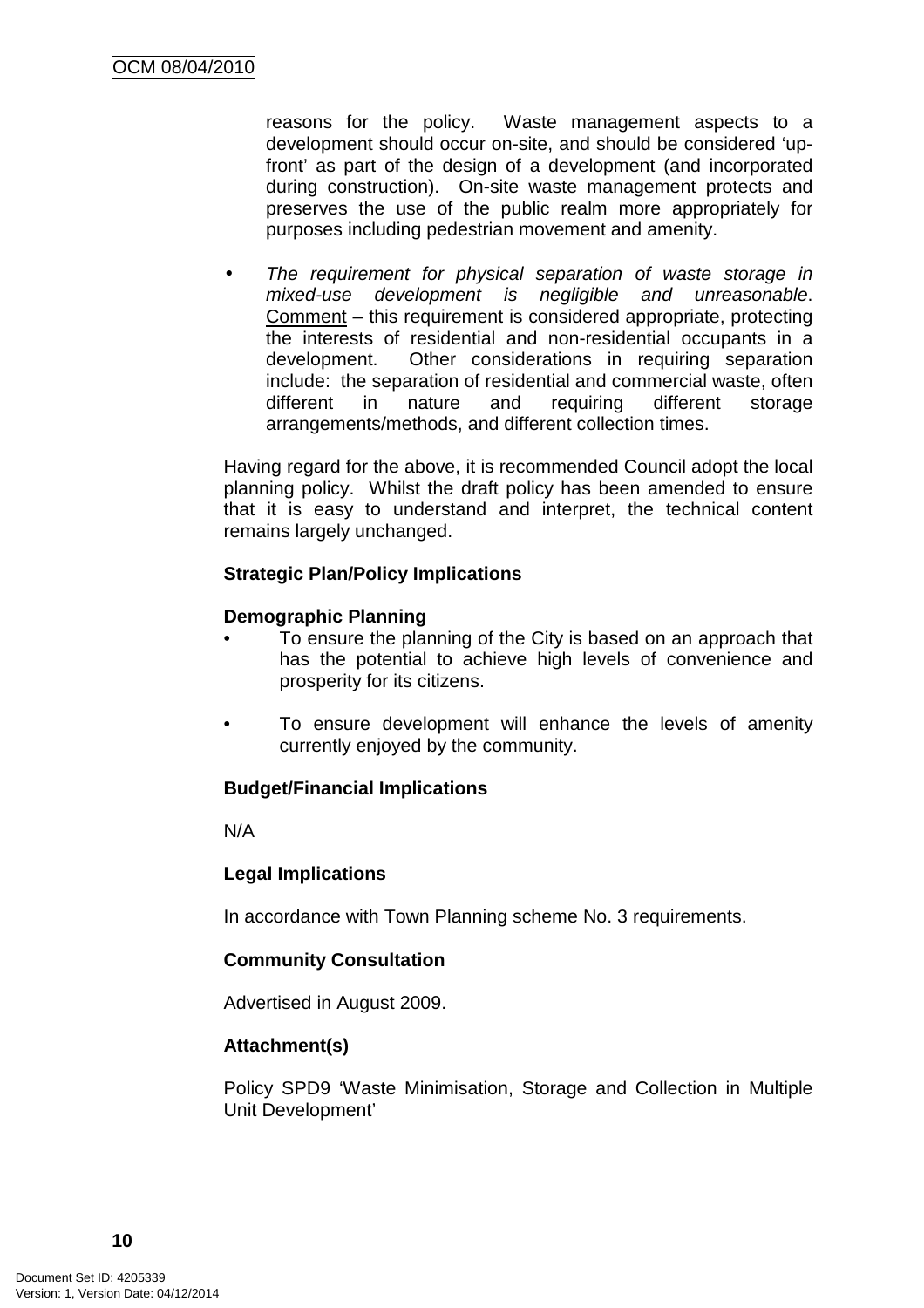## **Advice to Proponent(s)/Submissioners**

The submissioner has been advised the Policy is to be considered by Council at the 8 April 2010 Council Meeting.

## **Implications of Section 3.18(3) Local Government Act, 1995**

N/A

## **14.2 (OCM 08/04/2010) - PROPOSED METROPOLITAN REGION SCHEME AMENDMENT NO. 1180/41 (COCKBURN COAST DISTRICT STRUCTURE PLAN) - LOCATION/OWNER: VARIOUS (D DI RENZO) (ATTACH)**

**RECOMMENDATION** That Council:

- (1) receive the Metropolitan Region Scheme Amendment No. 1180/41; and
- (2) make a submission to the Western Australian Planning Commission as follows:
	- 1. Requesting that the railway crossing points identified on the Cockburn Coast District Structure Plan be rezoned from 'Railway' reserve to 'Urban Deferred' to ensure that some form of grade separated access is both acknowledged and permitted at these strategic points along the railway line.
	- 2. Supporting the remaining proposals contained within Metropolitan Region Scheme 1180/41.

## **COUNCIL DECISION**

#### **Background**

The Western Australian Planning Commission ("WAPC") has resolved to amend the Metropolitan Region Scheme ("MRS") in accordance with the provisions of the Planning and Development Act 2005. The purpose of the amendment is to rezone the North Coogee industrial area to reflect the outcomes of the now adopted Cockburn Coast District Structure Plan ("District Structure Plan") (Attachments 2 and 3).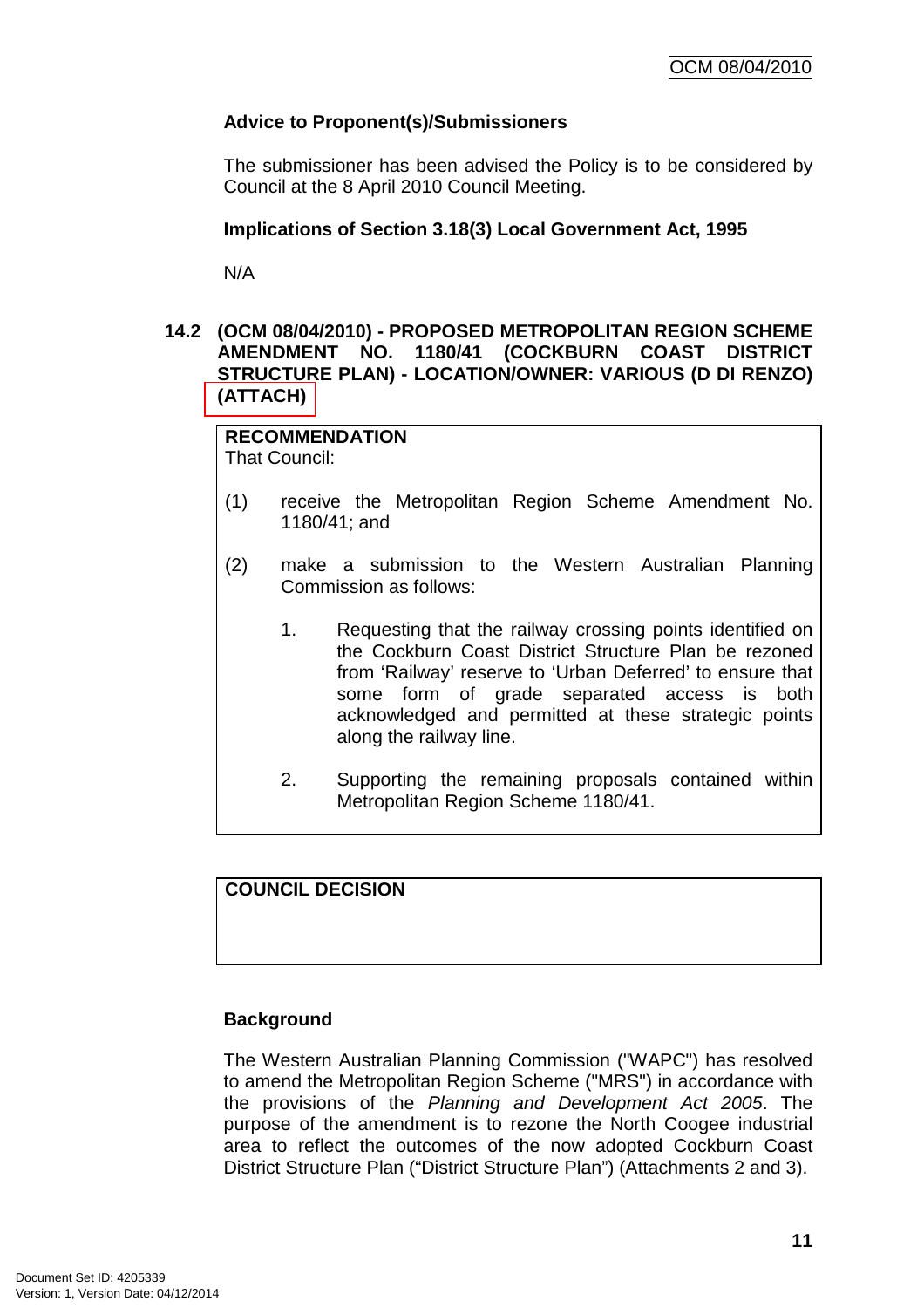The WAPC has recently commenced advertising of the proposed MRS amendment. Submissions are due by 14 May 2010, and as a directly affected agency it is necessary that the City of Cockburn makes submission on the amendment

#### **Report**

#### Cockburn Coast District Structure Plan

The District Structure Plan has been prepared to guide future land use and transport initiatives within the area stretching between South Beach and the Port Coogee marina. The WAPC resolved to endorse the District Structure Plan in August 2009.

The District Structure Plan proposes the following key elements:

- An urban, mixed development, focussed on a bus rapid transport system connecting to Fremantle.
- Predominately medium to high density development, with a potential future population of 10,800 residents;
- Regeneration of the South Fremantle power station, as the hub of the new town centre.
- Construction of Cockburn Coast Drive to facilitate regional traffic movements and enable Cockburn Road to facilitate transit oriented development.
- Linear open space corridors connecting the Beeliar Regional Park and the coastal foreshore.

The rezoning of this land under the MRS is one of the first steps that are required to implement the District Structure Plan.

#### MRS Amendment Details

The purpose of the amendment is to rezone the North Coogee industrial area to 'Urban Deferred', and to rationalise the 'Parks and Recreation' and 'Primary Regional Road' reservations to reflect the outcomes of the District Structure Plan (Attachment 2).

The amendment includes the following key proposals which are listed below, with an explanation of their specific purpose.

1. Rezone approximately 91.55 hectares from the industrial zone to the urban deferred zone.

The rezoning the majority of the District Structure Plan area to 'Urban Deferred' is proposed, given that there are a number of strategic and statutory issues that need to be resolved prior to the urban zone being applied to the subject land.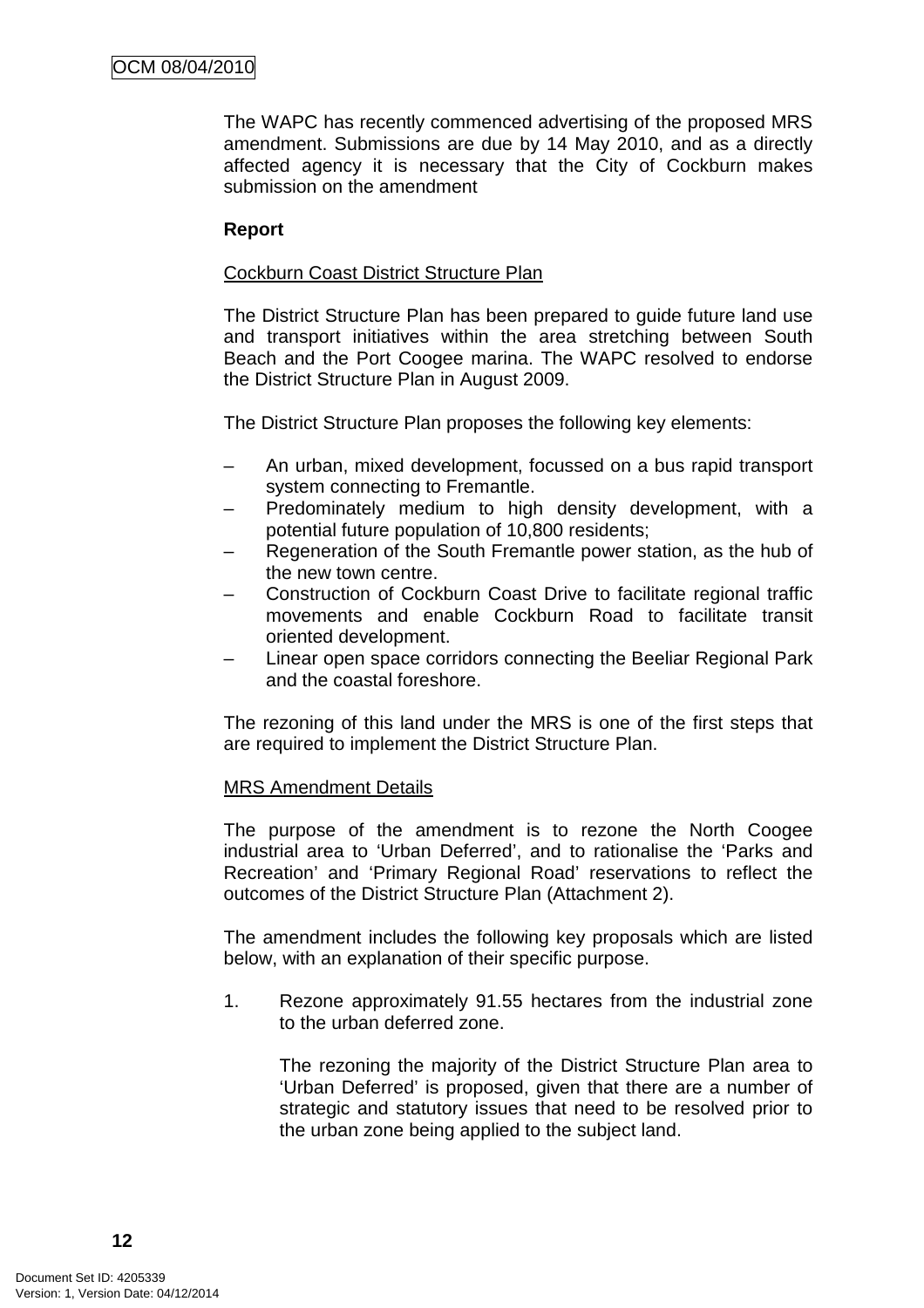The WAPC Development Control Policy Guidelines for the Lifting of Urban Deferment (2007) set out the criteria for the lifting of urban deferment, and these requirements will need to be addressed prior to the WAPC agreeing to the transfer of land from 'Urban Deferred' to 'Urban' . In addition, the WAPC have set out further details regarding what will be required in this regard, including:

- \* Substantially progressed, advertised draft amendments to the Local Planning Scheme.
- \* Preparation of a district water management strategy; and
- An infrastructure master plan indicating the necessary provision of major infrastructure.
- 2. Realignment and rationalisation of the Primary Regional Roads reservation between Rockingham Road and the Fremantle Port freight rail line.

The Fremantle to Rockingham "Controlled Access Highway" (CAH) 'Primary Regional Roads' reservation is currently located to the western extent of Manning Reserve. Transport analysis undertaken to support the District Structure Plan has identified the need for construction of this portion of the CAH (referred to as Cockburn Coast Drive), to support the redevelopment of the Cockburn coast area, and growth in the corridor generally. Therefore realignment and rationalisation of the Primary Regional Roads reservation is proposed to enable the establishment of a lower design speed road. This realignment will also reduce the potential impact on Beeliar Regional Park and the ridgeline in this location, with Cockburn Coast Drive proposed to be located to the western aspect of the ridgeline.

The portions of the existing 'Primary Regional Road' reserve (to the east of the realigned reserve) are proposed to be rezoned to 'Parks and Recreation' reserve.

3. Minor rationalisation of parks and recreation reservation to the west of the primary regional roads reservation (Fremantle to Rockingham Controlled Access Highway) and within the coastal Parks and Recreation Reserve (CY O'Connor Reserve), to the Urban Deferred zone.

The realigned Primary Regional Road results in 2.65 ha of fragmented 'Parks and Recreation' reserve to the east of the proposed road. This land is not covered by the Beeliar Regional Park Management Plan or the Bush Forever site, and the vegetation is in degraded condition. This land is proposed to be rezoned to 'Urban Deferred'.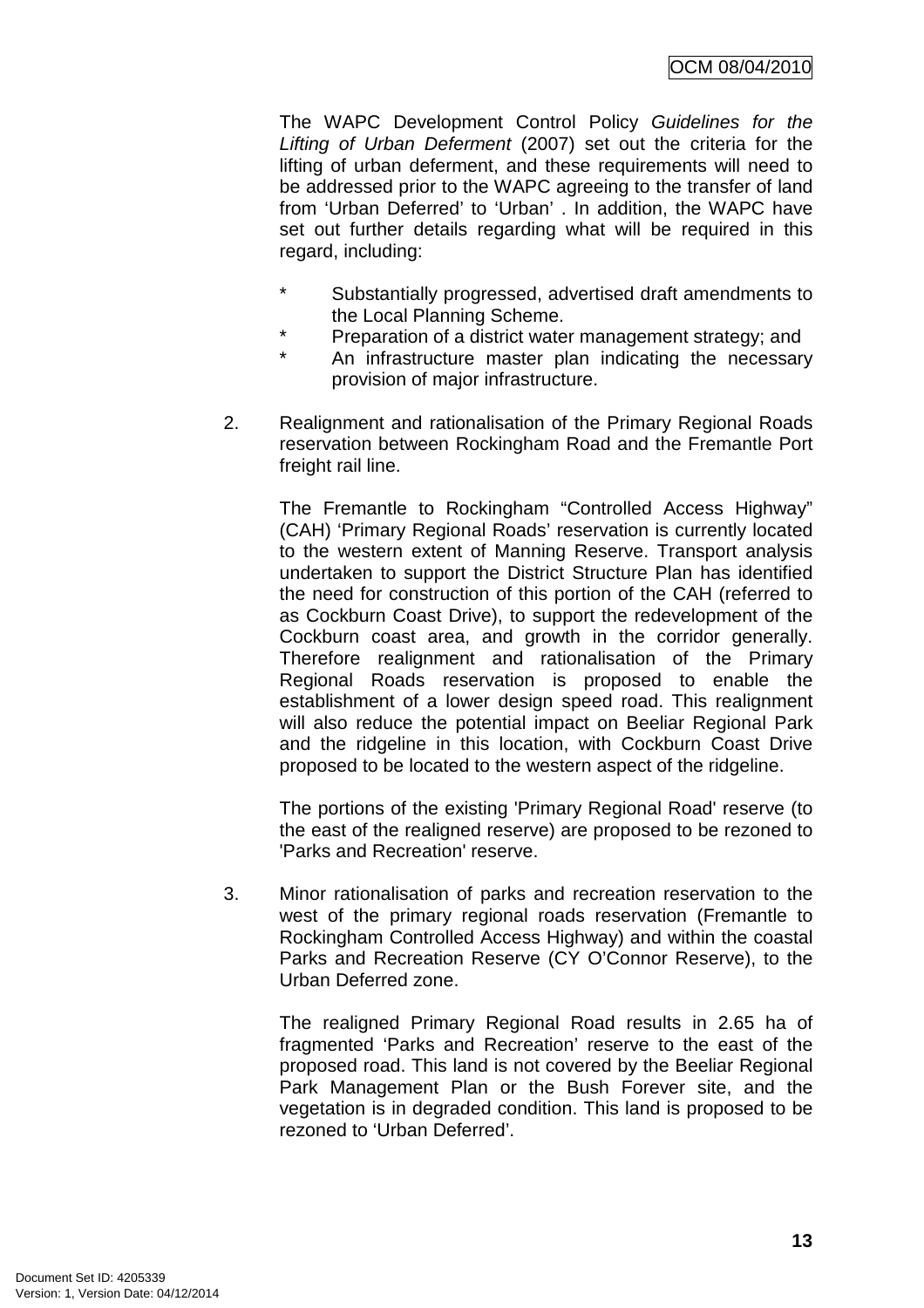To the west of existing freight rail line there is 2.3 ha of 'Parks and Recreation' reserve proposed to be rezoned to 'Urban Deferred'. This corresponds with the land development area depicted in the District Structure Plan, which will serve to provide passive surveillance and activation adjacent to the coastal foreshore.

4. Rezoning part of the South Fremantle Power Station site (part of Lot 3) from 'Parks and Recreation' to 'Public Purposes – Special Use' and a portion of Lot 3 and all of Lot 2 Robb Road to 'Urban Deferred'.

The South Fremantle Power Station site is currently reserved for 'Parks and Recreation'; however, public access to the site is prohibited, given that it is owned in freehold by Verve Energy, and there are safety risks associated with the current state of the building.

The purpose of the proposed rezoning of this site to 'Public Purposes – Special Use' is to enable the future retention and adaptive reuse of the power station building, while providing ongoing development approval responsibility with the WAPC. The site would remain in state ownership and be developed on a leasehold basis to ensure that outcomes relating to public use, land use mix and access are met.

It is proposed that 2.13 ha of land within the balance of Lots 2 and 3 are to be rezoned to 'Urban Deferred' to enable private land development to support the refurbishment of the Power Station building. The remainder of Lot 3, adjacent to the coast, is proposed to be retained as 'Parks and Recreation' reserve.

## City of Cockburn's Comments

The proposals contained within the MRS Amendment are consistent with the outcomes of the District Structure Plan. It is considered that 'Urban Deferred' is the appropriate zoning for land identified for future urban uses where there are still environmental and planning issues to be resolved. This is certainly the case for the land within the Cockburn Coast District Structure Plan.

The proposed rezoning of the South Fremantle Power Station site supports the intent outlined in the District Structure Plan for the future regeneration of the South Fremantle Power Station as the mixed use hub of the redevelopment.

#### Specific Comment - Crossings of the 'Railways' Reservation

The District Structure Plan (Attachment 3) appropriately shows four strategic access points across the 'Railways' reserve. It is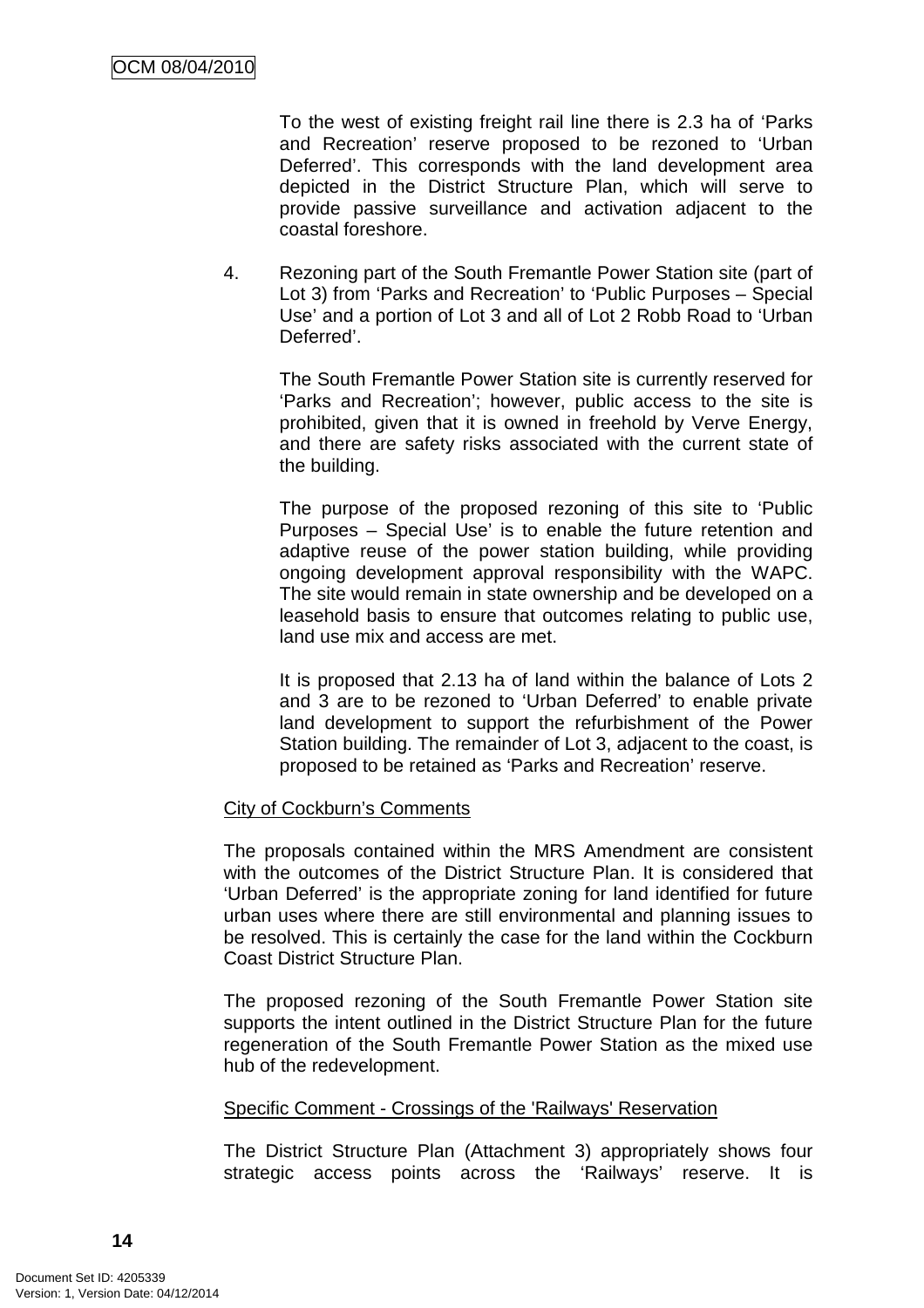recommended that these crossings be rezoned to 'Urban Deferred', as it is considered that the success of the District Structure Plan will be largely measured by the manner in which it reunites the public with the coast. By rezoning these crossing points from 'Railway' reserve to 'Urban Deferred' this will ensure that some form of grade separated access is both acknowledged and permitted at these strategic points along the railway line.

#### Town Planning Scheme Implications

In terms of implications on City of Cockburn Town Planning Scheme No. 3 ("TPS3"), the MRS Amendment will require amendments to be undertaken to ensure consistency between the MRS and TPS3.

The majority of the area identified for proposed 'Urban Deferred' under the MRS is currently zoned 'Industry' under TPS3. The City intends to rezone this land to 'Development' zone. This area will also be included within a 'Development Area', and a 'Developer Contribution Area'. The 'Development Area' provisions for the area will underpin the 'Development' zoning for the area, and will set out more detailed guidance on the development of local structure plans (within Schedule 11 of the Scheme).

It is therefore recommended that Council make a submission to the WAPC as per the content of this report.

## **Strategic Plan/Policy Implications**

#### **Demographic Planning**

• To ensure the planning of the City is based on an approach that has the potential to achieve high levels of convenience and prosperity for its citizens.

#### **Natural Environmental Management**

• To conserve, preserve and where required remediate the quality, extent and uniqueness of the natural environment that exists within the district.

#### **Transport Optimisation**

To ensure the City develops a transport network that provides maximum utility for its users, while minimizing environmental and social impacts.

#### **Budget/Financial Implications**

Nil

#### **Legal Implications**

Nil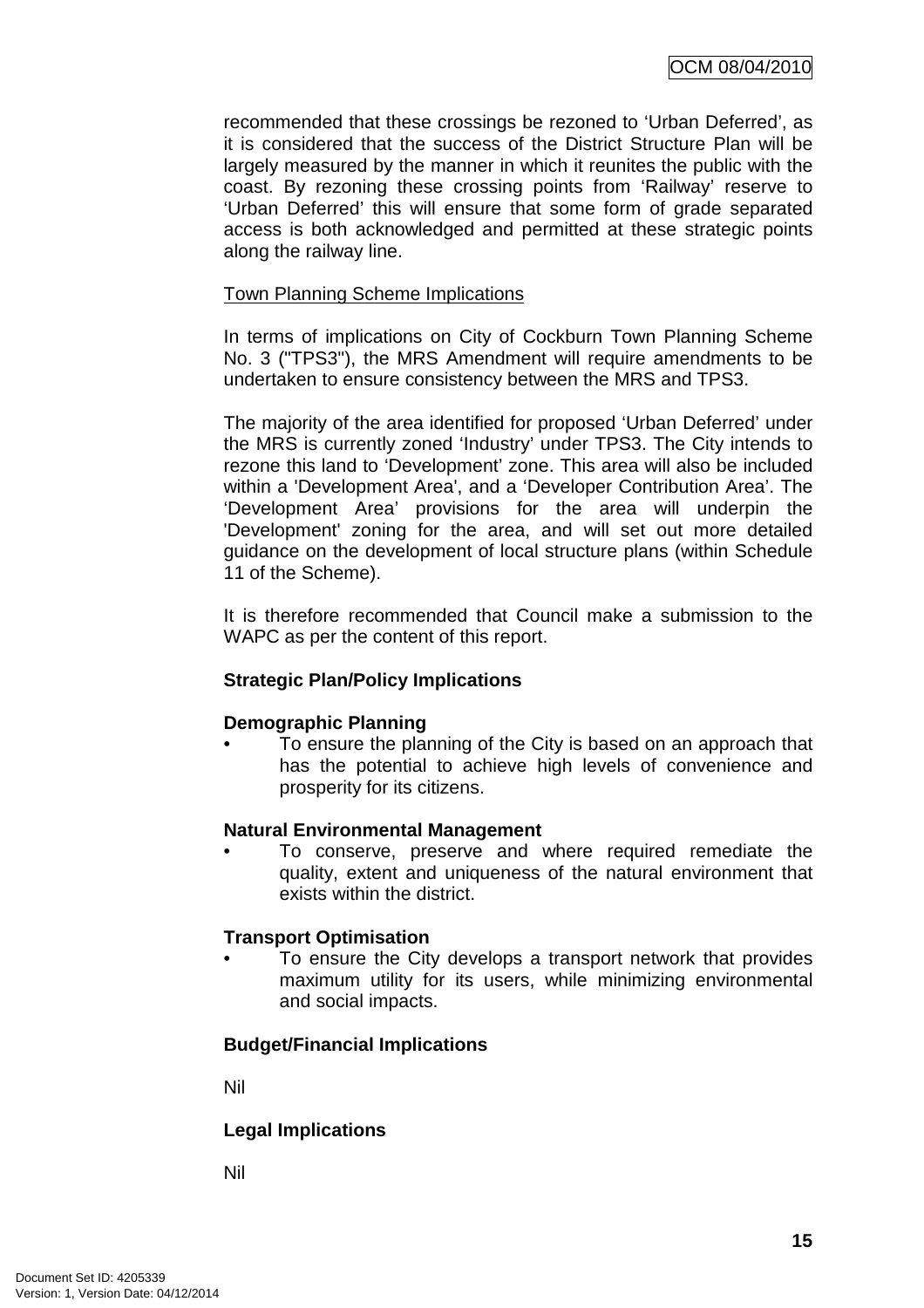## **Community Consultation**

Submissions on the MRS Amendment are due to the WAPC by 14 May 2010.

The District Structure Plan was subject to extensive community consultation, and was advertised for four months between June and October 2008.

No consultation on the MRS Amendment is required by the City of Cockburn; however, a notice has been included on the City's website advising that the amendment is being advertised for public comment. Affected landowners have also been advised by the WAPC.

The City of Cockburn will undertake community consultation on all future amendments to TPS3 in accordance with the Town Planning Regulations 1967

#### **Attachment(s)**

- 1. Location Plan
- 2. Proposed MRS Amendment 1180/41
- 3. Cockburn Coast District Structure Plan

#### **Advice to Proponent(s)/Submissioners**

NA

**Implications of Section 3.18(3) Local Government Act, 1995**

Nil

#### **14.3 (OCM 08/04/2010) - CONSIDERATION TO ADOPT DRAFT LOCAL PLANNING POLICY APD58 'RESIDENTIAL DESIGN GUIDELINES' - APPLICANT: CITY OF COCKBURN - OWNER: VARIOUS (93076) (D DI RENZO) (ATTACH)**

**RECOMMENDATION**  That Council:

- (1) in pursuance of Clause 2.5.2(b) of City of Cockburn Town Planning Scheme No. 3 ("Scheme"), resolves to adopt Local Planning Policy APD58 'Residential Design Guidelines' with modifications reflected in Attachment 1;
- (2) publishes a notice of the adopted Local Planning Policy APD58 'Residential Design Guidelines' in accordance with Clause 2.5.3(a) of the Scheme; and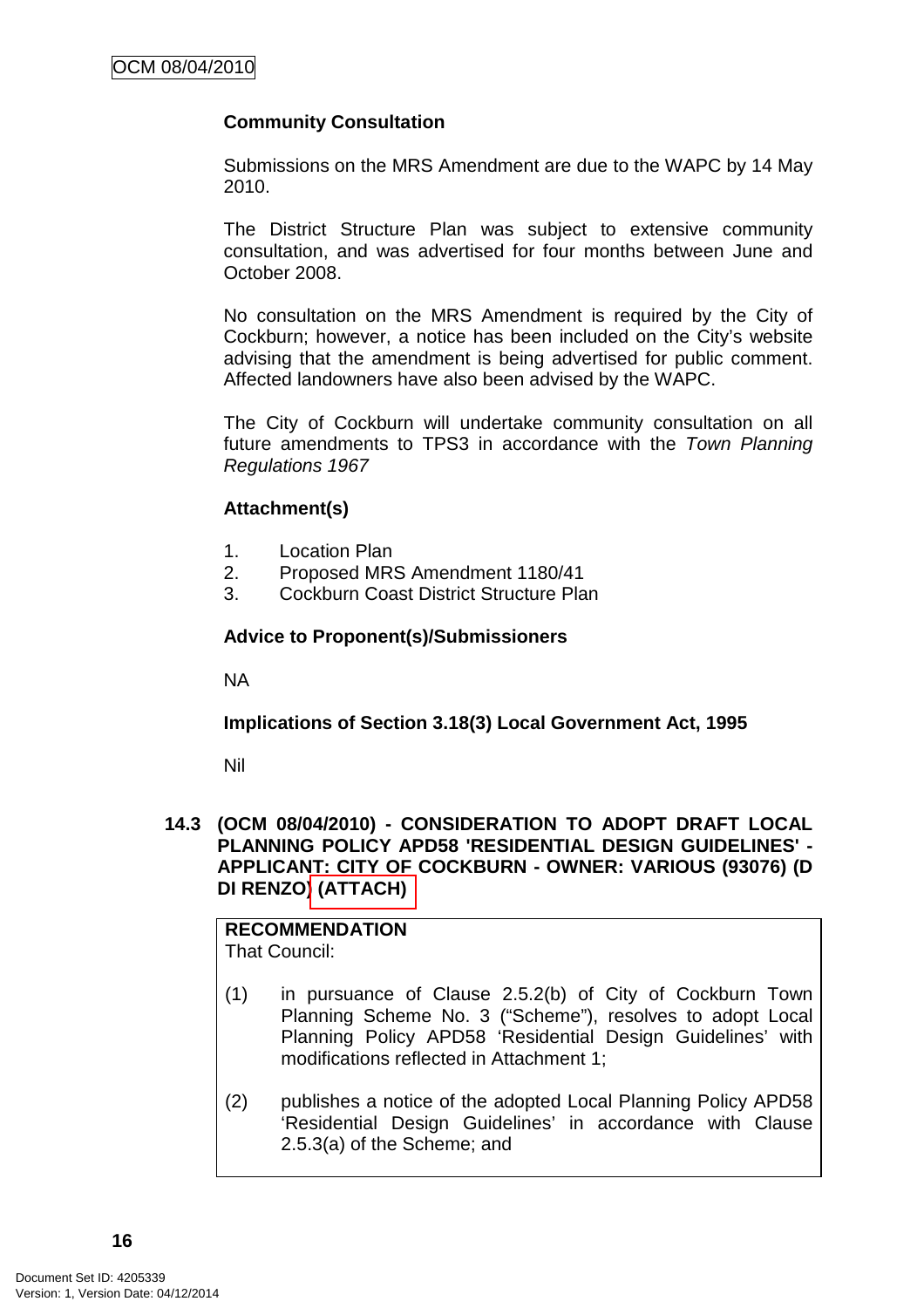(3) advise those who have made a submission of Council's decision accordingly.

## **COUNCIL DECISION**

#### **Background**

The Phoenix Central Revitalisation Strategy ("Revitalisation Strategy") provides a strategic framework for improvements to the Phoenix Town Centre, and the surrounding suburbs of Spearwood and Hamilton Hill.

The Revitalisation Strategy includes a recommendation for the preparation of design guidelines to encourage good development and encourage surveillance of public open space ("POS"). At its meeting held on 10 September 2009 (Item 14.1) Council adopted a Draft Local Planning Policy APD58 (Medium Density Residential Design Guidelines) for the purposes of community consultation.

#### Scheme Amendment No. 76

At their meeting of 11 March 2010 Council resolved to adopt Scheme Amendment No. 76 for final approval. The main purpose of Scheme Amendment No. 76 is to implement the proposed residential zoning changes that were identified in the Phoenix Central Revitalisation Strategy. It also includes changes to the Scheme text to insert provisions for medium density development, in particular to ensure that it is consistent with the draft policy.

The Scheme provisions proposed by Scheme Amendment No. 76 set out the statutory framework to ensure that the proposed split codings (R30/R40) are implemented in accordance with the Policy. This includes a provision stipulating that in considering applications for the subdivision of land within any of the R30/40 split coded areas, the Council may only support subdivision (in the absence of built development) up to a maximum density of R30.

Proposed Clause 5.8.7(c) stipulates that in considering applications for the development of land within any of the R30/40 split coded areas depicted on the Scheme Map, the Council may support development up to the maximum density of R40 subject to the application fulfilling the provisions and objectives of Local Planning Policy No. APD58 'Medium Density Residential Design Guidelines'. The draft policy then sets out the performance criteria.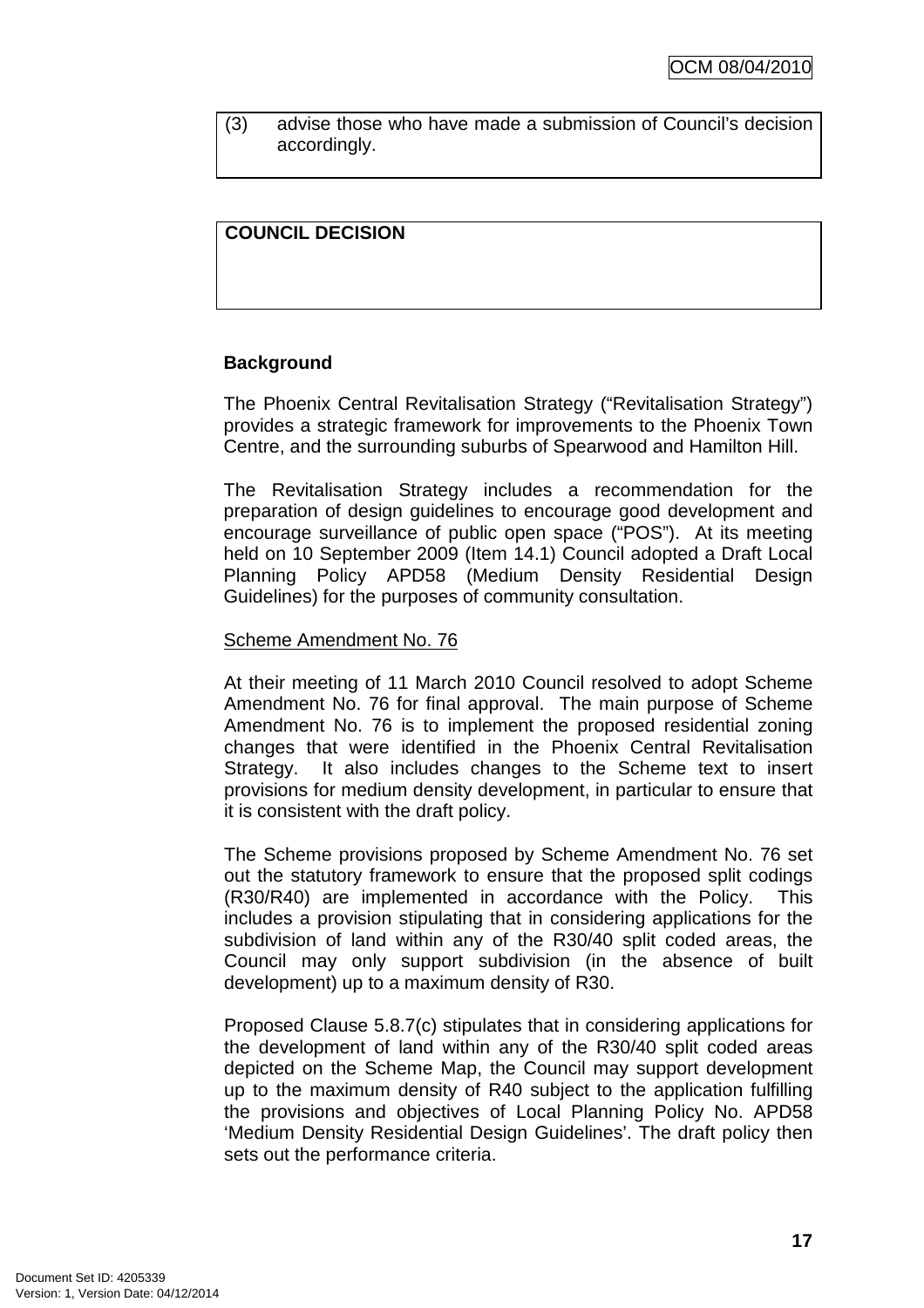## **Submission**

N/A

#### **Report**

The purpose of the draft policy is to provide a comprehensive set of criteria for new grouped dwellings; and single house developments on lots less than 350 sqm within the City of Cockburn. It is considered appropriate this Policy applies across the City to ensure that all new development enhances and revitalises existing neighbourhoods, and appropriately embraces principles of sustainability. The Policy seeks to expand on the requirements of existing statutory documents, including the Residential Design Codes of Western Australia ("R-Codes") and Building Code of Australia.

The draft policy was advertised for public comment in conjunction with Scheme Amendment No. 76 from 22 December 2009 to 16 February 2010.

There were a total of seven submissions received regarding the draft policy. There were five submissions of support, and one objection which have been addressed in the Schedule of Submissions (Attachment 2).

The advertised draft policy included some policy provisions duplicating requirements of the R-Codes, and the Scheme. To prevent duplication and simplify the policy it is recommended that some of these provisions be deleted.

Specific sections of the Policy are outlined below, including the recommended changes that have been incorporated into a reviewed draft policy (Attachment 1). All recommended changes and the reason for these changes have also been summarised in Attachment 3.

#### Retained Dwellings

This section of the draft policy applies to developments which seek to retain one or more existing dwellings as part of a grouped dwelling development. Section 6.2.9 of the R-Codes stipulates that where an existing dwelling is retained as part of a grouped dwelling development the dwelling appearance is to be upgraded externally to an equivalent standard to the rest of the development.

The draft policy seeks to provide more details on what is expected in this regard, given that the upgrading of existing housing stock will enhance existing streetscapes and contribute greatly to the revitalisation of urban areas where recoding has occurred. The extent of upgrading will depend on the condition of the individual retained dwelling and could include upgrading external walls, roofs, driveways,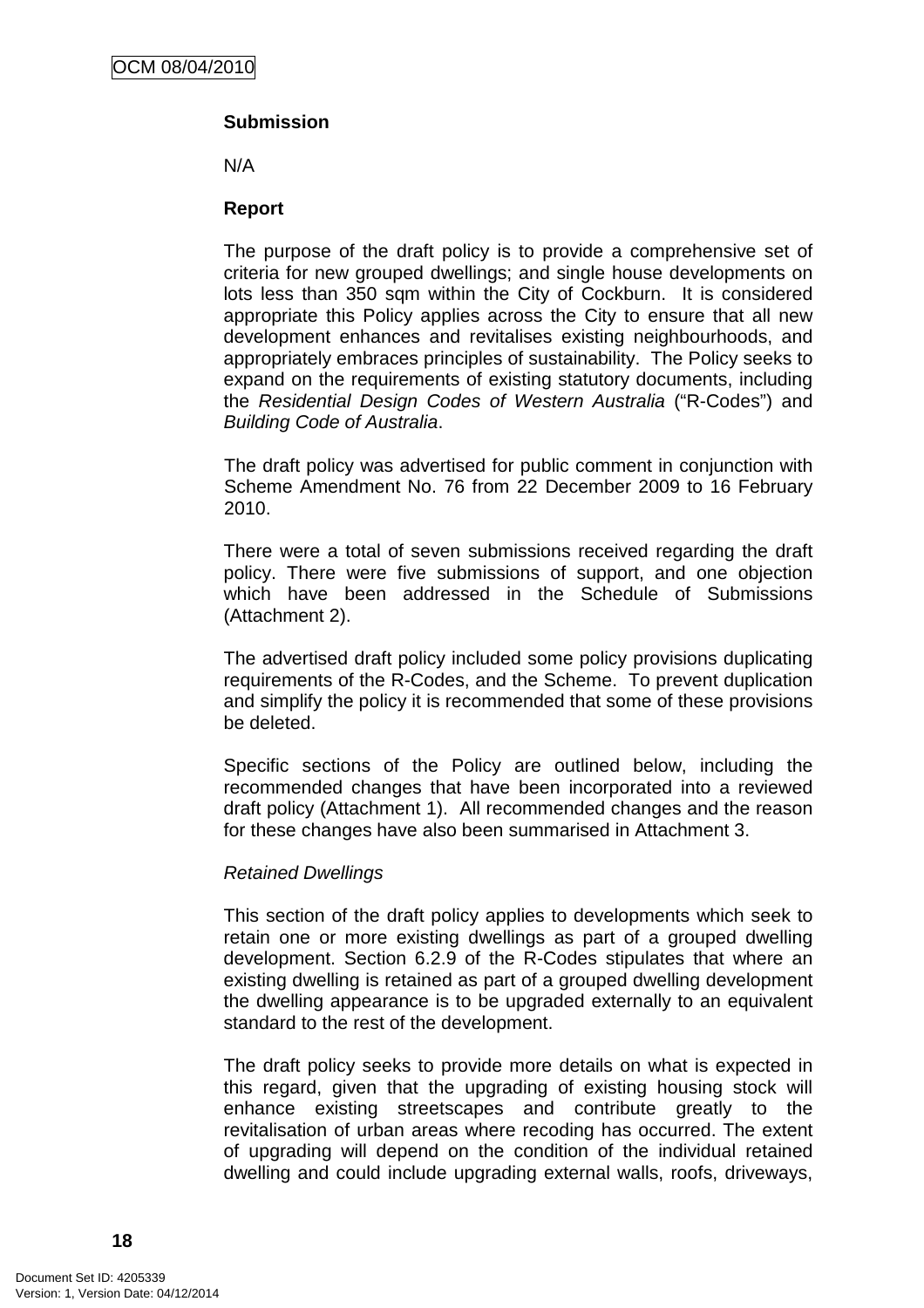window frames, gutters, down pipes, landscaping and removal of unauthorised or poorly maintained additions. The upgrading of retained dwellings will not only improve existing streetscapes and contribute to an enhanced sense of place, but will also add to the landowners' investment.

#### Minimum Lot Frontages

The width of a residential lot can determine the built form and presentation of the dwelling to the street. Whilst there is a general move to narrower lots, the garaging of vehicles is also a key requirement for many home owners and developers. Narrow lots with dominating double garages can detract from streetscapes, reduce surveillance opportunities between the dwelling and the street and contribute negatively to the character of an area. The R-Codes do not require a minimum lot frontage for medium density coded areas so this policy seeks to clarify that for lots with a frontage less than 10 m single storey dwellings with a double carport or garage will not be supported.

It is recommended that the policy provision stipulating that lots must have a minimum frontage of 8 m where single width garages are proposed should be removed, as this would be problematic for lots under 350  $m^2$  that have already created.

#### Vehicle Access and Parking

The paving width of access ways, design of car parking spaces and sitting of crossovers are important to ensure safe and efficient traffic flows are maintained within urban infill areas. This section of the Policy seeks to minimise crossovers and require new carports and garages to remain in keeping with the retained dwelling.

It is recommended that the provision relating to the required width of battleaxe legs be deleted, as this is covered by WAPC policy.

#### Corner Lot Development

Redevelopment of corner lots provides an excellent opportunity to remove blank fences and provide new frontages to former secondary streets, thus increasing passive surveillance and enhancing existing streetscapes. To ensure this occurs, the Policy prescribes general dwelling layouts and subdivision design.

#### Sustainable Building Design

This section ensures that all new development of grouped dwellings and single houses on lots less than 350  $m^2$  embrace the principles of sustainability through innovative dwelling design. The requirements are relatively simple and often inexpensive but can make a big difference to the overall energy consumption (and costs) and comfort of the home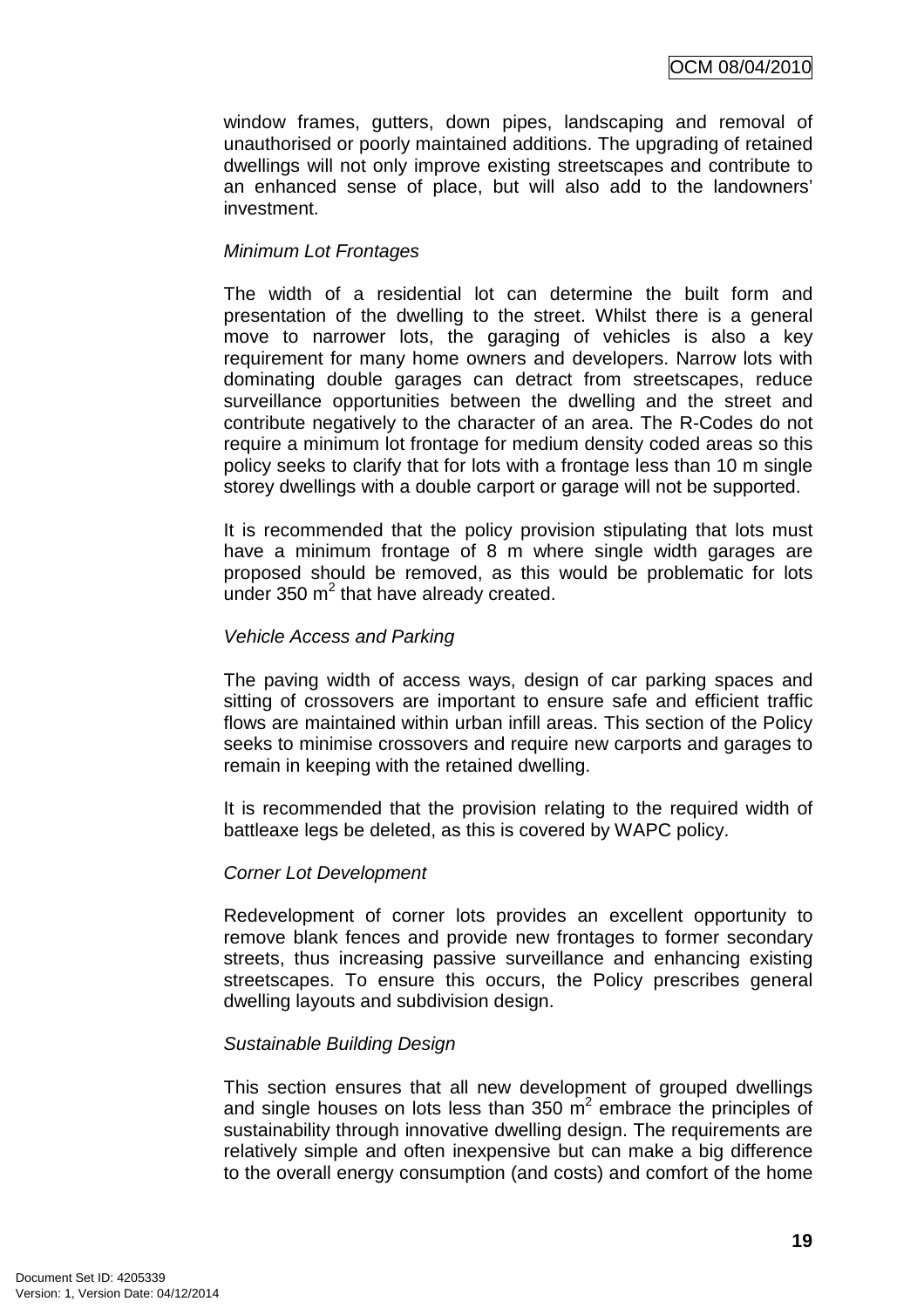whilst reducing carbon emissions. The requirements include location of indoor and outdoor living areas, positioning of windows, provision of eaves and selection of external colours.

#### Outdoor Living Areas

Outdoor living areas are a requirement for all dwellings and should provide useable and functional living spaces but can also provide passive surveillance and activity to the street. This section of the Policy provides for the location of the outdoor living area in relation to the dwelling and street and also the appearance of any covered alfresco areas or patio structures visible from the street.

#### **Landscaping**

The provision of landscaping in an urban area can contribute greatly to streetscapes and add to a sense of place and character of an area. Landscaping can provide vital shade and screening to outdoor living areas. The Policy requires landscape plans for larger grouped dwelling developments and encourages the use of native low-water usage species.

#### **Fencing**

The fencing section of the Policy (Section 10) seeks open style fencing abutting the street for new dwellings in order to contribute positively to streetscapes and maintain passive surveillance.

This section makes reference to the requirement for front walls and fencing to comply with the R-Codes and it is recommended that this be deleted to avoid duplication. It is recommended that the provision relating to secondary street fencing should be retained, as the R-Codes are silent on fencing in the secondary street.

#### Boundary Walls

The draft policy encompassed matters relating to boundary walls; however these matters are already covered by the R-Codes. The purpose of including this provision was to set out circumstances where Council considered certain development met the relevant performance criteria of the R-Codes in relation to boundary walls. Therefore, it is considered more appropriate that these matters be included in the City of Cockburn Local Planning Policy APD49 'Residential Design Codes – Alternative Acceptable Development Provisions' when it is next reviewed.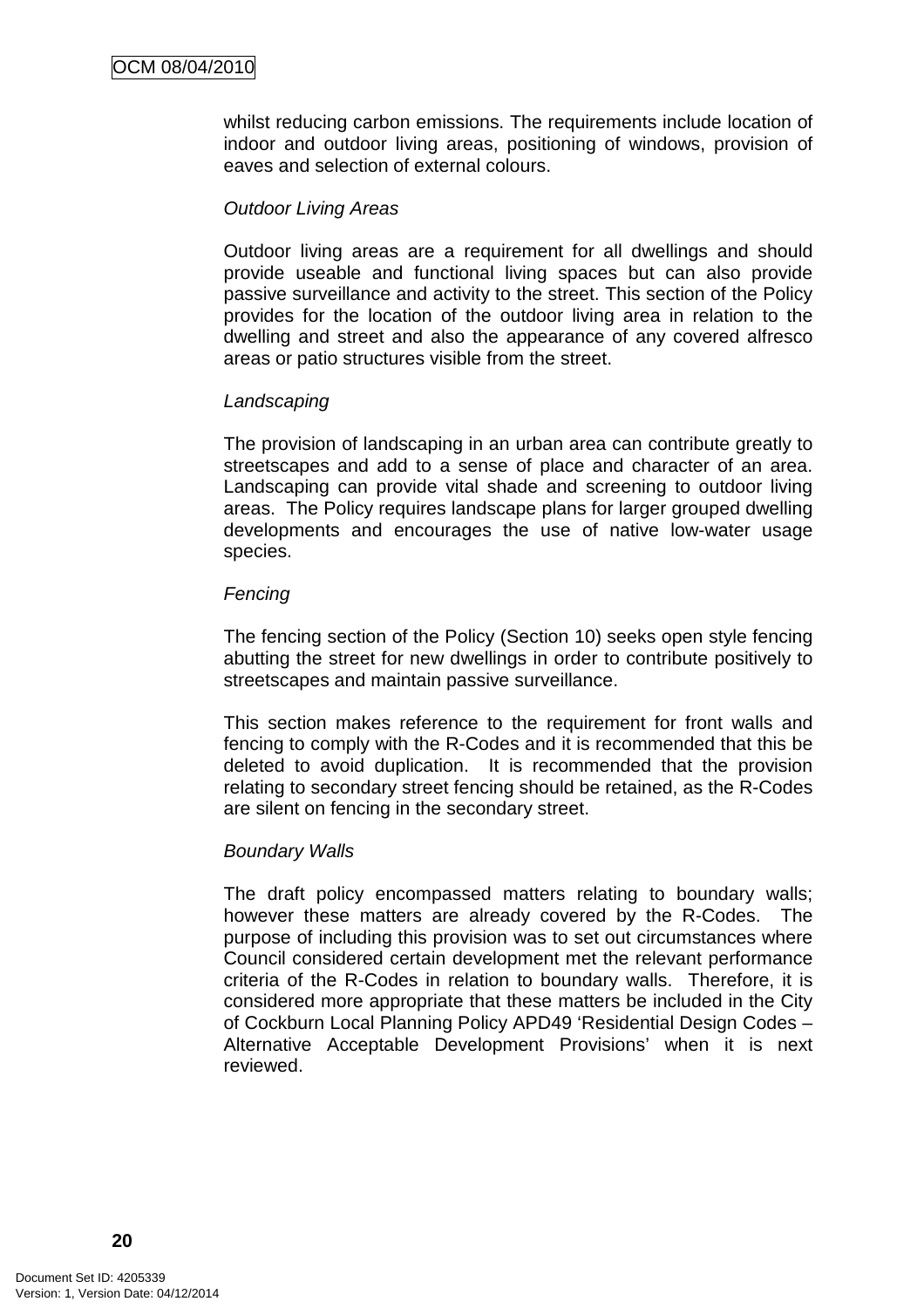## Split Coded Lots (R30/R40)

The draft policy sets out the criteria for when split coded lots (located opposite or adjacent to POS) may be developed up to the stated maximum R40 density.

The draft policy seeks better design outcomes for split coded lots opposite or adjacent to POS. The provisions provide an opportunity for landowners in these locations to achieve a density bonus subject to specific dwelling design requirements.

The specific requirements aim to provide a variety in the design, height and roofline of dwellings and maximise passive surveillance of POS areas. To ensure these specific requirements are achieved, landowners wishing to subdivide in the absence of dwellings being constructed will be limited to the lower coding (i.e. R30).

The majority of the properties proposed to be rezoned to R30/R40 are between 600 m<sup>2</sup> and 800 m<sup>2</sup> in area. However, it is noted that there are some substantially larger lots that will make it difficult to apply the proposed criteria for achieving the higher R40 coding. On larger lots the provision of one two-storey dwelling, potentially amongst a number of single storey grouped dwellings will not achieve the objectives of the split-coding. Therefore, on further consideration of this matter the inclusion of an additional clause under this section is recommended to ensure the objectives of the split-coding are taken into consideration on larger lots.

The draft policy that was advertised for public comment included a Section 13 that duplicated the Scheme provisions proposed by Scheme Amendment No. 76. It is recommended that this section be deleted as it is not required.

#### Other Recommended Changes to Draft Policy

It is recommended that the background section and purpose section of the draft policy be amalgamated and reworded so that they do not focus primarily on development within existing areas and infill development. While these are the key areas where the policy will be applicable, it is still considered appropriate to apply it to all development of grouped dwellings and single houses on lots less than 350  $m^2$ , including in newer areas to achieve better built form outcomes where there are no Detailed Area Plans ("DAPs") to guide development. It is recommended as an alternative that further details are included in the 'Purpose' section of the report; including refined objectives that reflect the specific policy provisions contained within the Policy (see Attachment 1).

It is also recommended that the Policy be renamed to avoid confusion with definition of 'medium density' as defined in the R-Codes. The R-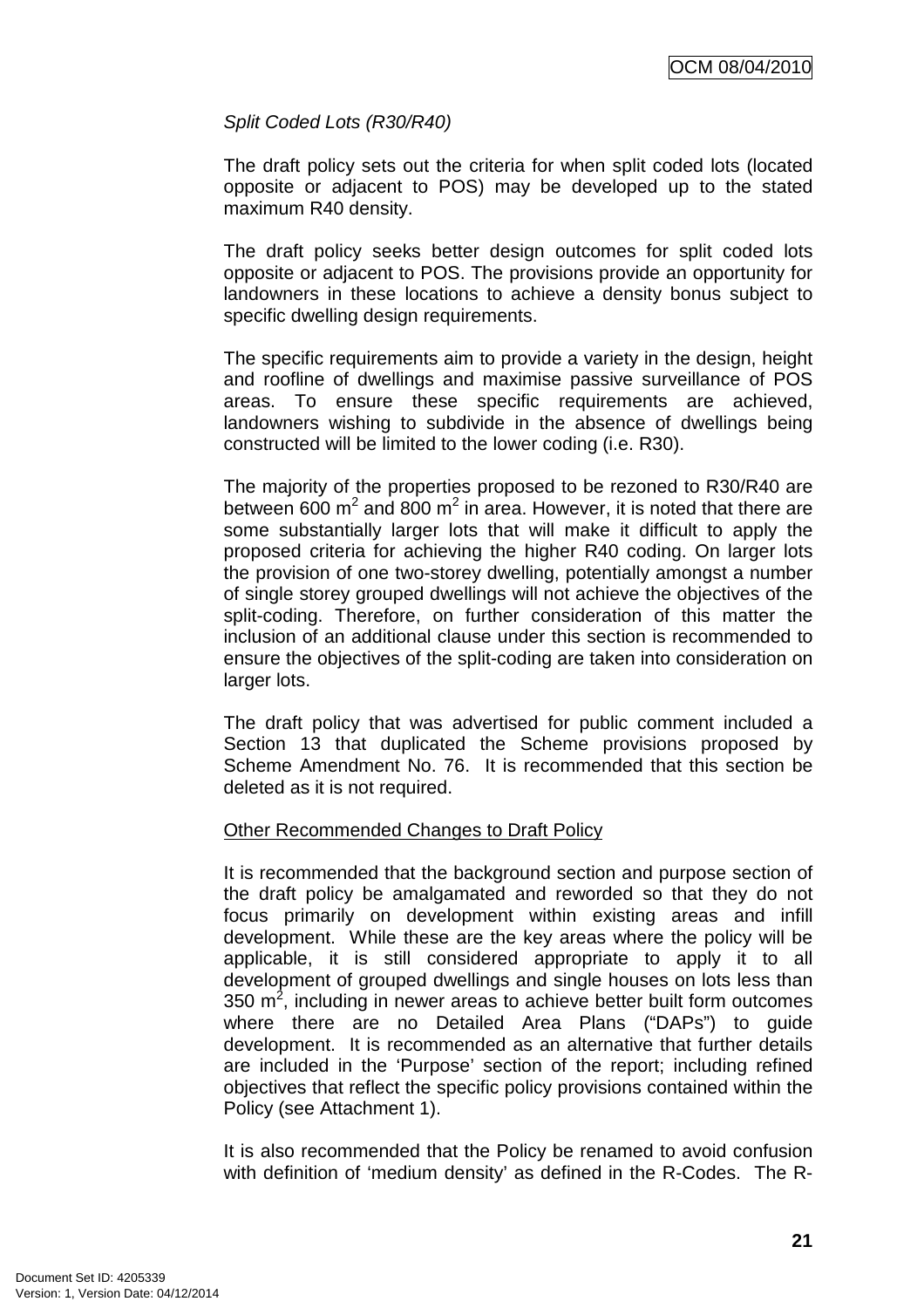Codes define 'medium density development' as R30 to R60; however, the intention of the draft policy is that it applies to all grouped dwelling developments, which may occur on lots coded R20.

#### **Conclusion**

The draft policy is consistent with the recommendations of the Revitalisation Strategy, and will provide a comprehensive set of criteria for new grouped dwelling developments, and development of single houses on lots less than  $350 \text{ m}^2$  within the City of Cockburn. This will encourage good development that contributes to the revitalisation of urban areas.

A summary of the recommended modifications are included in Attachment 3, and it is not considered that any of the proposed modifications change the intent of the policy, or represent a major modification.

It is therefore recommended that that Council, in pursuance of Clause 2.5.2(b) of the Scheme, resolves to adopt Local Planning Policy APD58 'Residential Design Guidelines' with modifications as reflected in Attachment 1.

#### **Strategic Plan/Policy Implications**

#### **Demographic Planning**

- To ensure the planning of the City is based on an approach that has the potential to achieve high levels of convenience and prosperity for its citizens.
- To ensure development will enhance the levels of amenity currently enjoyed by the community.

#### **Lifestyle and Aspiration Achievement**

• To foster a sense of community spirit within the district generally and neighbourhoods in particular.

#### **Budget/Financial Implications**

The funds required for the preparation, advertising and finalisation of the draft policy are covered within the 2009/10 and 2010/2011 budget for the Revitalisation Strategy.

#### **Legal Implications**

N/A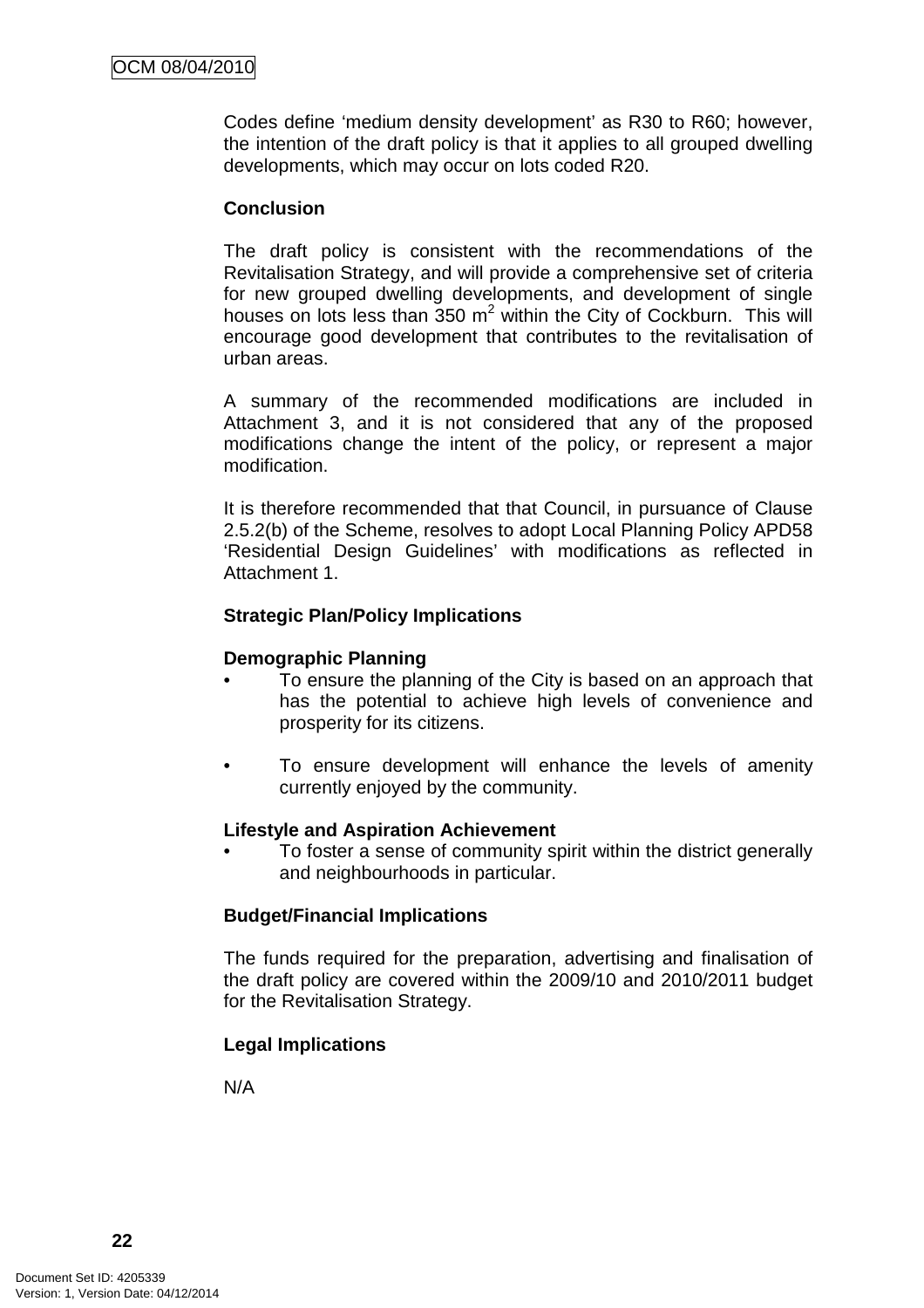## **Community Consultation**

Extensive community consultation has been undertaken in the preparation of the Revitalisation Strategy which included the recommendation to develop residential design guidelines.

The draft policy was advertised in accordance with Clause 2.5 of the Scheme. This included a notice of the proposed Policy in a newspaper for two consecutive weeks in accordance with Clause 2.5.1(a), and notice of the draft policy was also included as part of the advertising of the amendment as follows:

- Letters to all landowners within the Phoenix and Packham areas, and landowners adjacent to these areas.
- Advertisements in the Cockburn Gazette.
- Display of information at the City's administration building and Spearwood Library, including information brochure.

## **Attachment(s)**

- 1. Draft Modified Local Planning Policy APD58 'Residential Design Guidelines'.
- 2. Schedule of Submissions.
- 3. Summary of Recommended Key Changes.

## **Advice to Proponent(s)/Submissioners**

All submissioners received a letter advising that this matter is to be considered at the 8 April 2010 Council Meeting.

#### **Implications of Section 3.18(3) Local Government Act, 1995**

Nil.

**14.4 (OCM 08/04/2010) - FINAL CONSIDERATION OF AMENDMENT NO. 75 TO CITY OF COCKBURN TOWN PLANNING SCHEME NO. 3 - MINOR REZONING PROPOSALS FOR LOTS 144 AND 145 THE COVE, COOGEE; THE CLOSED PEDESTRIAN ACCESS WAY BETWEEN EGEUS WAY AND WAVERLEY ROAD, COOLBELLUP; LOT 188 BUCAT STREET, HAMILTON HILL AND; LOT 915**  GOLDSMITH ROAD, SPEARWOOD - OWNER: VARIOUS **APPLICANT: CITY OF COCKBURN (93075) (M CARBONE) (ATTACH)** 

**RECOMMENDATION** That Council:

(1) adopt the Schedule of Submissions;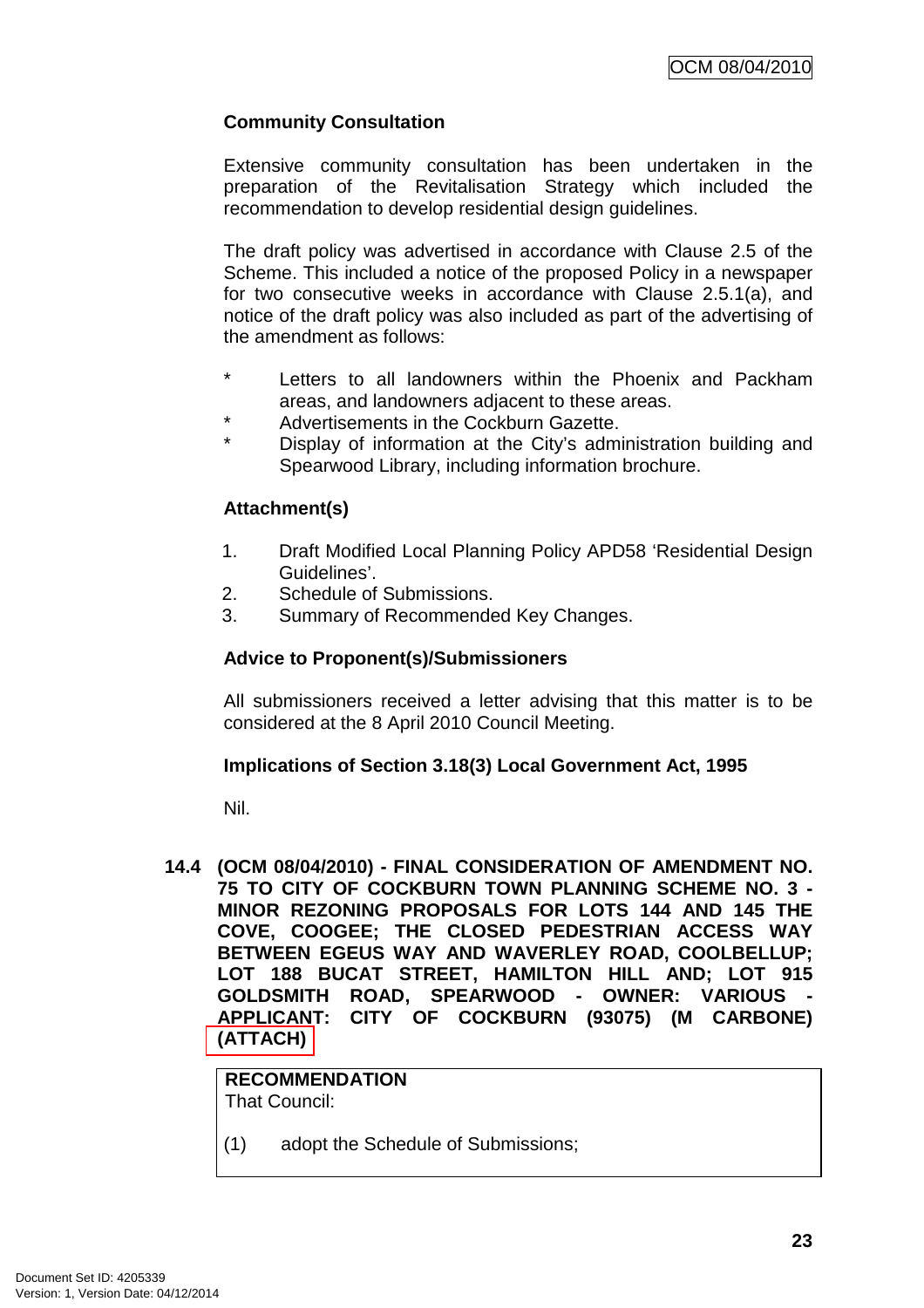- (2) adopt the amendment without modifications and in anticipation of the Hon. Minister's advice that final approval will be granted, the documents be signed, sealed and forwarded to the Western Australian Planning Commission; and
- (3) advise the people who made submissions and the Western Australian Planning Commission of Council's decision.

## **COUNCIL DECISION**

## **Background**

Council at its meeting held on 10 September 2009 resolved to initiate Amendment No. 75 to City of Cockburn Town Planning Scheme No. 3 ("Scheme") for the purposes of advertising. The amendment involves rezoning various lots to resolve minor zoning anomalies and allow for land exchanges within the localities of Coogee, Coolbellup, Hamilton Hill and Spearwood.

The amendment consists of four proposals as detailed below:

#### **Proposal 1:**

- Rezoning portion of Lots 144 and 145 The Cove and Lot 230 (Reserve 46261) Mayor Road, Coogee from Local Reserve - 'Parks and Recreation' to 'Residential R20'.
- Rezoning portion of Lot 149 Shoal Court, Coogee from Local Reserve - 'Local Road' to 'Residential R20' and portion of Reserve 44789 from Local Reserve - 'Local Road' to Local Reserve - 'Parks and Recreation'.

#### **Proposal 2:**

- Rezoning portion of the Egeus Way/Waverley Road closed pedestrian access way (Lot 55) adjacent to Lot 1 Egeus Way, Coolbellup from 'No Zone' to 'Residential R40'.
- Rezoning portion of the Egeus Way/Waverley Road closed pedestrian access way (Lot 55) adjacent to Lots 386 and 387 Waverley Road, Coolbellup from 'No Zone' to 'Residential R20'.

## **Proposal 3:**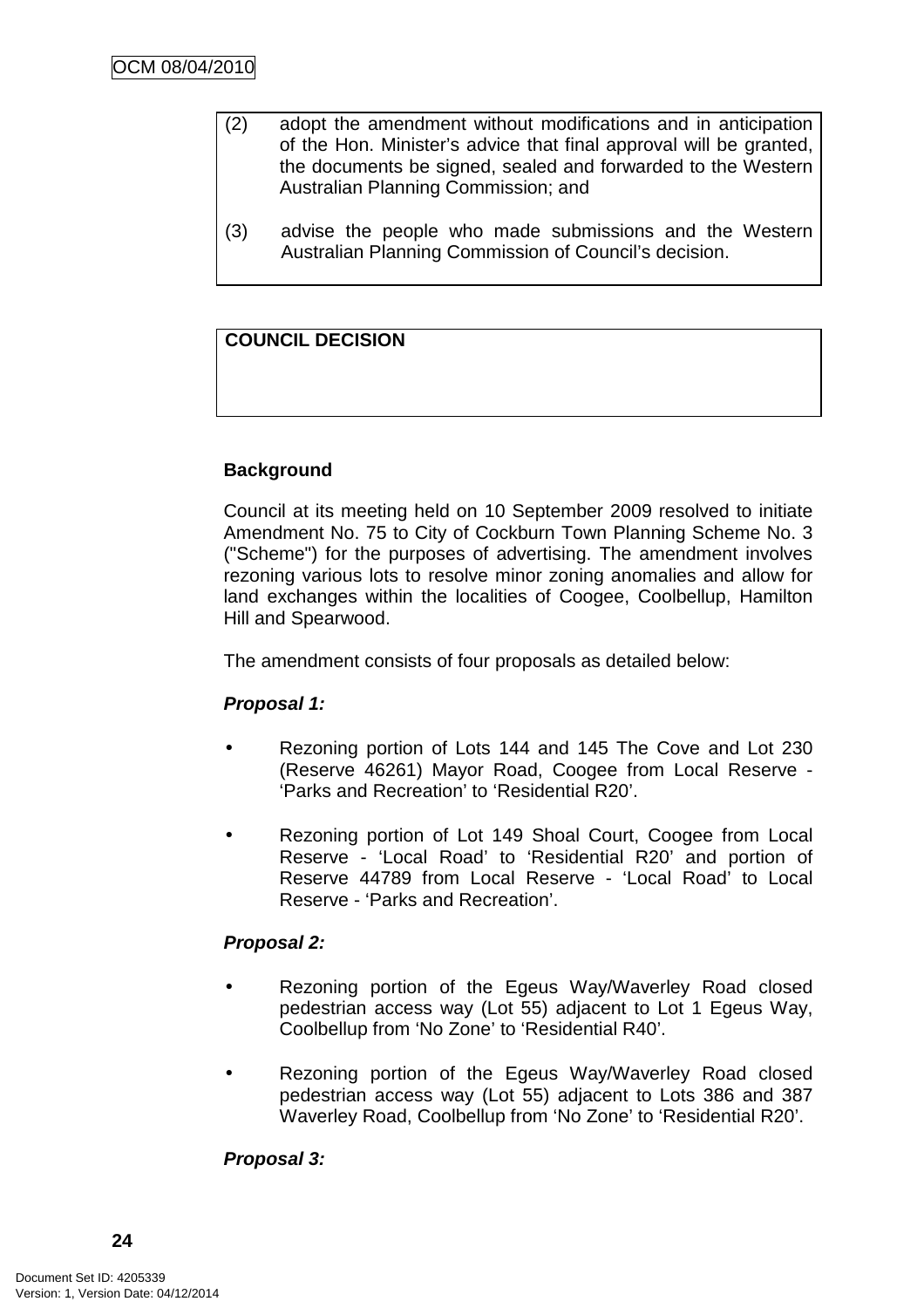• Rezoning Lot 188 Bucat Street, Hamilton Hill from Local Reserve - 'Lakes and Drainage' to 'Residential R20'.

## **Proposal 4:**

• Rezoning portion of Lot 915 Goldsmith Road, Spearwood from Local Reserve - 'Parks and Recreation' to 'Residential R20'.

## **Submission**

The amendment has been advertised for the required period and is being presented to Council for final consideration.

#### **Report**

The amendment was referred to the Environmental Protection Authority ("EPA") in accordance with Section 7 of the Environmental Protection Act 1986. The EPA advised that the overall environmental impact of the amendment would not be severe enough to warrant formal assessment under the Environmental Protection Act 1986. The amendment was subsequently advertised seeking public comment in accordance with the Town Planning Regulations 1967 for 42 days.

The amendment attracted eight submissions, five from government agencies/service authorities providing advice, two no objections from adjoining landowners and one no comment from a landowner. It is considered that the submissions do not require explanation over and above that outlined in the schedule of submissions contained within the agenda attachments.

The proposed Scheme Amendment will resolve zoning anomalies which have resulted from the closure of a road reserve, PAW and drainage sump within Coogee, Coolbellup and Hamilton Hill respectively. The zoning changes are required in order to reflect existing and proposed changes to cadastral boundaries and will ensure that the subject lots and reserves are correctly and entirely zoned for their intended purpose.

The Scheme amendment will also ensure Lot 915 Goldsmith Road, Spearwood is appropriately zoned for a proposed land exchange.

#### **Conclusion**

It is recommended that Amendment No. 75 be adopted by the Council and forwarded to the WA Planning Commission for final approval.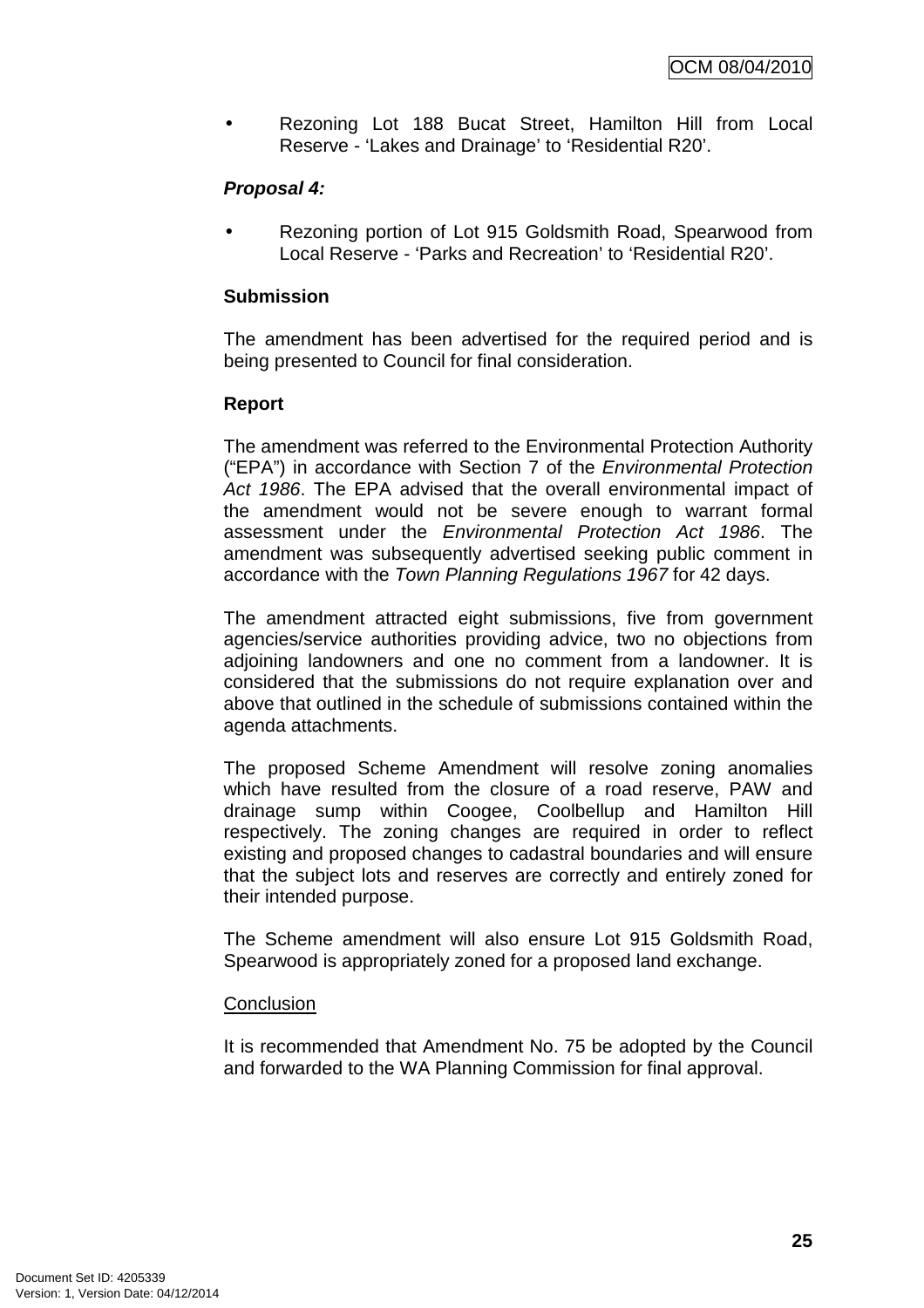## **Strategic Plan/Policy Implications**

#### **Infrastructure Development**

• To construct and maintain parks and bushland reserves that is convenient and safe for public use, and does not compromise environmental management.

#### **Natural Environmental Management**

• To conserve, preserve and where required remediate the quality, extent and uniqueness of the natural environment that exists within the district.

#### **Budget/Financial Implications**

NA

#### **Legal Implications**

Planning and Development Act 2005 City of Cockburn Town Planning Scheme No. 3 Town Planning Regulations 1967

#### **Community Consultation**

Following receipt of advice from the EPA, the amendment was advertised for a 42 day period. This concluded on 19 January 2010. The Scheme Amendment attracted eight submissions, five from government agencies/service authorities providing advice/no objections, two from adjoining landowners providing no objections and one landowner providing no comment.

#### **Attachment(s)**

- 1. Location plan
- 2. Proposed zoning plans
- 3. Schedule of submissions

#### **Advice to Proponent(s)/Submissioners**

Those who lodged a submission have been advised that the matter will be considered at 8 April 2010 Council Meeting.

#### **Implications of Section 3.18(3) Local Government Act, 1995**

Nil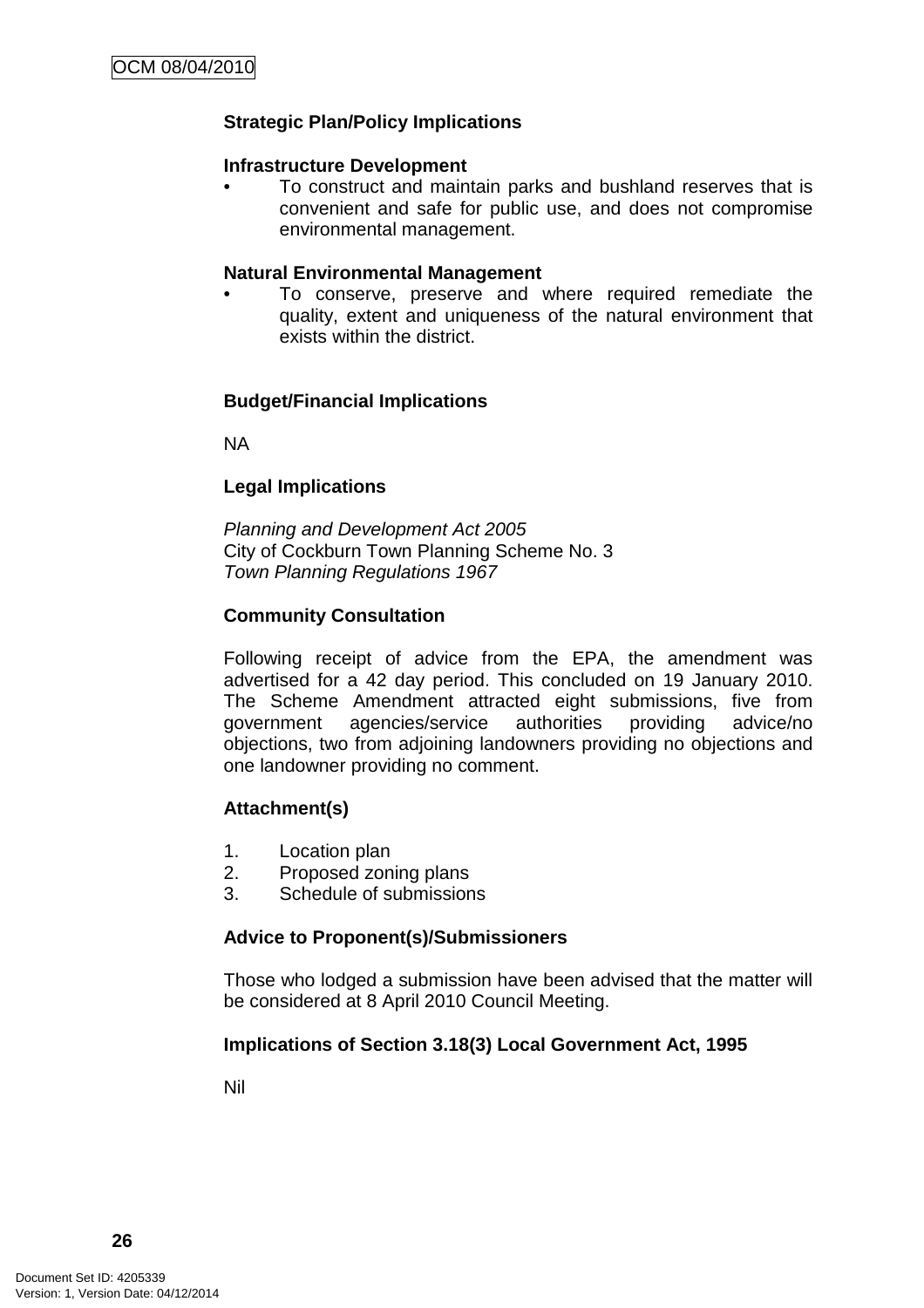**14.5 (OCM 08/04/2010) - DETAILED AREA PLAN FOR LOT 749 PORT COOGEE, NORTH COOGEE - PREPARED BY: TAYLOR BURRELL BARNETT - PROPONENT: AUSTRALAND (PS/A/001) (T WATSON) (ATTACH)** 

## **RECOMMENDATION**

That Council:

- (1) approve the Detailed Area Plan (DAP) presented for Lot 749 Port Coogee, North Coogee, prepared by Taylor Burrell Barnett for Australand, pursuant to the provisions contained under Clause 6.2.15 of the City of Cockburn Town Planning Scheme No. 3 subject to, the illustration of Lot 749 in the DAP being amended to extend vehicular access restrictions for the length of Orsino Boulevard i.e. between Cockburn Road and Perlinte View;
- (2) delegate authority to the Manager of Statutory Planning to consider and approve the required change to vehicular access where depicted on the DAP; and
- (3) advise the applicant of Council's decision, and that a further DAP (or DAP's) will be required in the event subdivision of the land into smaller lots is proposed (to be approved by Council).

## **COUNCIL DECISION**

## **Background**

The DAP for Lot 749 has been prepared noting the following:

- The development area provisions in the City's Scheme (DA22) require DAP's to be prepared for designated parcels of land within Port Coogee including Lot 749;
- The City has recently provided clearance to the Title for Lot 749 in the knowledge:
	- o the ground levels of the lot have been reworked to reflect the requirements of the Structure Plan (Australand was advised to remove additional fill from the land to comply with the Structure Plan); and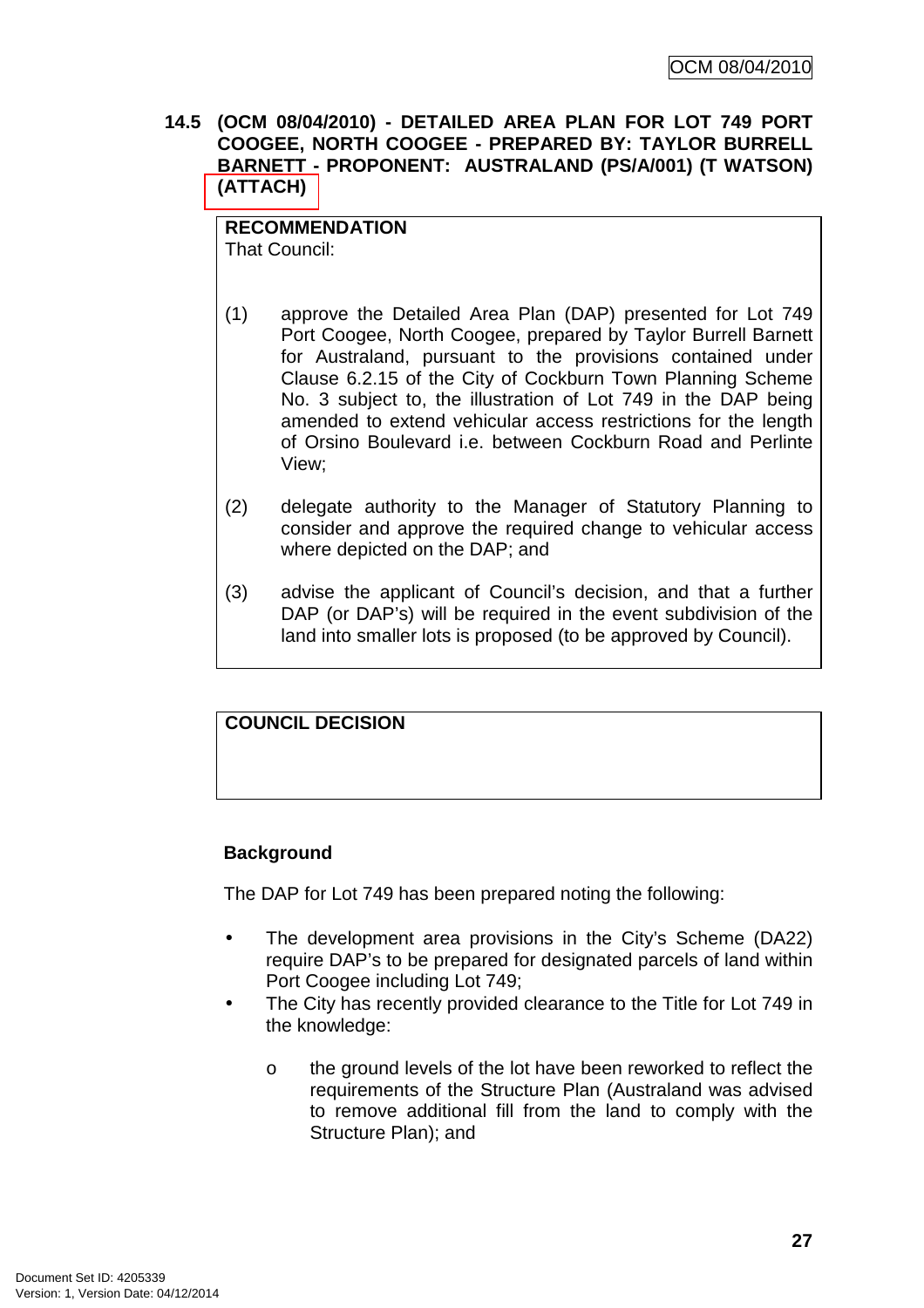- o on the basis a DAP would be prepared for the lot, to be submitted to and approved by Council for the purposes of determining basic development parameters for the land;
- Australand is in the process of selling the lot.

Lot 749 is situated at the southern end of the Port Coogee project area. Under the current Local Structure Plan (April 2007), the land is identified for development as a 'Local Centre' with an underlying residential density of R80. Under the revised Local Structure Plan (the subject of mediation at the State Administrative Tribunal (SAT)), the land is identified for residential development with the requirement for a minimum 200 square metres of retail use on the southern tip of the lot.

The ground levels of Lot 749 are currently being reworked to reflect the requirements of the Structure Plan. Australand was recently advised to remove additional fill from the land to comply with the Structure Plan. In some parts, 1–1.5 metres of additional fill have been placed on the land, that is, additional to the 2.0 metres permitted under the Structure Plan (i.e. above pre-development levels).

## **Submission**

The DAP presented for Lot 749 assumes multiple dwelling development in the first instance and details basic development parameters for the land. The DAP presented addresses amongst matters:

- The interface of future development on the land to the lot frontages, including Cockburn Road, Orsino Boulevard and Perlinte View Coogee.
- Building design considerations, including: open space provision, the requirement for engaging street elevations, appropriately located service areas and positioning of related hardware.
- Vehicular access limitations.
- Fencing (along Cockburn Road in particular).

Where the DAP does not refer to an alternate standard, the applicable standard/s are those prescribed in the Residential Design Codes (R-Codes) and Town Planning Scheme No. 3 where the R-Codes do not apply. For instance, the parking standards for residential development on the subject land are those detailed in the R-Codes, to be considered in conjunction with the access requirements of the DAP.

It is noted a general statement regarding building height has been incorporated in the DAP, stating this is to be as per the Local Structure Plan. The applicable heights will be those agreed or determined via the SAT.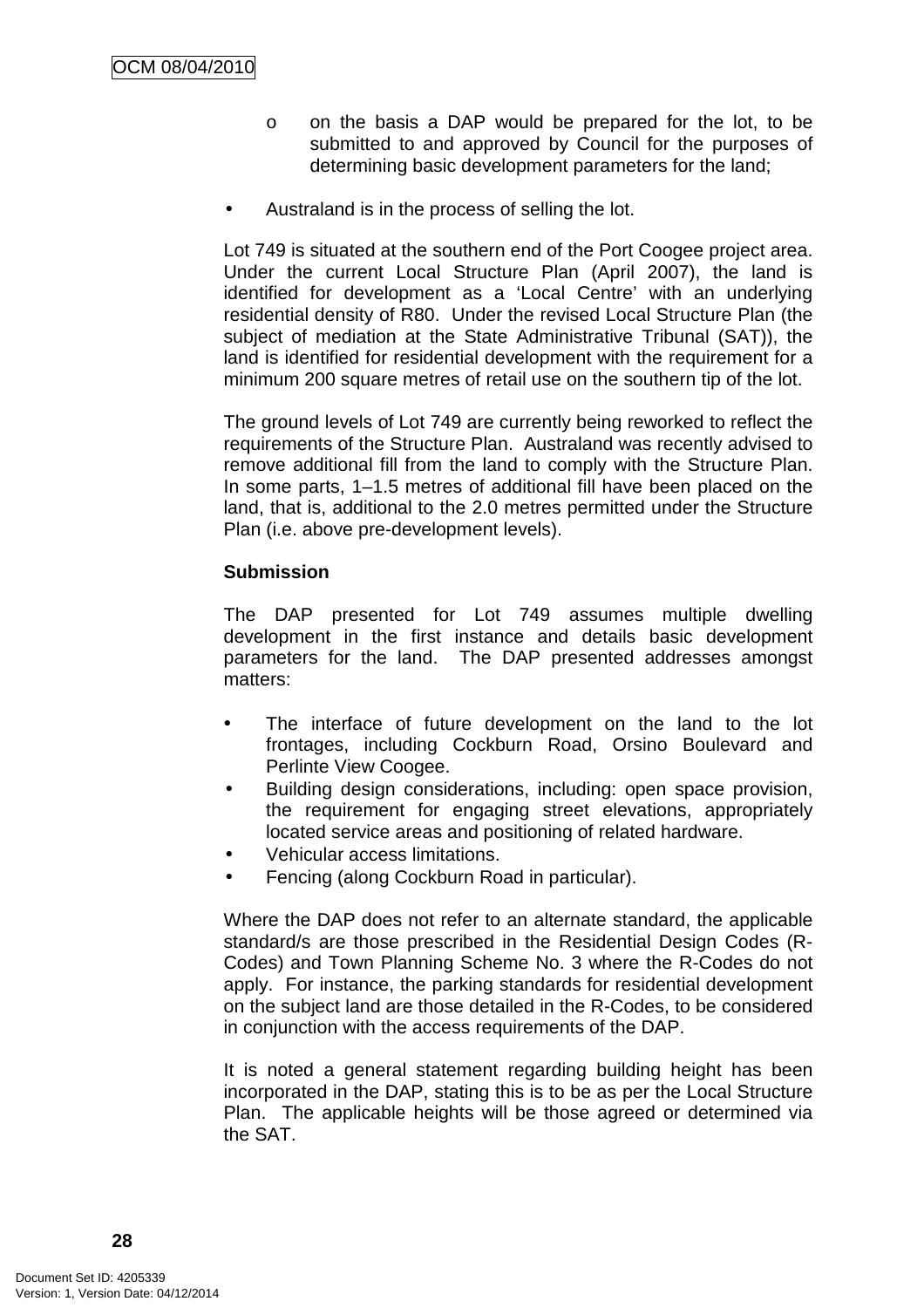## **Report**

The DAP for Lot 749 provides a site-specific layer of planning information to be considered in the design and development of the land in question. The information is to be considered within the framework of the Local Structure Plan for Port Coogee, as well as the City's Planning Scheme and the R-Codes. With the exception of a concern regarding the potential for vehicular access across the Orsino Boulevard frontage of the lot, the DAP is generally considered acceptable.

The concerns regarding access from Orsino Boulevard are as follows:

- The principle pertaining to vehicular access within Port Coogee serves to reduce the emphasis and impact of this aspect of development. To this end, the majority of DAP's for the area refer to a hierarchy of preferred access arrangements: from a laneway first  $(1<sup>st</sup>)$ , a secondary street second  $(2<sup>nd</sup>)$  and the primary street last. This approach should also apply to Orsino Boulevard, the main north-south road traversing the project. The intersection of laneways with this important road should be minimised;
- The section of Orsino Boulevard shown as available for access on the DAP is the same location of a future bus stop. Concern is expressed in regard to the conflict likely to arise if access is permitted in the same location as the bus stop (all in close proximity to the intersection of Orsino Boulevard and Cockburn Road).

Bearing the above points in mind, it is recommended the illustration of Lot 749 in the DAP be amended to extend vehicular access restrictions for the length of Orsino Boulevard i.e. between Cockburn Road and Perlinte View.

Additionally, if in the event application is made to subdivide the land into smaller lots, the requirement for a DAP dealing with small lot development will apply.

#### **Conclusion**

The DAP for Lot 749 generally reflects the content of the Structure Plan for the site and location. It is, therefore, recommended the DAP be adopted by Council subject to the requirement for access arrangements on Orsino Boulevard to be amended, and advice to the applicant explaining that in the event subdivision of the land is proposed, the requirement for a further DAP (or DAP's) will apply.

Approval of a DAP is in accordance with the provisions of 6.2.15 of the Scheme. The provisions identify planning considerations to be included in a DAP and the process for adopting such.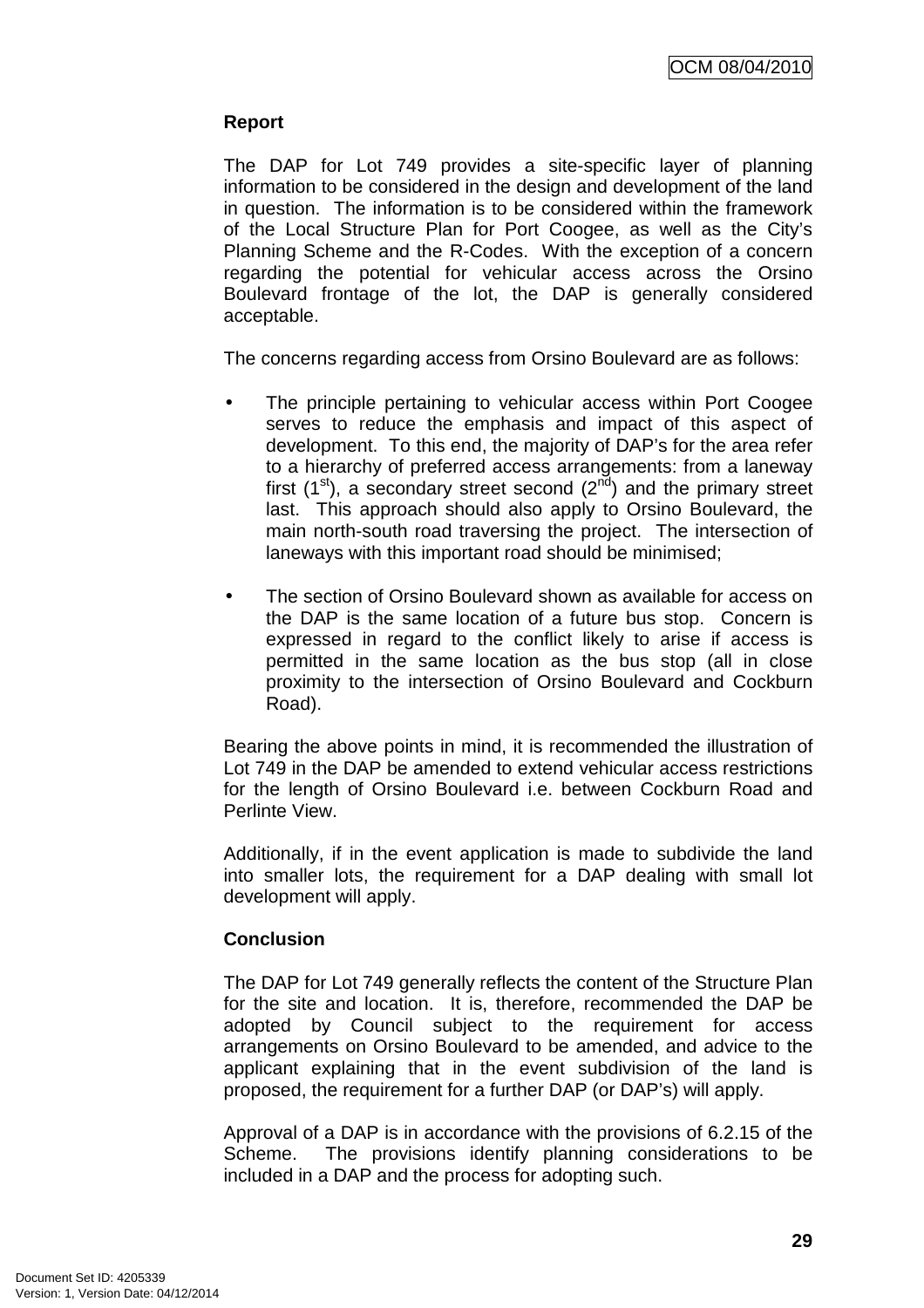Where a DAP may affect landowners other than the owner of the land subject of the plan, the City may undertake consultation. Four (4) lots in private ownership sit adjacent to the north eastern boundary of the lot. The main impact on these lots from development on Lot 749 will be building height. This is not proposed to change under the revised Local Structure Plan, in part recognising the private ownership of the adjacent lots. The northern part of Lot 749 continues to provide for development up to 10 metres in height (to top of pitch). Accordingly, the DAP has not been the subject of consultation.

Clause 6.2.15.8 provides scope for a DAP to be amended.

#### **Strategic Plan/Policy Implications**

Policy APD31 'Detailed Area Plans'

#### **Demographic Planning**

- To ensure the planning of the City is based on an approach that has the potential to achieve high levels of convenience and prosperity for its citizens.
- To ensure development will enhance the levels of amenity currently enjoyed by the community.

#### **Governance Excellence**

• To conduct Council business in open public forums and to manage Council affairs by employing publicly accountable practices.

#### **Budget/Financial Implications**

N/A

#### **Legal Implications**

Town Planning Scheme No. 3 Planning and Development Act 2005

#### **Community Consultation**

The DAP has not been the subject of consultation.

#### **Attachment(s)**

- 1. Structure/Location Plan
- 2. Detailed Area Plan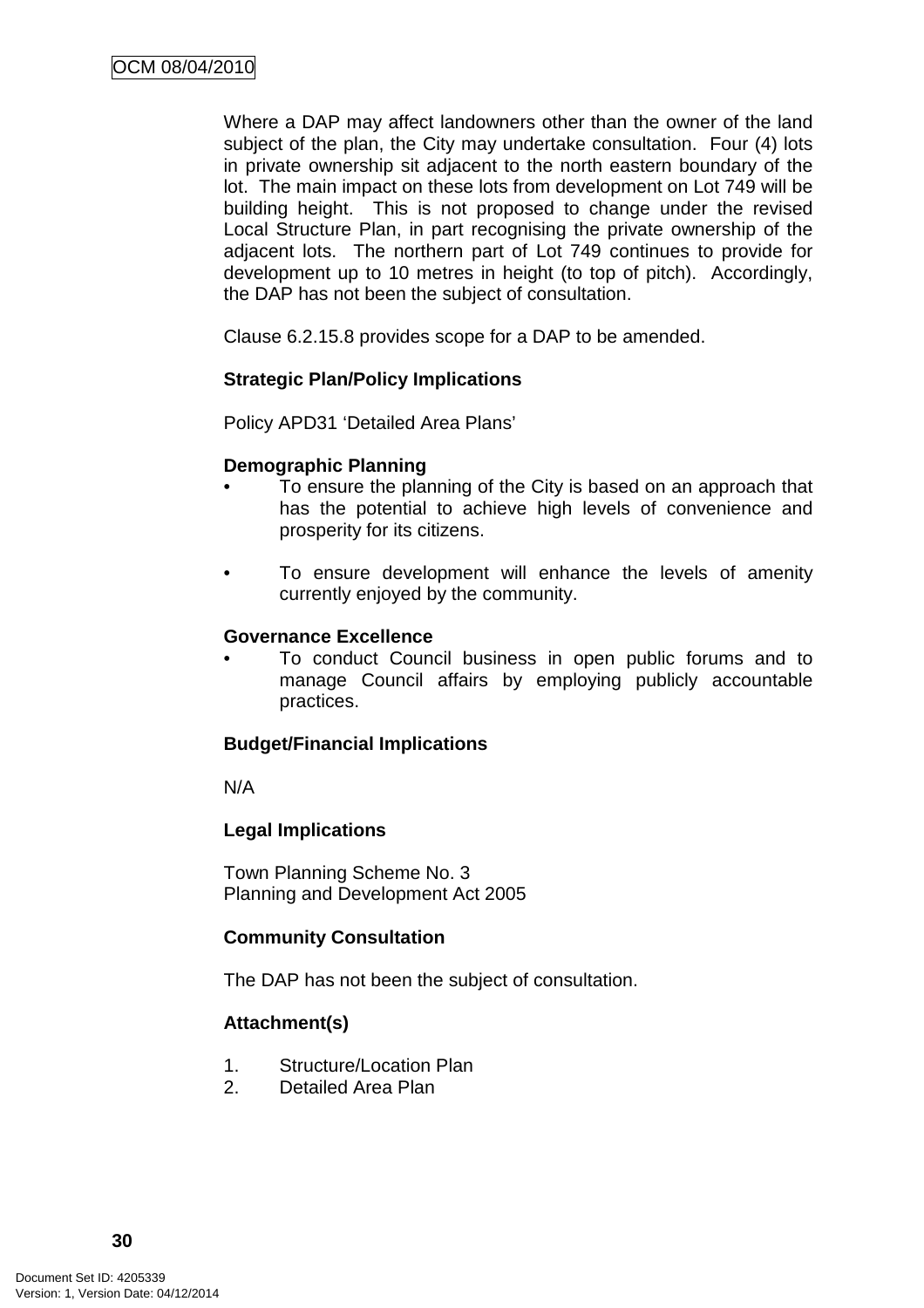## **Advice to Proponent(s)/Submissioners**

The proponent has been advised that this matter is to be considered at the 8 April 2009 Council Meeting.

## **Implications of Section 3.18(3) Local Government Act, 1995**

Nil.

**14.6 (OCM 08/04/2010) - PREPARATION OF DRAFT LOCAL PLANNING POLICY APD60 'MURIEL COURT STRUCTURE PLAN DESIGN GUIDELINES' AND MINOR MODIFICATION TO MURIEL COURT STRUCTURE PLAN - OWNER: VARIOUS - APPLICANT: CITY OF COCKBURN (9681) (M CARBONE) (ATTACH)** 

## **RECOMMENDATION**

That Council:

- (1) in pursuance of Clause 2.3.1 of City of Cockburn Town Planning Scheme No. 3 ("Scheme"), resolves to prepare a Local Planning Policy for the purposes of applying design guidelines to the Muriel Court Structure Plan area;
- (2) notes the minor modifications proposed to the Structure Plan in the form of additional laneways within the R60 area adjacent the realigned Semple Court and southern R80 to R160 coded areas as part of the Draft Local Planning Policy; and
- (3) publishes notice of the Draft Local Planning Policy in accordance with Clause 2.5.1(a) of the scheme as well as advertising the proposed minor modifications to the Structure Plan.

## **COUNCIL DECISION**

## **Background**

Council approved the Muriel Court Structure Plan ("Structure Plan") in November 2008 following which it was endorsed by the Western Australian Planning Commission ("WAPC") on 16 February 2010 (refer agenda attachments for copy of the Structure Plan).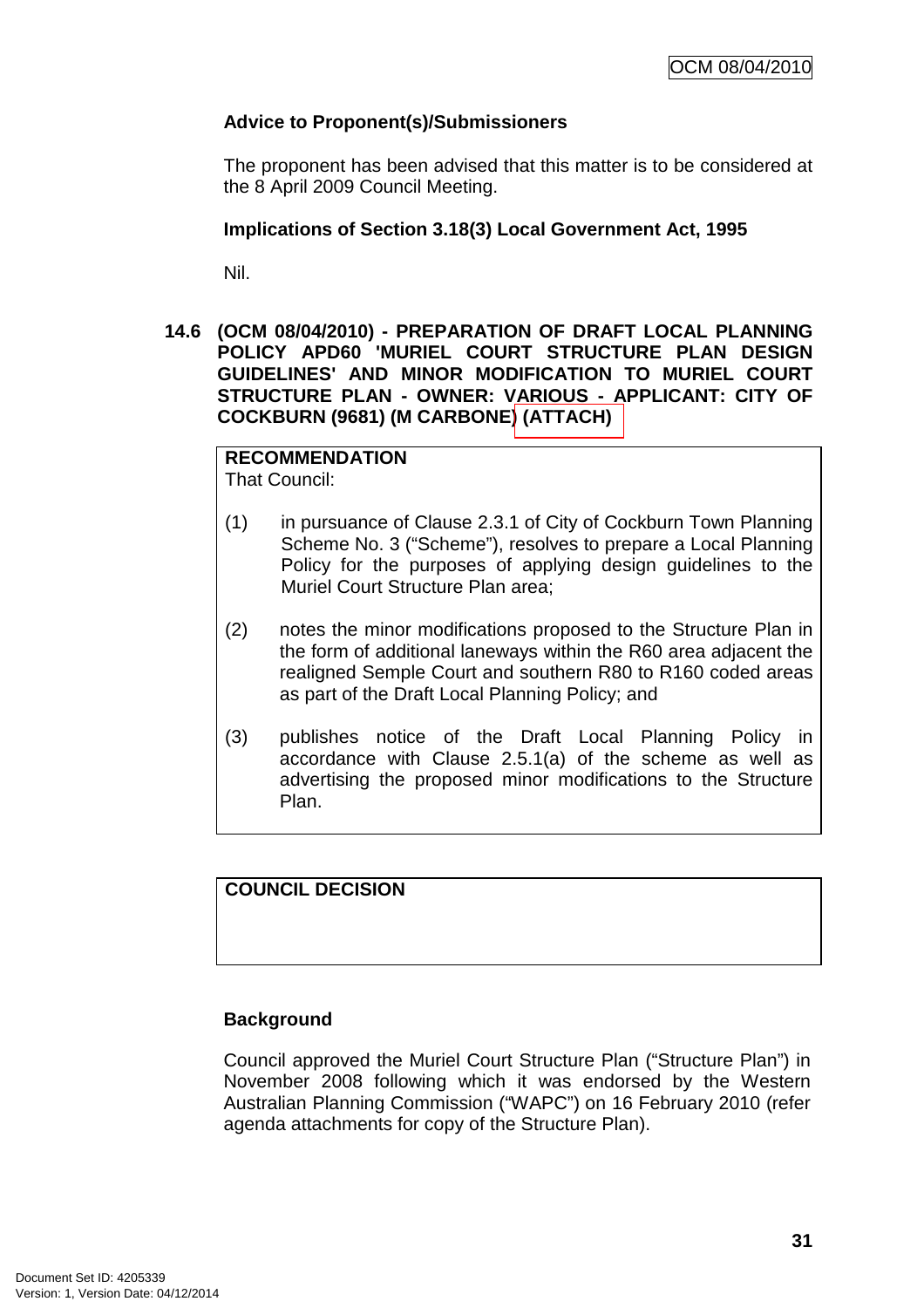Both the Structure Plan and City of Cockburn Town Planning Scheme No. 3 ("Scheme") require design guidelines to be adopted, in order to achieve some degree of uniformity in design outcomes notwithstanding the highly fragmented land ownership which exists. This is also important given the range of densities as part of the Structure Plan (R20 to R160), and that the Structure Plan seeks to accommodate a transit orientated development which takes advantage of the Cockburn train station.

Following a tendering process, the City engaged Hassell in March 2009 to prepare design guidelines for the Structure Plan. Hassell has liaised extensively with the City's officers and the design guidelines are now considered suitable to present to Council as a Draft Local Planning Policy.

The design guidelines seek to establish the character of the buildings, public spaces and streets and will guide development and subdivision applications. The design guidelines also require a minor modification to the Structure Plan, in the form of additional laneways in the southern R80 to R160 coded areas of the Structure Plan.

#### **Submission**

N/A

#### **Report**

The Muriel Court Structure Plan has been based on transit orientated development principles given the proximity to the Cockburn train station. It aims to provide a range of dwelling types and maximise the number of people living and working near the Cockburn Central Activity Centre. The design guidelines are important to create an attractive and well designed urban village, which readily allows the principles and intent of the Structure Plan to be achieved. The design guidelines will be similar to those within the Cockburn Central Town Centre.

The design guidelines stipulate a number of standards that are different or beyond the requirements of the R-Codes and the Scheme which are important to be considered within this precinct. The design guidelines encourage good urban design principles such as buildings addressing the street, interesting and articulated facades, building expression and safety in design.

The requirements for the design guidelines have generally been categorised according to density such as low density (R20 to R25), medium density (R40 to R60) and high density (R80 to R160). Different standards have been applied to each of the density categories to ensure suitable provisions apply to the different precincts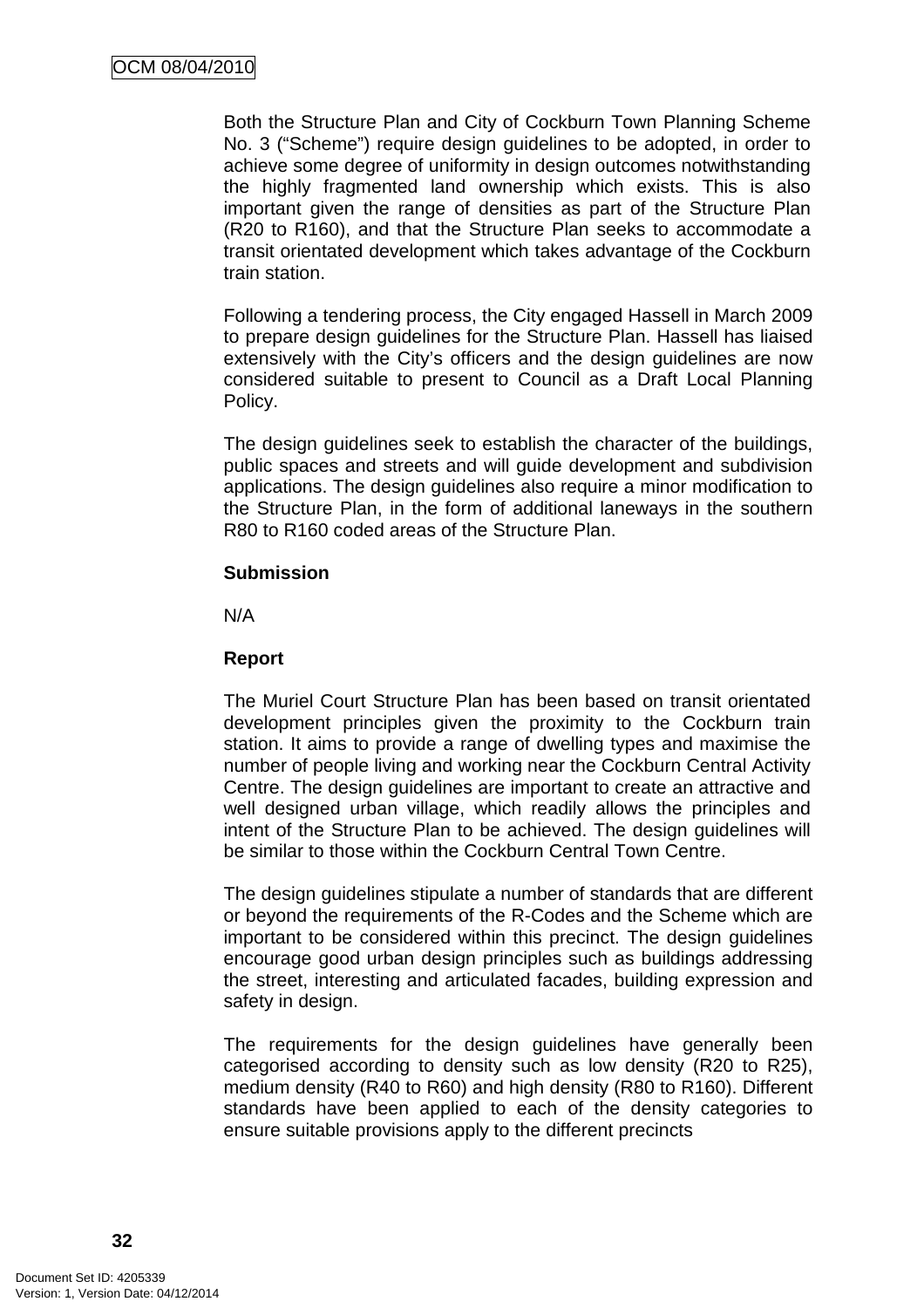The table below provides a summary of some of the requirements for the different densities. A full copy of the design guidelines document is located in the agenda attachments.

|                                     | Low<br><b>Density</b>                         | <b>Medium Density</b>               |                           | <b>High Density</b>    |                                  |                           |
|-------------------------------------|-----------------------------------------------|-------------------------------------|---------------------------|------------------------|----------------------------------|---------------------------|
|                                     | R <sub>20</sub> & R <sub>25</sub>             | <b>R60</b>                          | <b>R40</b>                | R80 Low<br><b>Rise</b> | <b>R160 Low</b><br><b>Rise</b>   | R <sub>160</sub><br>Tower |
| Build to line<br>(front<br>setback) | $3 - 4.5m$                                    | $2-4m$                              | $2-4m$                    | 4m                     | 4m                               | Podium: 4m<br>Tower: 8m   |
| Side<br>setback                     | R-Codes                                       | 0 <sub>m</sub>                      | R-Codes                   | Nil                    | Nil                              | Podium: 5m<br>Tower: 8m   |
| Rear<br>setback                     | R-Codes                                       | R-Codes                             | R-Codes                   | 4 <sub>m</sub>         | 4m                               | Podium: 5m<br>Tower: 9m   |
| Minimum lot<br>width                | 12m                                           | 6 <sub>m</sub>                      | 6m                        | 24m                    | 24m                              | 30 <sub>m</sub>           |
| Maximum<br>lot width                | 20 <sub>m</sub>                               | 8m                                  | 10 <sub>m</sub>           | 30 <sub>m</sub>        | 30 <sub>m</sub>                  | 60 <sub>m</sub>           |
| Minimum<br>height                   |                                               | Two storeys<br>6m wall<br>8.5m roof | N <sub>0</sub><br>minimum | 3 storeys<br>and 9m    | 3 storeys and<br>10 <sub>m</sub> | 18 <sub>m</sub>           |
| Maximum<br>height                   | Two storeys<br>6m wall<br>9 <sub>m</sub> roof | 12m wall<br>15m roof                | 9m wall<br>12m roof       | 5 storeys<br>and 15m   | 18 <sub>m</sub>                  | 29 <sub>m</sub>           |

# Car Parking

Given the subject land is a transit orientated development with good access to the Cockburn train station and bus services, it is proposed that the car parking provisions relating to R40 to R160 development be as follows:

- Single bedroom dwellings (up to 60 m<sup>2</sup>) 1 bay only.
- Dwellings containing 2 or more bedrooms minimum of 1 bay and maximum of 2 bays.

The car parking standards for land zoned R20 and R25 are as per the requirements of the R-Codes.

### Single Bedroom Dwellings

Single bedroom dwellings are encouraged in this important strategic location to assist in providing a range of dwellings types and accommodate smaller households. For mixed use and multiple dwelling developments where more than 5 dwellings are proposed, a minimum of 1 or 10% (whichever is the greater) single bedroom dwellings shall be required. This will ensure a suitable amount of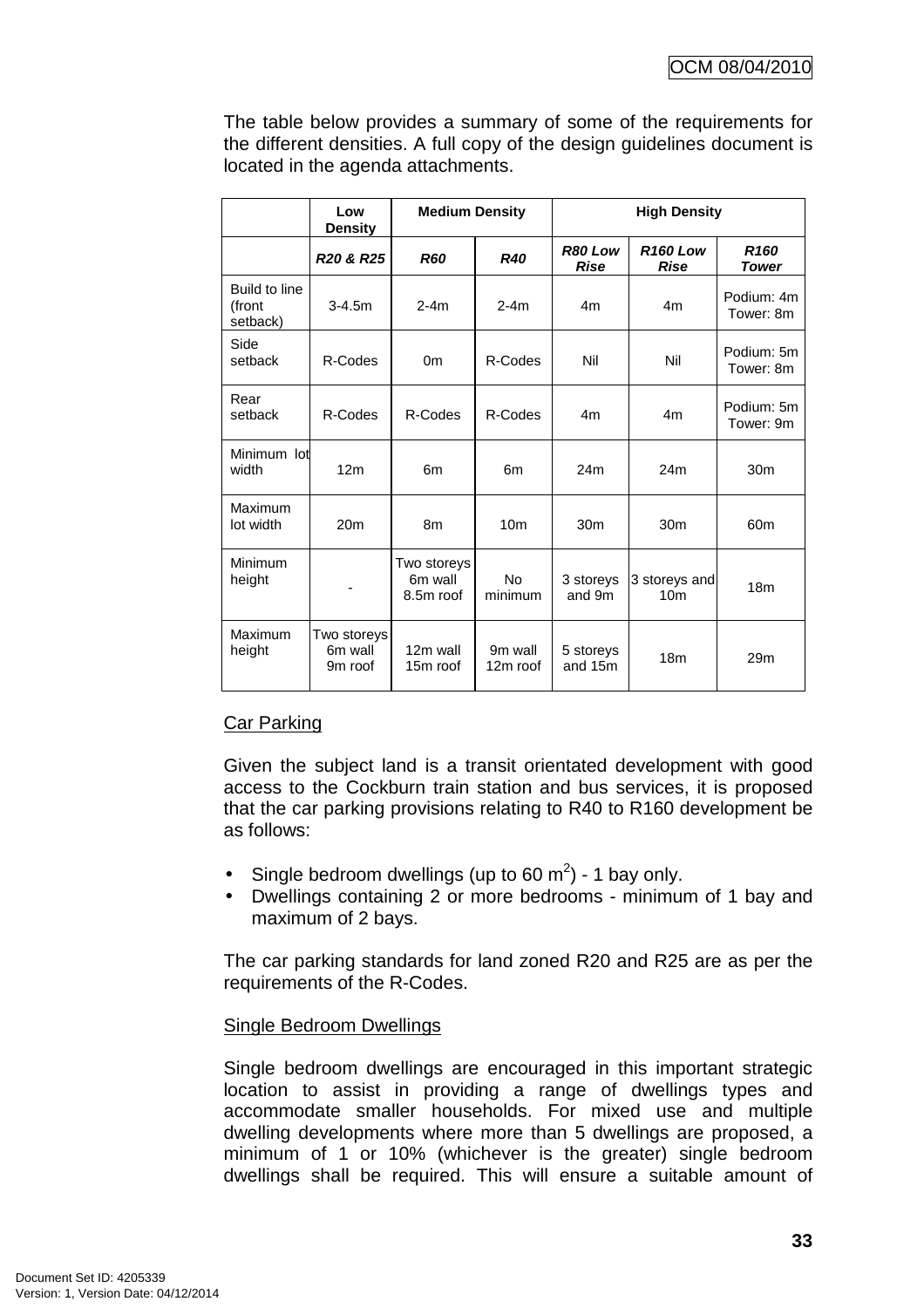smaller dwellings are provided to meet the future housing needs and provide more affordable housing options.

### Flexibility within the Design Guidelines

The design guidelines will not be able to accommodate every development scenario and accordingly need to include some flexibility. Development that varies from the requirements of the design guidelines can be approved if the variations are consistent with the objectives and neighbourhood character statement of the design guidelines and Clause 5.6 of the scheme.

## Variation to the Structure Plan

Through the preparation of the design guidelines and the assessment of the possible development scenarios, it has been determined that in some of the medium and high density areas additional laneways are required to accommodate the intended built form outcome. These new laneways are identified in the agenda attachments.

In order to accommodate this aspect, the Structure Plan needs to be modified. It is recommended that this minor modification be advertised at the same time as the Draft Local Planning Policy, in order to clearly establish the reasoning behind the modifications.

### **Conclusion**

It is therefore recommended that Council resolves to prepare a Draft Local Planning Policy for the purposes of applying design guidelines to the Muriel Court Structure Plan area. As part of this, Council should also note the minor modifications proposed to the Structure Plan in the form of additional laneways within the R60 area adjacent the realigned Semple Court and southern R80 to R160 coded areas. This will enable both the Draft Local Planning Policy and minor modifications to be advertised for public comment.

### **Strategic Plan/Policy Implications**

### **Demographic Planning**

- To ensure the planning of the City is based on an approach that has the potential to achieve high levels of convenience and prosperity for its citizens.
- To ensure development will enhance the levels of amenity currently enjoyed by the community.

### **Employment and Economic Development**

• To plan and promote economic development that encourages business opportunities within the City.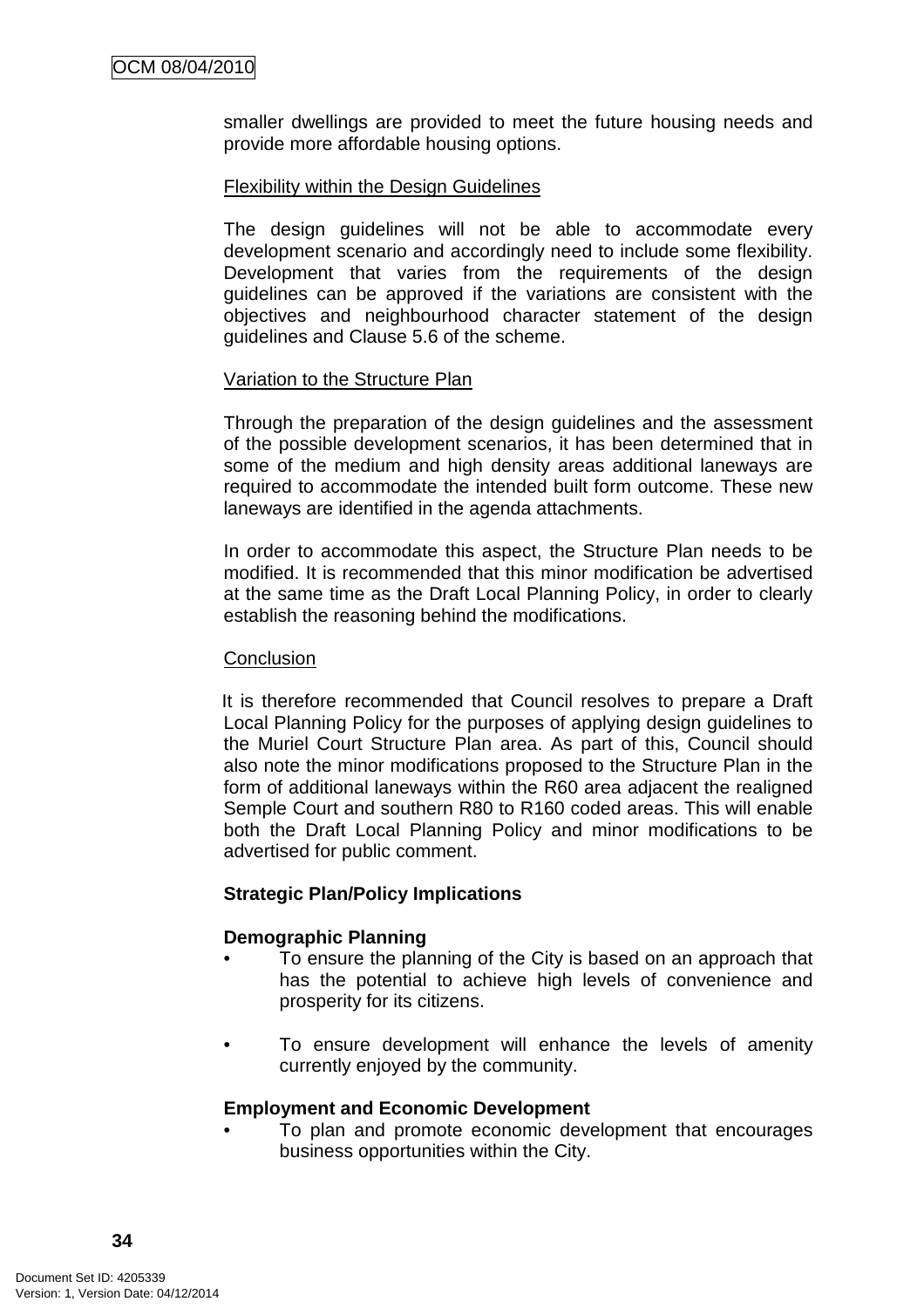# **Transport Optimisation**

• To achieve provision of an effective public transport system that provides maximum amenity, connectivity and integration for the community.

# **Budget/Financial Implications**

N/A

# **Legal Implications**

Planning and Development Act 2005 City of Cockburn Town Planning Scheme No. 3 Town Planning Regulations 1967

# **Community Consultation**

The Draft Local Planning Policy and minor modifications to the Structure Plan will be advertised in accordance with the requirements of the scheme. This includes a notice of the Draft Local Planning Policy in a newspaper for two consecutive weeks in accordance with Clause 2.5.1(a) of the scheme.

# **Attachment(s)**

- 1. Adopted Muriel Court Structure Plan
- 2. Draft Local Planning Policy No. APD60 'Muriel Court Structure Plan Design Guidelines'
- 3. Minor modifications to Muriel Court Structure Plan

# **Advice to Proponent(s)/Submissioners**

N/A

**Implications of Section 3.18(3) Local Government Act, 1995**

Nil.

## **14.7 (OCM 08/04/2010) - PROPOSED OUTBUILDING - LOCATION: 4 CRESTIA COURT, BIBRA LAKE - OWNER / APPLICANT: M HILL (1115544) (B HOGARTH-ANGUS) (ATTACH)**

#### **RECOMMENDATION** That Council:

(1) grant approval for an outbuilding at 4 Crestia Court, Bibra Lake in accordance with the approved plan and subject to the following conditions:-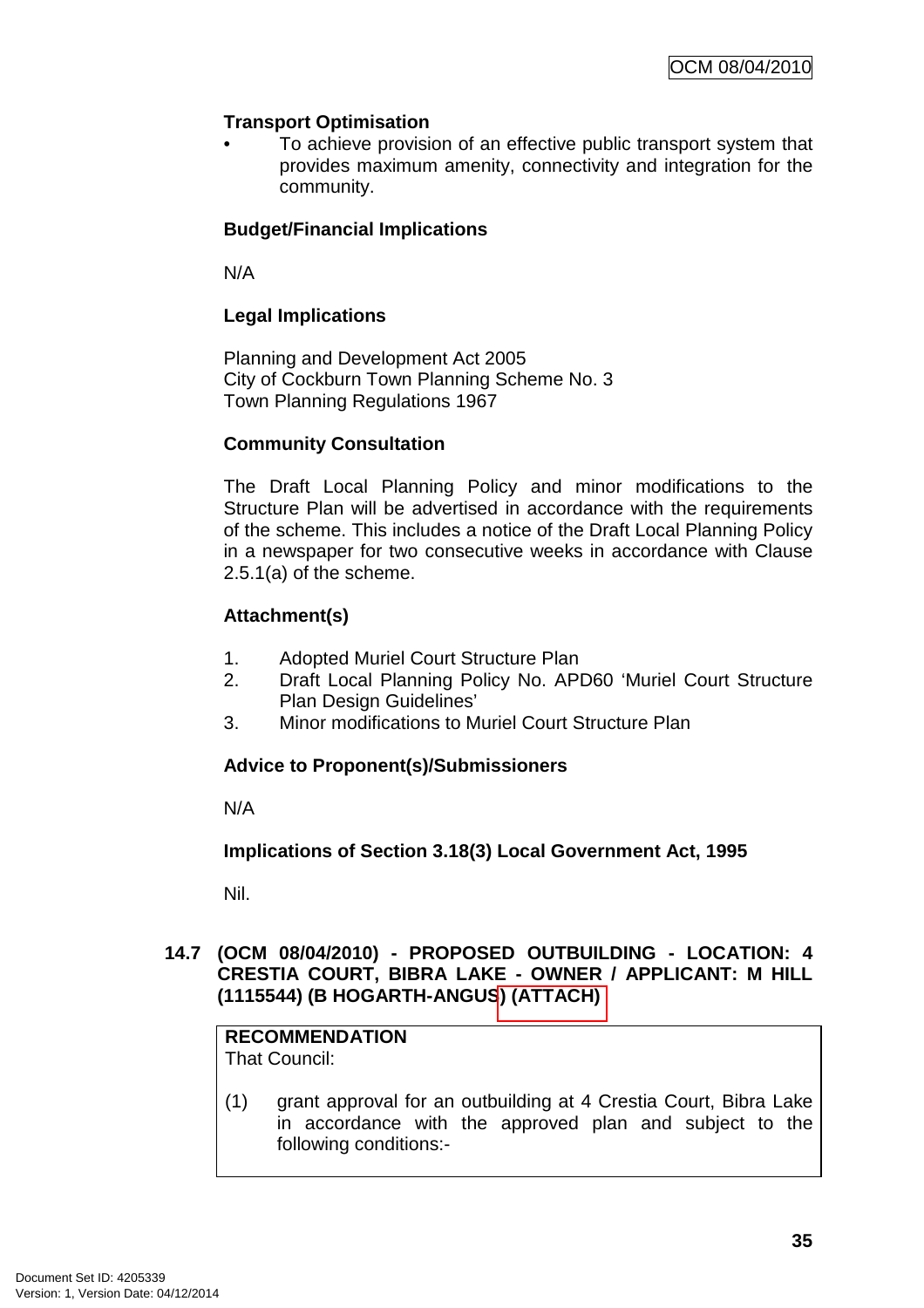### **STANDARD CONDITIONS**

- 1. All stormwater being contained and disposed of on-site to the satisfaction of the Council.
- 2. No construction related activities causing noise and/or inconvenience to neighbours being undertaken after 7.00 p.m. or before 7.00 a.m., Monday to Saturday, and not at all on Sunday or Public Holidays.
- 3. The approved shed shall be clad or coloured to complement the surroundings using non reflective materials and colours to the satisfaction of the City.

### **SPECIAL CONDITIONS**

- 4. The existing outbuildings being demolished and removed from the property as indicated on the attached plan. Removal should occur within 28 days of the occupation of the new outbuilding hereby approved.
- 5. The outbuilding hereby approved shall be setback a minimum of 1m from the southern side boundary, as shown on the attached plan.
- 6. Notwithstanding the submitted details, no part of the wall along the southern elevation shall exceed a height of 2.72m. The outbuilding shall be re-designed to reflect this requirement, the details of which should be submitted to and approved by the City at Building Licence stage.
- (2) advise the applicant of Council's decision accordingly.

#### **COUNCIL DECISION**

#### **Background**

| Zoning:    | MRS:                       | Urban           |  |
|------------|----------------------------|-----------------|--|
|            | TPS3                       | R <sub>20</sub> |  |
| Land use:  | Single House (Outbuilding) |                 |  |
| Lot size:  | 703 sqm                    |                 |  |
| Use class: |                            |                 |  |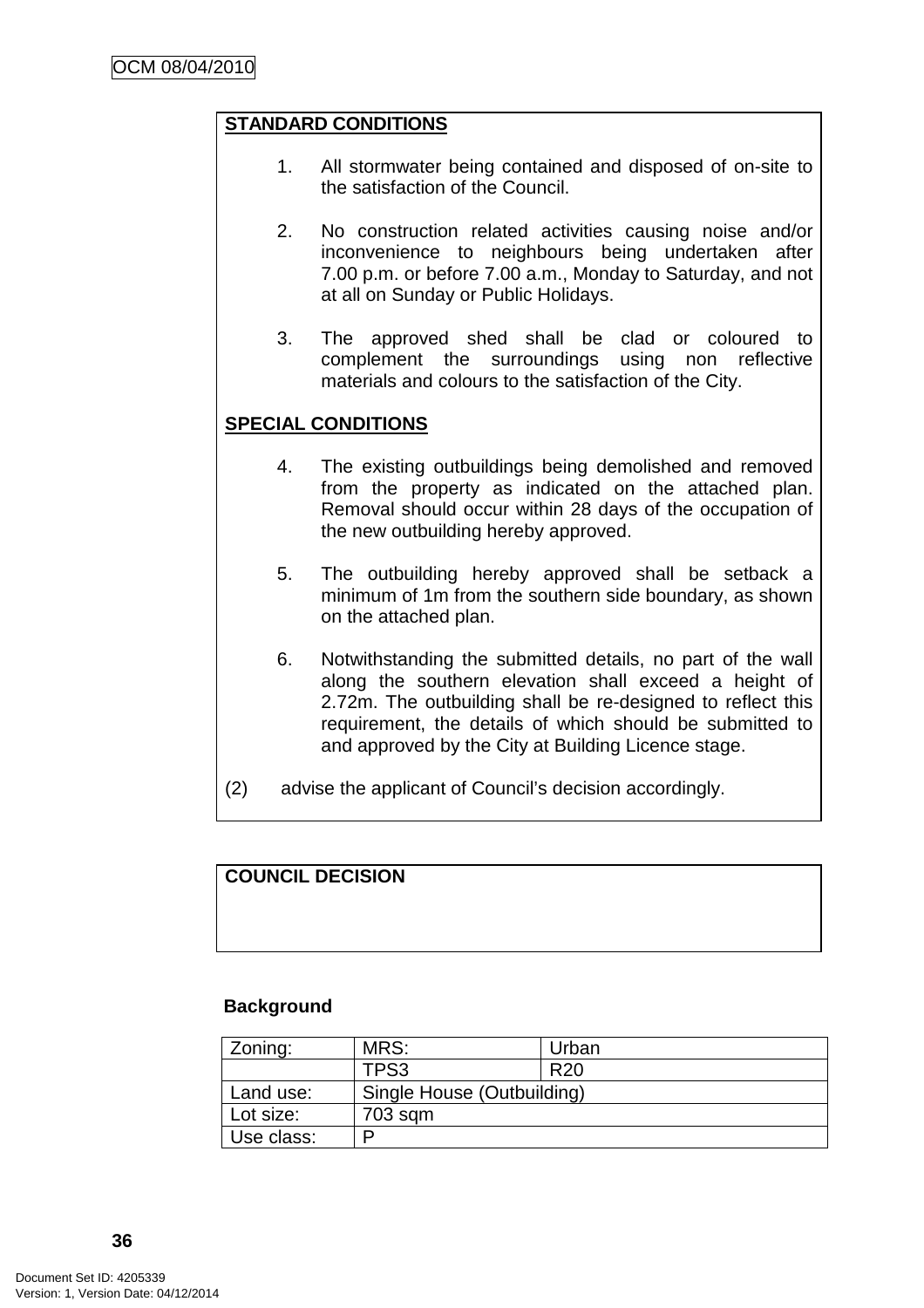# **Submission**

The applicant proposes an oversized shed measuring 80 m².The applicant has provided the following justification in support of the need for an oversized shed which has been summarised accordingly:-

- To store two (2) vintage cars and store a boat.
- To store other materials currently located in the existing sheds which will be demolished as part of this approval.
- To provide a workshop area, so home vehicles can have maintenance work carried out

A copy of the applicant's full submission should be read in conjunction with this report and is contained in the agenda attachments.

## **Report**

The subject land is zoned for residential purposes with a density of R20 under the provisions of the City of Cockburn Town Planning Scheme No. 3 (TPS No. 3). In accordance with scheme requirements, the Council has the discretion to either approve (with or without conditions) or to refuse the application.

The proposed development has been assessed against the standards and provisions of TPS No. 3, Clause 6.10.10 of the Residential Design Codes (R-Codes), and Council Policy APD18 "Outbuildings" The proposed development conflicts with the acceptable development standards of this Policy Framework for the following reasons:

- The proposed outbuilding has a floor area of 80 m<sup>2</sup> which conflicts with Clause 6.10.10 of the R-Codes and Council Policy APD18 which restrict the floor area of such structures in the Residential Zone to a maximum of 60 m²".
- Under Policy APD18, outbuilding wall heights should not exceed 2.4 m in a Residential zone, and ridge heights are to not exceed 4.2 m. In this case a maximum wall and ridge height of 4.3 m is sought.
- Under the provisions of Clause 6.3.2 A2 (ii) of the R-Codes and Council Policy APD49 "Residential Design Codes-Alternative Acceptable Development Provisions", a building can be constructed on the boundary of a property provided the wall height does not exceed 3.0 m, and it's length does not exceed 9.0 m. The subject proposal has a wall constructed on the boundary to a length of 10.0 m.

### **Comment**

In respect of the increase sought to the maximum floor area provisions of Policy APD18, it is considered that the 80 m² floor area sought by the applicant is acceptable in this case. This conclusion is reached as the subject lot, at 703 m² in area, has a substantial rear garden area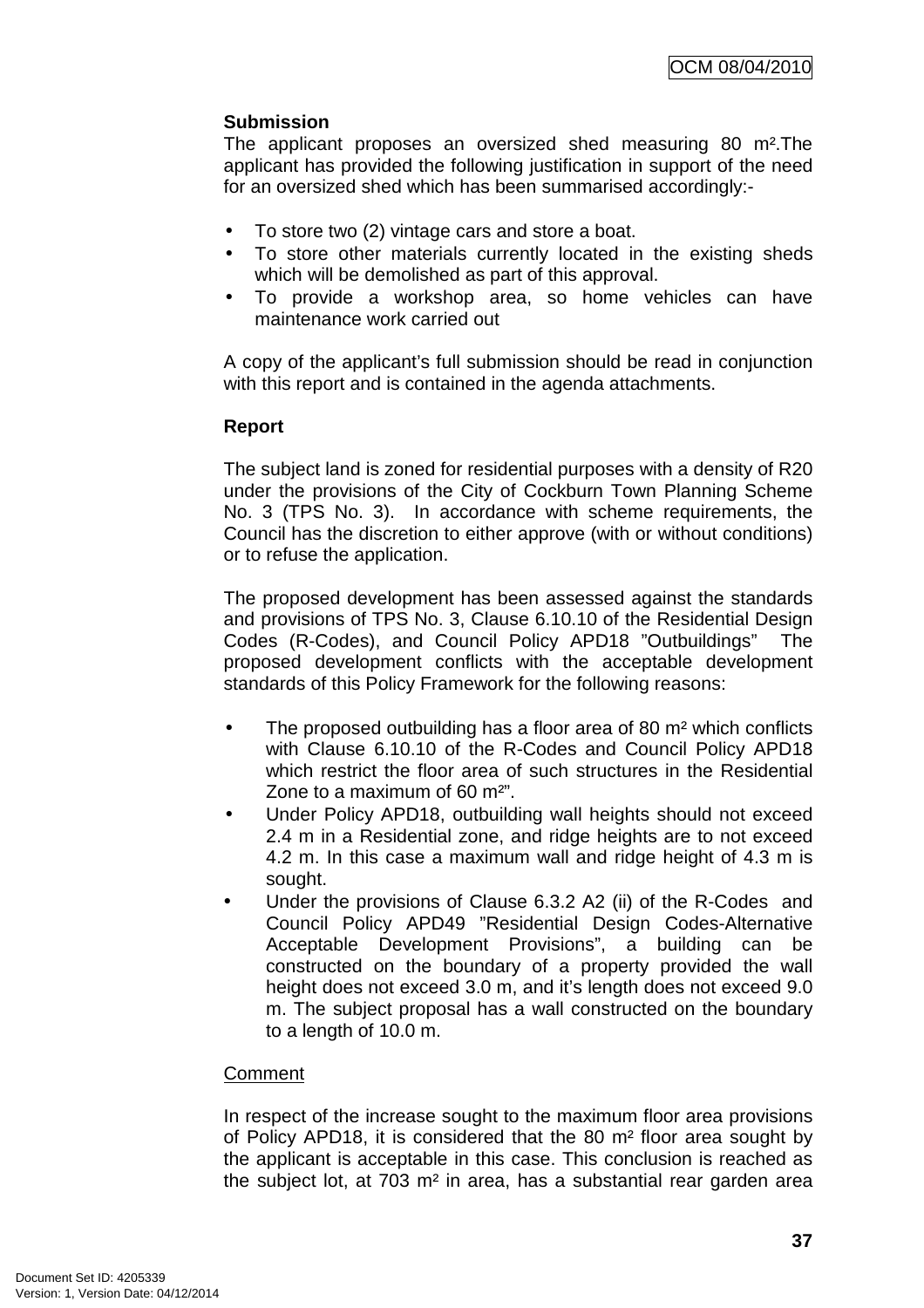which can readily accommodate an outbuilding of this size without prejudice to the levels of residential amenity enjoyed by its residents.

In respect of the increase sought to the maximum wall and ridge height provisions of Policy APD18, it is noted that the Policy incorporates a provision to increase maximum wall heights by a further 10% i.e. a wall height of 2.64 m is considered acceptable. In the case of the subject proposal, the maximum wall height is 4.3 m. This represents a significant variation to Council Policy, which if permitted would result in an over height and bulky structure, detrimental to residential and visual amenity.

In view of this, it is considered that the proposed outbuilding should be re-designed to reduce the wall heights to a level more commensurate with the expectations of Council Policy. To that end, the current design of the outbuilding, incorporating a gable pitched roof to the northern and southern boundaries, and a raised central ridge line, should be replaced with a design that incorporates a part hipped roof construction, with a maximum wall height of 2.72 m where it abuts it's southern neighbour. This approach will enable a design that incorporates an over height wall on the northern internal elevation, safeguarding his domestic storage requirements whilst ensuring any adverse impact on neighbouring occupiers is minimised.

It is recommended that approval of this proposal should therefore be conditional upon the submission of suitable revised design details which can be endorsed by the City at Building Licence application stage.(Proposed Special Condition No. 6 refers).

In respect of the variation sought to the provisions of Council Policy APD49 in respect of the length of the proposed boundary wall, it is considered that the proposed outbuilding should be set back from the southern boundary by 1.0 m, and the applicant be required to provide a landscaped screen along that boundary. This will provide further mitigation to the over height structure in the interests of visual amenity.

It is recommended that approval of this proposal should therefore be conditional upon the outbuilding being setback a minimum of 1m from the southern side boundary (Proposed Special Condition No. 5 refers).

In general support of the proposed development, the applicant has provided the City with a letter of justification, a copy of which is attached to this report. This confirms that the applicant is a member of the Vintage Automobile Association of WA and has storage needs for two vintage cars in his ownership. In addition, the applicant has a boat to store, as well as general domestic paraphernalia, the bulk of which is currently housed in two existing sheds which would be removed should planning approval be granted for the current development proposal. (Proposed Special Condition No. 4 refers).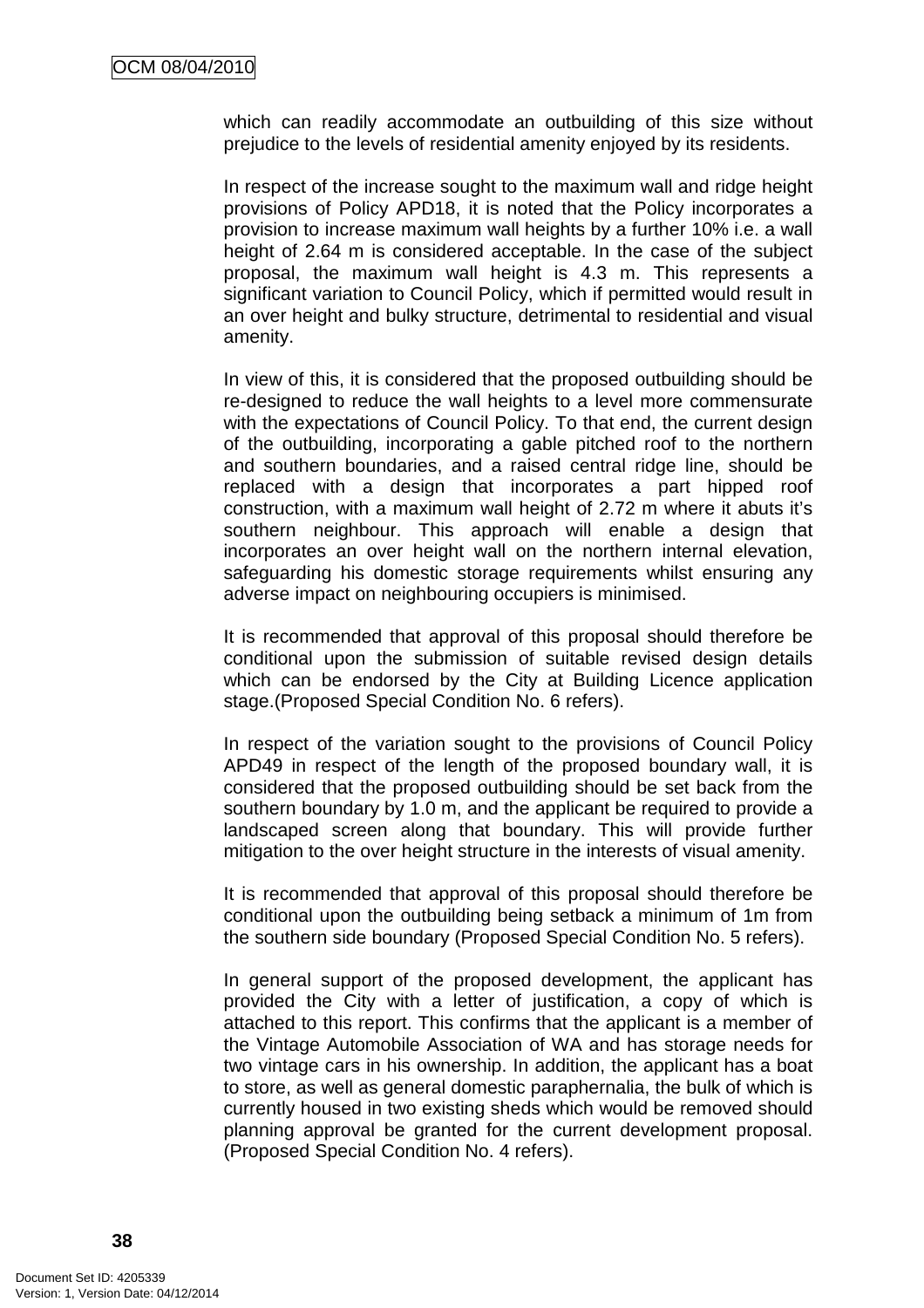## **Strategic Plan/Policy Implications**

The Planning Policies which apply to this item are:-

APD18 'Outbuildings'

APD49 'Residential Design Codes- Alternative Acceptable Development Provisions'

### **Demographic Planning**

• To ensure the planning of the City is based on an approach that has the potential to achieve high levels of convenience and prosperity for its citizens.

## **Budget/Financial Implications**

N/A

## **Legal Implications**

Town Planning Scheme No. 3 Council Policy Planning and Development Act 2005 State Administrative Tribunal Regulations

### **Community Consultation**

Two (2) landowners were advised of the development application. No submissions were received.

# **Attachment(s)**

- 1. Location Plan.
- 2. Site Plan
- 3. Elevations
- 4. Applicant's justification

### **Advice to Proponent(s)/Submissioners**

The proponent has been advised that this matter is to be considered at the 8 April 2010 Council Meeting.

### **Implications of Section 3.18(3) Local Government Act, 1995**

Nil.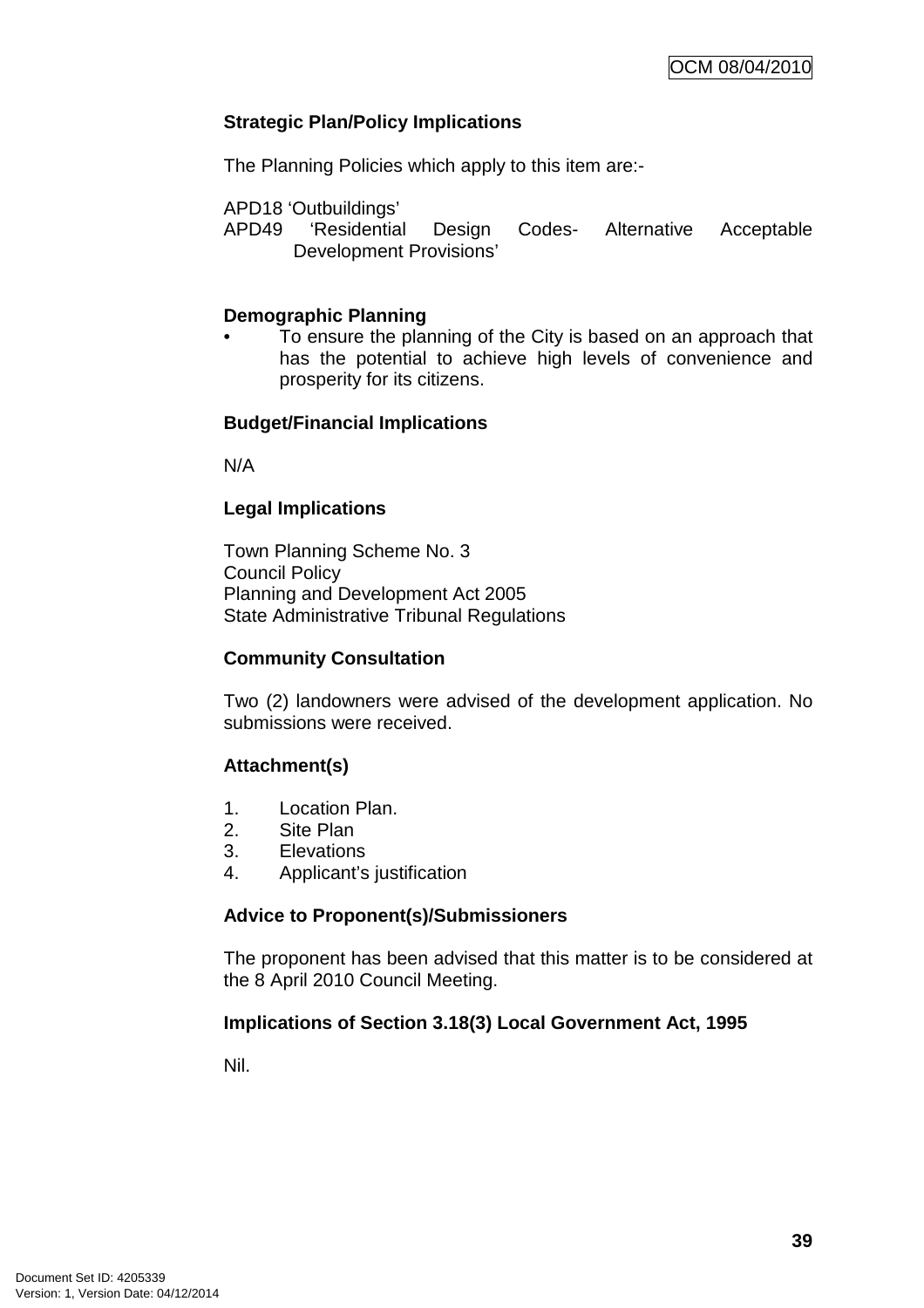## **14.8 (OCM 08/04/2010) - CONSIDERATION FOR FINAL ADOPTION OF PROPOSED SCHEME AMENDMENT NO. 79 LOCATION: LOT 885 WENTWORTH PARADE, SUCCESS - OWNER: VARIOUS - APPLICANT: N/A (93079) (R DONG) (ATTACH)**

# **RECOMMENDATION**

That Council:-

- (1) adopt the schedule of submissions as contained in the agenda attachments;
- (2) adopt the amendment for final approval subject to the RU13 provisions be reworded to read as follows;

| No           | <b>Description of Land</b>           | <b>Restricted Use</b>                                                                                                                                                                                    | <b>Conditions</b>    |
|--------------|--------------------------------------|----------------------------------------------------------------------------------------------------------------------------------------------------------------------------------------------------------|----------------------|
| <b>RU 13</b> | Lot 885 Wentworth<br>Parade, Success | 1. Land<br>use<br>permissibility<br>shall<br>in accordance<br>be<br>with the Regional<br>Centre Zone as set<br>out in Table 1 -<br>Zoning<br>Table<br>subject<br>the<br>to<br>following<br>requirements: | Planning<br>approval |
|              |                                      | i.<br>A 'shop'<br>use<br>being limited to<br>the<br>following<br>subset of uses<br>only<br>'pharmacy',<br>'chemist',<br>'restaurant',<br>'café;<br>ii.<br>All other shop<br>uses<br>are<br>prohibited.   |                      |
|              |                                      | 2. A 'pharmacy'<br>or<br>'chemist' use shall<br>be restricted to one<br>tenancy only, with a<br>maximum floor area<br>of $150m^2$ .                                                                      |                      |
|              |                                      | 3. A 'restaurant'<br>or<br>'café' use shall be<br>restricted to<br>one<br>tenancy only.                                                                                                                  |                      |
| (3)          |                                      | in anticipation of the Hon. Minister's advice that final approval<br>will be granted, the modified documents be signed, sealed and                                                                       |                      |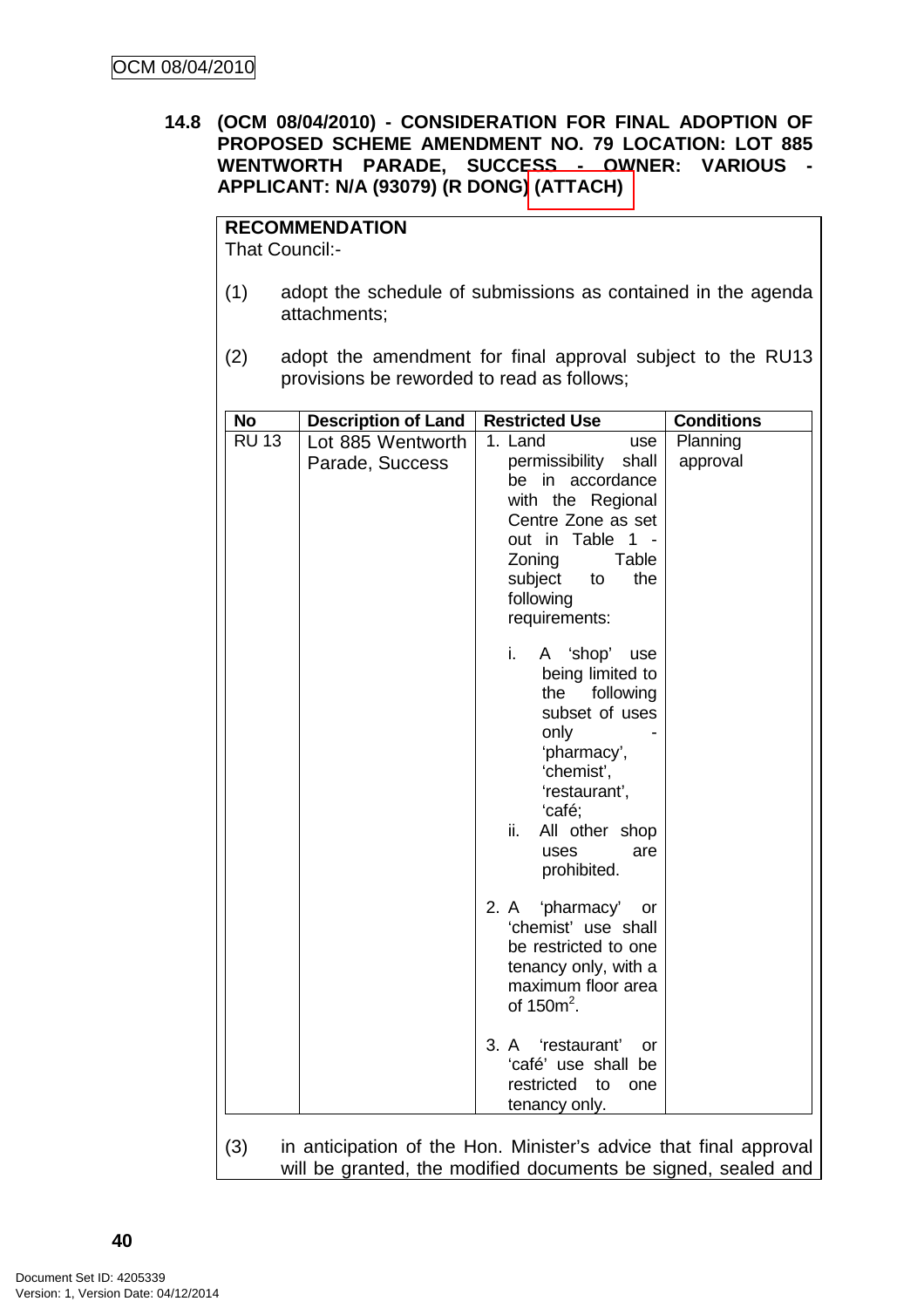forwarded to the Western Australian Planning Commission; and

(4) advise the persons lodging submissions of Council's decision accordingly.

## **COUNCIL DECISION**

# **Background**

The land subject of this amendment is located on the south-east corner of Wentworth Parade and Beeliar Drive, 20 km south of the Perth CBD (Attachment 1). The lot is currently known as Part Lot 885 Wentworth Parade and is owned by the City. A subdivision application (WAPC Ref: 136144) has been approved to subdivide Lot 885 into two lots (Lots 400 and 401) to accommodate the Youth Centre and the subject land respectively. Whilst the new titles have not been issued yet, the total area of the subject land (Lot 400) is expected to be 1.0004ha (Attachment 2 refers).

In 2009, the Federal Government approved funding to the City of Cockburn for the construction of a GP Super Clinic on the subject land, which prompted proposed Scheme Amendment No. 79. Council at its meeting held on 12 November 2009 resolved to initiate Scheme Amendment No. 79 to Town Planning Scheme No. 3, which is proposed to amend existing Restricted Use No. 13 (RU 13) to allow uses such as pharmacies, chemists, restaurants and cafés on the subject land (Attachment 3 refers).

The proposed amendment has been advertised for a period of 42 days. This report seeks Council support to the final adoption of Scheme Amendment No. 79.

### **Submission**

N/A

# **Report**

The amendment was referred to the Environmental Protection Authority ("EPA") in accordance with the requirements of the Environmental Protection Act 1986. The EPA decided that the amendment should not be formally assessed, and no advice and recommendations were necessary for the amendment proposal.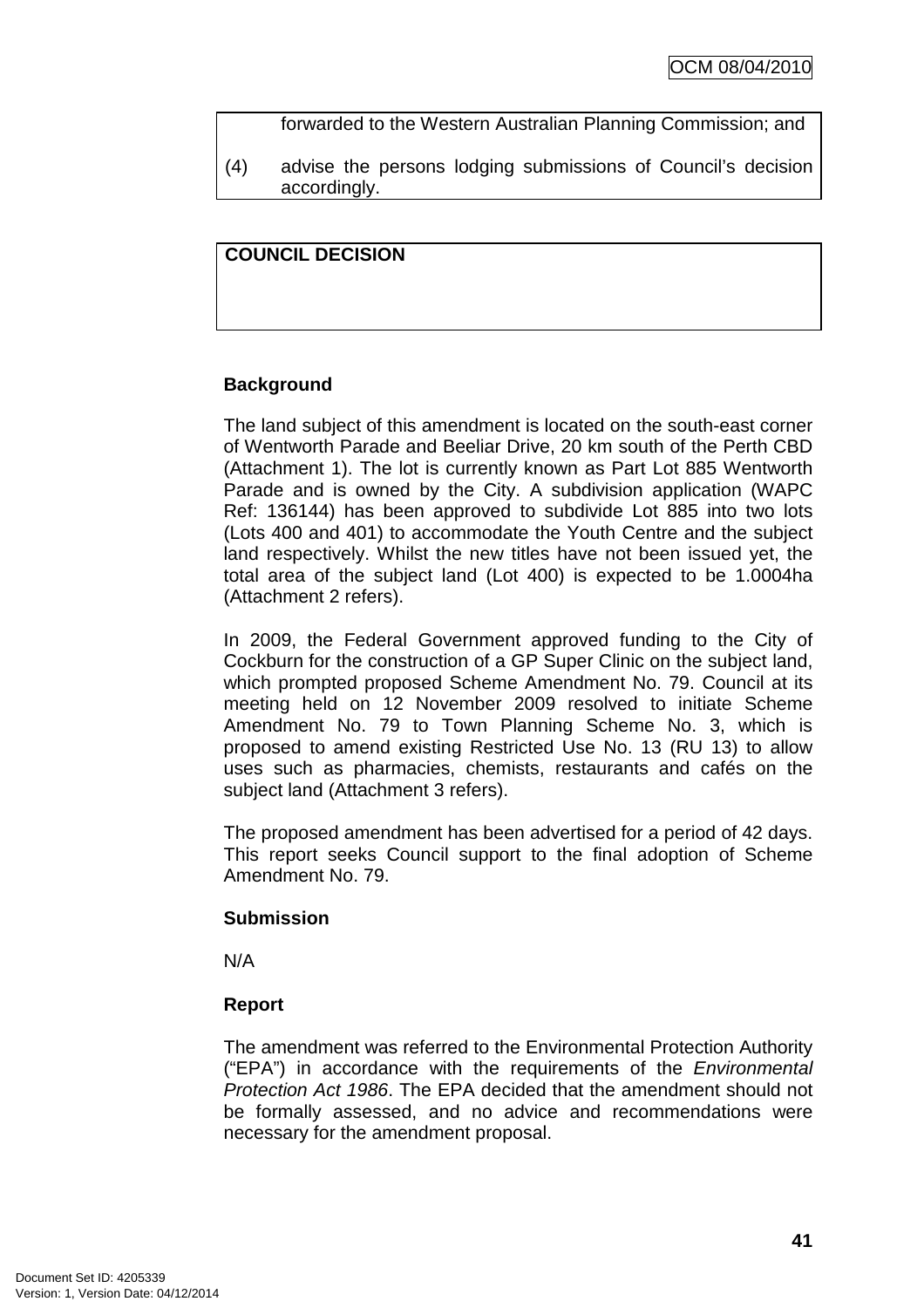Following clearance from the EPA, the amendment was advertised for public comment for a period of 42 days, concluding on 16 March 2010. This included an advertisement being placed in the Cockburn Gazette and affected landowners and government agencies being notified in writing and invited to make comment. Information was also made available at the City of Cockburn ("City") Administration Office and on the City's website.

Advertising of the amendment resulted in a total 10 submissions being received, including eight non-objections and two objections. All the issues raised in these submissions have been suitably addressed in detail in the Schedule of Submissions (Attachment 4 refers).

It should be noted that with regard to the two submissions of objection, one is prepared by The Planning Group (TPG) on behalf of Perron Group (Owner of the Gateways) which objects to the proposed amendment in its current form; the other is submitted by the owner of Greg's Discount Chemist (Shop 104 Gateways Shopping Centre) concerning the possible pharmacy/chemist may cause competition to his business. The detailed justifications for their objections and the officer recommendation addressing their issues are articulated in the Schedule of Submissions, and further comment in this report is unnecessary.

It is worthwhile to bring up some of the issues raised by TPG's submission in this report. In the submission, TPG concludes that proposed Amendment No. 79 in its current form is not acceptable; however, it suggests that a revised amendment which restricts the scale and operation of the proposed activities to a level appropriate with the future intended use of the RU 13 area would be acceptable to Perron, and this includes the following suggestions:

- 1. Any pharmacy or chemist within the RU 13 area being a dispensary only and being restricted to a maximum size of  $75 \text{ m}^2$ , to service any future development.
- 2. The number of restaurants and cafés within the RU 13 area being restricted to one tenancy only to service the patrons of any future development.

### **Discussion**

With regard to 2 in the above, it is considered that restricting the number of restaurants/cafes to one tenancy is a reasonable suggestion, and has the following planning merits:

• It offers necessary service to the patrons of future development within the RU 13 area without compromising the operation of compatible uses both within the Gateways Shopping Centre and Town Centre, which has been acknowledged by the TPG's submission.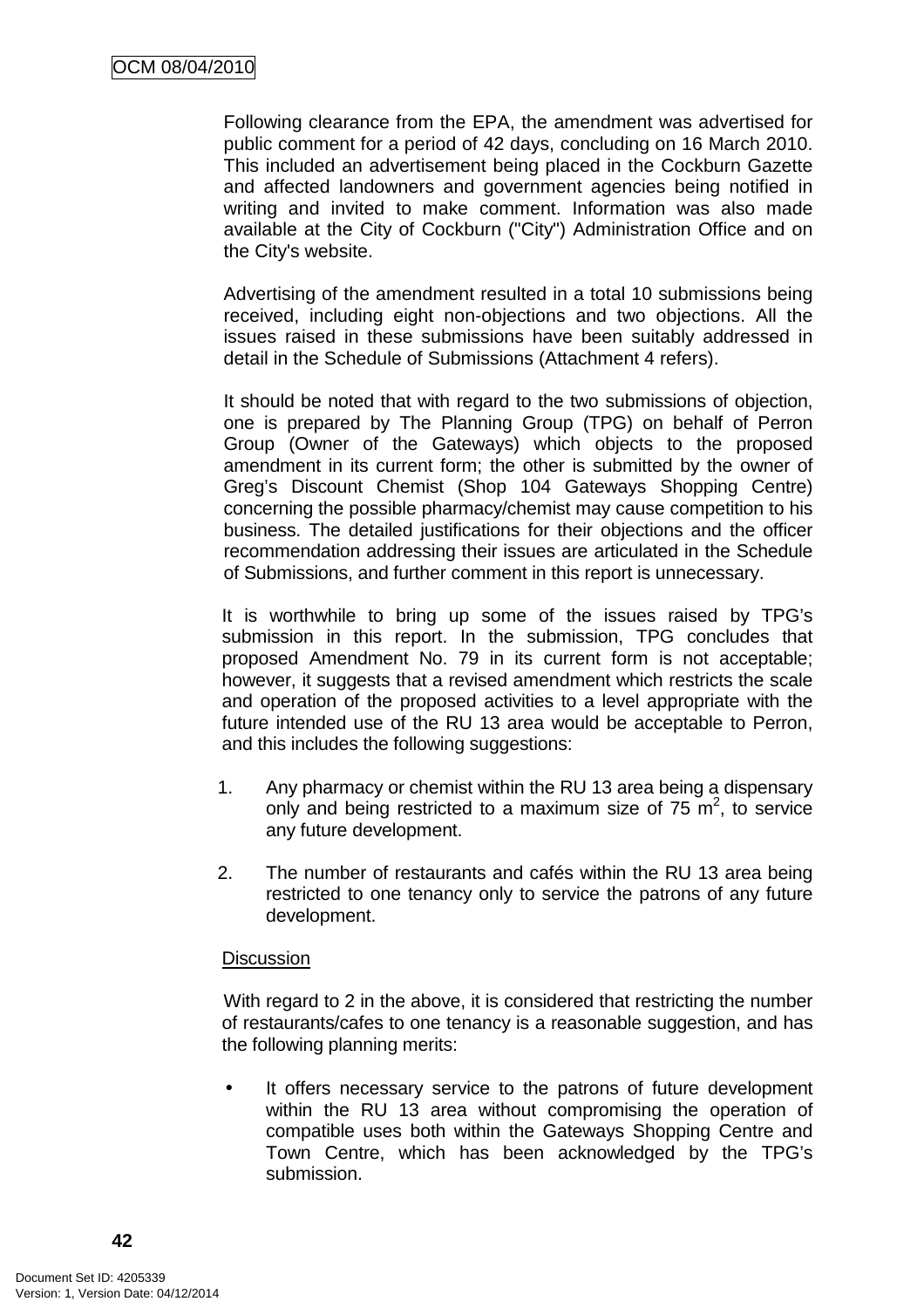- It provides certain degree of self-containment within the R U 13 area so that it reduces traffic as well as pedestrian movements.
- It offers the opportunity for more variety of restaurants and cafés to be located within the regional centre area, and therefore enhances the vibrancy of the centre without disadvantaging the compatible uses in the shopping centre.

For the above reasons, it is recommended that TPG's suggestion 2 in the above be upheld.

With regard to TPG's suggestion 1 relating to the size limit to a pharmacy or chemist within the RU 13 area, it is considered that the pharmacy/chemist is an essential part of the super clinic proposal, which should have the capacity to supply both prescription and nonprescription medicines in order to cater for the need for allied health services within this medical centre. This will require the pharmacy/chemist to have reasonable floor space in order to be able to deliver the above services. It is considered that the suitable size for a pharmacy/chemist to be able to deliver the above services is 150  $m^2$ ; this was also confirmed by some of the experts in this industry.

In this respect, it is considered that TPG's Suggestion 1 in terms of restricting a pharmacy/chemist to a maximum size of 75  $m^2$  is not justified and should be dismissed.

In view of the above, it is recommended that proposed scheme provisions for RU13 be reworded to read as follows:

| No           | <b>Description of Land</b>           | <b>Restricted Use</b>                                                                                                                                                                        | <b>Conditions</b>    |
|--------------|--------------------------------------|----------------------------------------------------------------------------------------------------------------------------------------------------------------------------------------------|----------------------|
| <b>RU 13</b> | Lot 885 Wentworth<br>Parade, Success | 1. Land use permissibility<br>shall be in accordance<br>with the Regional Centre<br>Zone as set out in Table<br>1 - Zoning Table subject<br>the<br>following<br>to<br>requirements:          | Planning<br>approval |
|              |                                      | iii.<br>A 'shop' use being<br>limited<br>the<br>to<br>following subset of<br>only<br>uses<br>'pharmacy',<br>'chemist',<br>'restaurant', 'café.<br>iv. All other shop uses<br>are prohibited. |                      |
|              |                                      | 2. A 'pharmacy' or 'chemist'<br>use shall be restricted to<br>one tenancy only, with a<br>maximum floor area of<br>150 m <sup>2</sup> .                                                      |                      |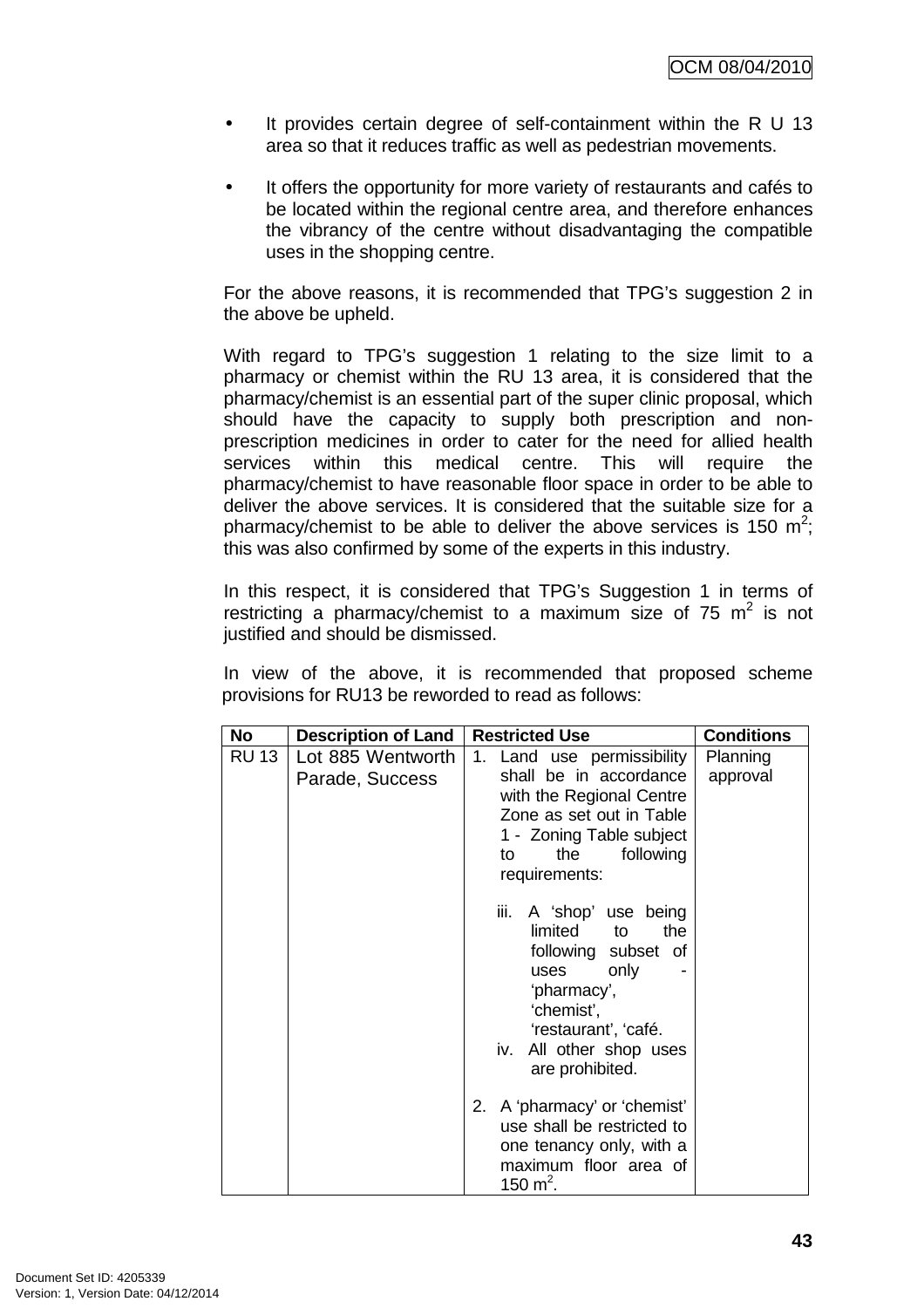| 3. A 'restaurant' or 'café'<br>use shall be restricted to |  |
|-----------------------------------------------------------|--|
| one tenancy only.                                         |  |

#### **Conclusion**

Proposed Scheme Amendment No. 79 is consistent with the planning objectives for the Cockburn Central Regional Centre area. The future Super Clinic will provide essential community facilities in this Regional Centre area to cater for the community needs. The recommended changes to the RU 13 provisions suitably address the issues raised during the advertising of the scheme amendment. It is therefore recommended that the Council adopt Scheme Amendment No. 79 for final approval subject to the recommended changes being made to the proposed RU 13 scheme provisions.

### **Strategic Plan/Policy Implications**

### **Demographic Planning**

• To ensure the planning of the City is based on an approach that has the potential to achieve high levels of convenience and prosperity for its citizens.

#### **Infrastructure Development**

• To construct and maintain community facilities that meet community needs.

#### **Lifestyle and Aspiration Achievement**

• To identify community needs, aspirations, expectations and priorities for services that are required to meet the changing demographics of the district.

#### **Budget/Financial Implications**

The City will be responsible for the preparing and progressing the scheme amendment documentation through to final approval. The costs incurred by the City for advertising is relatively minor. There are adequate funds in GL Account 505 6206 which has been used to cover the advertising costs.

### **Legal Implications**

Town Planning Scheme No. 3 Planning and Development Act 2005 Town Planning Regulations 1967 (as amended)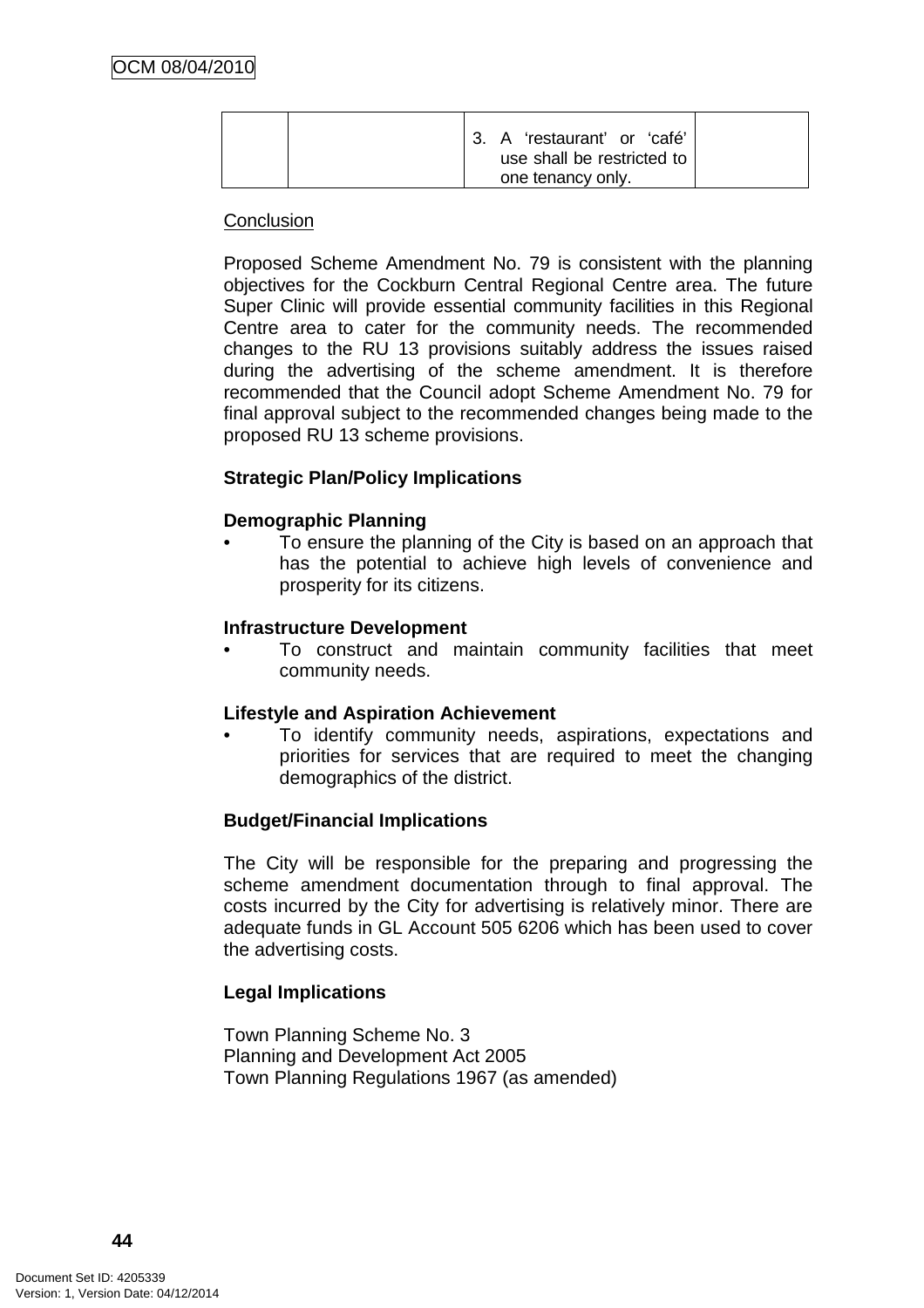# **Community Consultation**

Following receipt of advice from the EPA, the amendment was advertised for a 42 day period. The 42 day public consultation period for Scheme Amendment No. 79 concluded on 16 March 2010. At the close of advertising, 10 submissions were received.

## **Attachment(s)**

- 1. Locality Plan
- 2. Deposited Plan
- 3. Scheme Amendment Document
- 4. Schedule of Submissions

## **Advice to Proponent(s)/Submissioners**

Those who lodged a submission on the proposal have been advised that this matter is to be considered at the 8 April 2010 Council Meeting.

## **Implications of Section 3.18(3) Local Government Act, 1995**

Nil.

# **15. FINANCE AND CORPORATE SERVICES DIVISION ISSUES**

## **15.1 (OCM 08/04/2010) - LIST OF CREDITORS PAID - FEBRUARY 2010 (5605) (N MAURICIO) (ATTACH)**

### **RECOMMENDATION**

That Council receive the List of Creditors Paid for February 2010, as attached to the Agenda.

# **COUNCIL DECISION**

# **Background**

It is a requirement of the Local Government (Financial Management) Regulations 1996, that a List of Creditors be compiled each month and provided to Council.

# **Submission**

N/A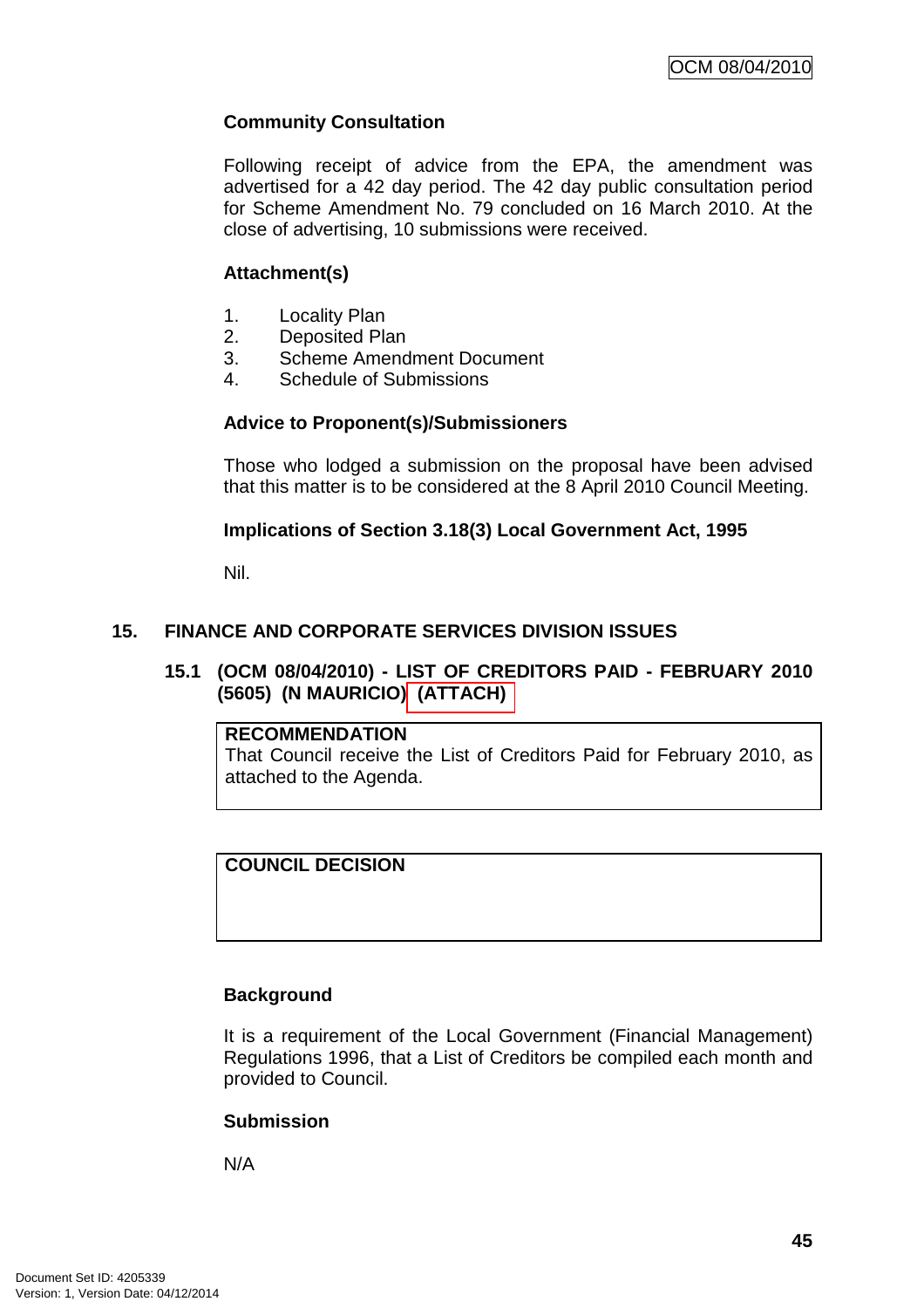# **Report**

The list of accounts for August 2009 is attached to the Agenda for consideration. The list contains details of payments made by the City in relation to goods and services received by the City.

### **Strategic Plan/Policy Implications**

### **Governance Excellence**

• To conduct Council business in open public forums and to manage Council affairs by employing publicly accountable practices.

## **Budget/Financial Implications**

N/A

**Legal Implications** 

N/A

## **Community Consultation**

N/A

### **Attachment(s)**

List of Creditors Paid – February 2010.

# **Advice to Proponent(s)/Submissioners**

N/A

**Implications of Section 3.18(3) Local Government Act, 1995**

Nil.

## **15.2 (OCM 08/04/2010) - STATEMENT OF FINANCIAL ACTIVITY AND ASSOCIATED REPORTS - FEBRUARY 2010 (5505) (N MAURICIO) (ATTACH)**

### **RECOMMENDATION**

That Council receive the Statements of Financial Activity and associated reports for February 2010, as attached to the Agenda.

### **COUNCIL DECISION**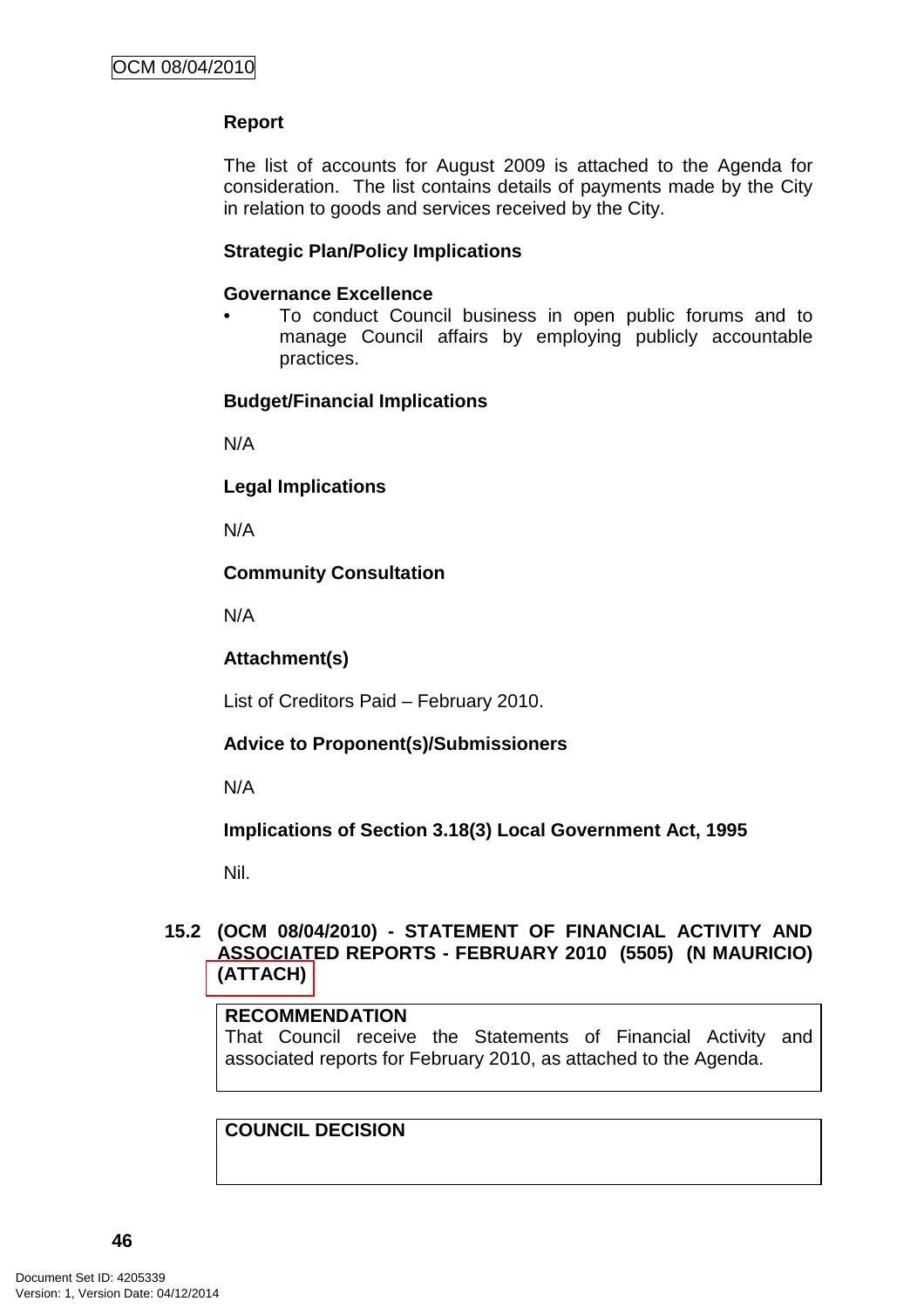# **Background**

Regulation 34(1) of the Local Government (Financial Management) Regulations 1996 prescribes that a local government is to prepare each month a Statement of Financial Activity.

Regulation 34(2) requires the Statement of Financial Activity to be accompanied by documents containing:

- (a) details of the composition of the closing net current assets (less restricted and committed assets);
- (b) explanations for each material variance identified between YTD budgets and actuals; and
- (c) any other supporting information considered relevant by the local government.

Regulation 34(4)(a) prescribes that the Statement of Financial Activity and accompanying documents be presented to Council within 2 months after the end of the month to which the statement relates.

The regulations require the information reported in the statement to be shown either by nature and type, statutory program or business unit. The City has chosen to report the information according to its organisational business structure, as well as by nature and type.

Financial Management Regulation 34(5) requires Council to annually set a materiality threshold for the purpose of disclosing budget variance details. To this end, Council has adopted a materiality threshold variance of \$100,000 for the 2009/10 financial year.

### **Submission**

N/A

### **Report**

Council's financial performance to the end of February continues to track within macro budgetary parameters. There are no unexpected results of any material nature causing concern.

The February statement budget figures include the mid-year budget review, as adopted at the February Council meeting. Several significant and permanent budget variances previously identified were addressed in the mid-year budget review.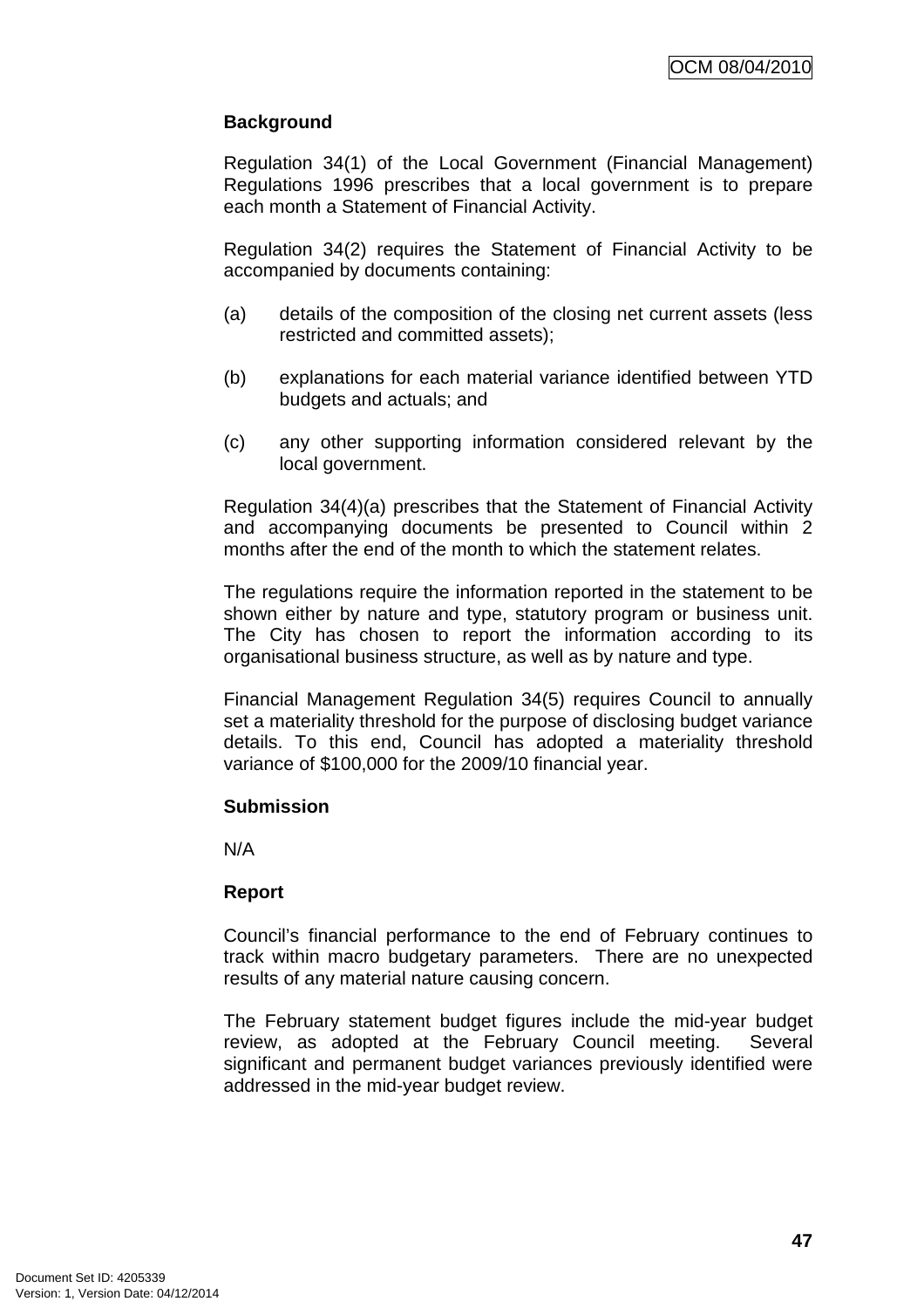## Closing Funds

Council's closing funds (adjusted net current position) remains well above the budget target, continuing to reflect a healthy financial position. At \$31.4M, this is some \$6.7M higher than forecast, little changed from last month's position. The main reason for this continues to be a lag in incurring and bringing our cash operating expenses to account. These are behind the YTD budget by \$4.5M (\$0.8M less than last month).

Council's cash and investment holdings (including restricted items) stand at \$71.9M. Cash reserves and other restricted cash comprise \$37.9M of this total, with the balance of \$34.0M available to fund remaining commitments and operations for the 2009/10 year.

#### Operating Revenue

At a consolidated level, operating revenues are right on the YTD budget. However, there are several major compensating variances either way.

Investment earnings on both municipal and reserve funds continue to outperform the budget, mainly due to rising yields from bank issued Term Deposits. To the end of February, this area contributed \$413k to the overall variance. This is after already revising the budget upwards in the mid-year budget review.

Rate revenue is \$392k ahead of the YTD budget.

Rubbish removal charges levied are \$227k ahead of YTD budget and \$91k ahead of the full year budget. However, these funds are applied to waste collection services and it is proposed that any year end surplus over service costs be quarantined and used to subsidise future costs.

Conversely, landfill income is below YTD budget by \$512k. This variance is \$787k less than last month's, due to an adjustment for factoring in the delayed landfill levy increase in the mid year budget review.

Operating grants for Aged Services are \$284k ahead of YTD budget projections. These have no impact on Council's closing budget position.

### Operating Expenditure

Cash operating expenditure is tracking well below the YTD budget at \$39.9M (\$4.5M below). The major contributing items at a nature and type summary level is materials and contracts at \$2.5M and other expenses at \$1.1M. Council's biggest expense line item, employee costs, is tracking the budget in accordance with expectations.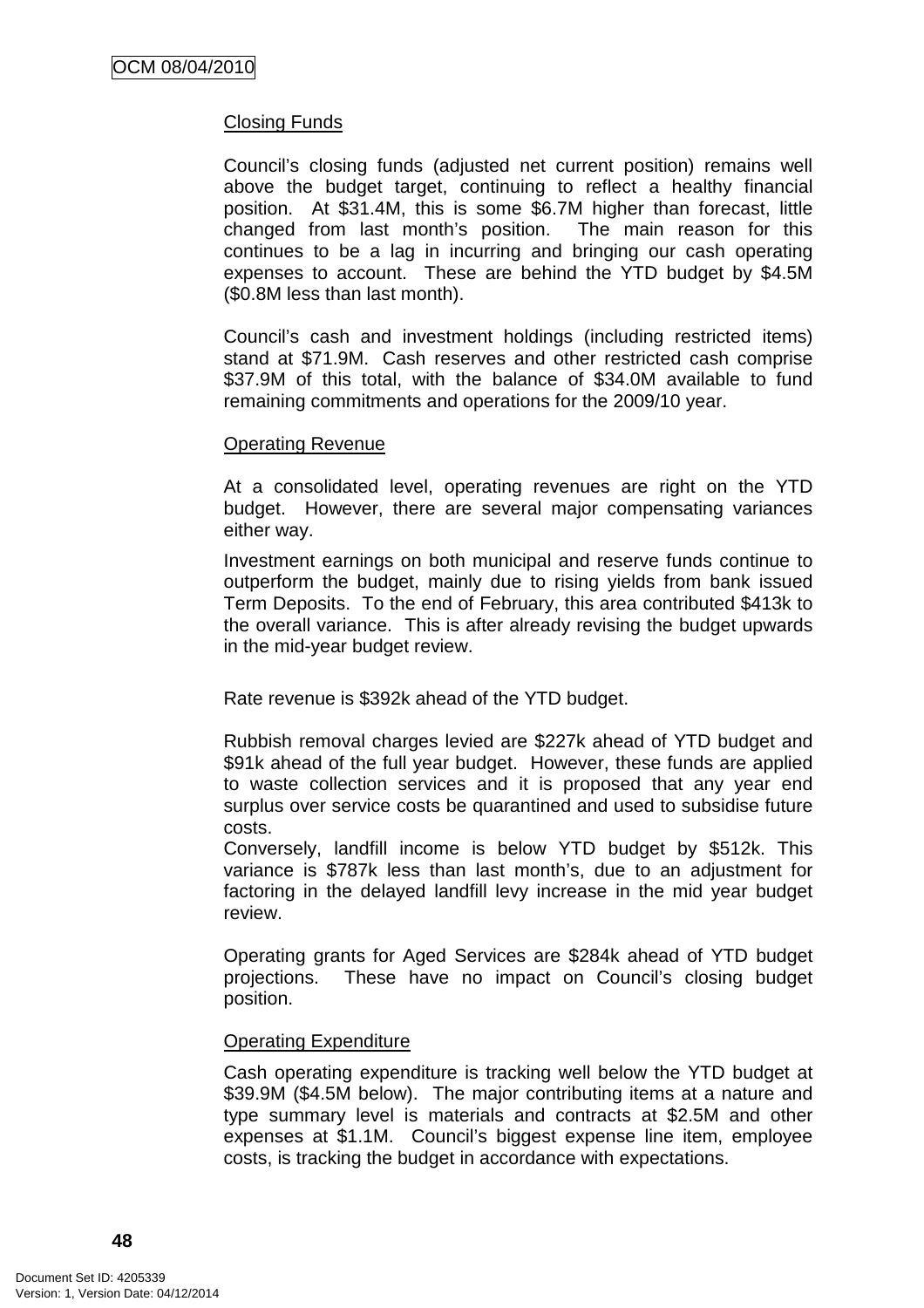Most business units are tracking below budget; however, several significant areas contribute mostly to the variance.

Waste Services have a ytd budget variance of \$1.6M comprising:

- **RRRC entry fees down \$496k**
- Waste Recovery Park operating expenses down \$386k;
- Landfill levy expenses down \$652k (offset by reduced income) due to delayed introduction of new fee structure by the State Government.

Operating costs are down within Parks & Environment by \$897k, within Roads by \$408k and within Community Services by \$399k.

The apparent underspending in materials and contracts across the board can be largely attributed to the lag in supplier invoicing and processing. This is a common phenomenon for the City each year and tends to rectify itself the closer we get to the end of financial year.

#### Capital Expenditure

Council's capital spend continues to follow the historical pattern of underperforming the budget. As at the end of February, the actual spend was \$16.3M, being \$7.8M below the YTD budget targets.

Council's building infrastructure program contributes \$4.2M to this variance and our land development program \$1.3M.

These underspends are temporary in nature, as most of the funds have been committed to works and contracts.

The delay in out flowing cash allows additional investment earnings to accrue towards Council's bottom line.

#### Description of Graphs & Charts included within Statements

Consistent with the aim of continually improving the quality of the information reported in the monthly statements, the format of the Capital Expenditure graph has been revised. This now includes an additional trend line for the total of YTD actual expenditure and committed orders. This gives a better indication of how the capital budget is being consumed, than purely actual cost alone.

A liquidity graph shows the level of Council's net current position (adjusted for restricted assets) and trends this against previous years. This gives a good indication of Council's capacity to meet its financial commitments over the course of the year. This month's position is consistent with that of last year's at the same time.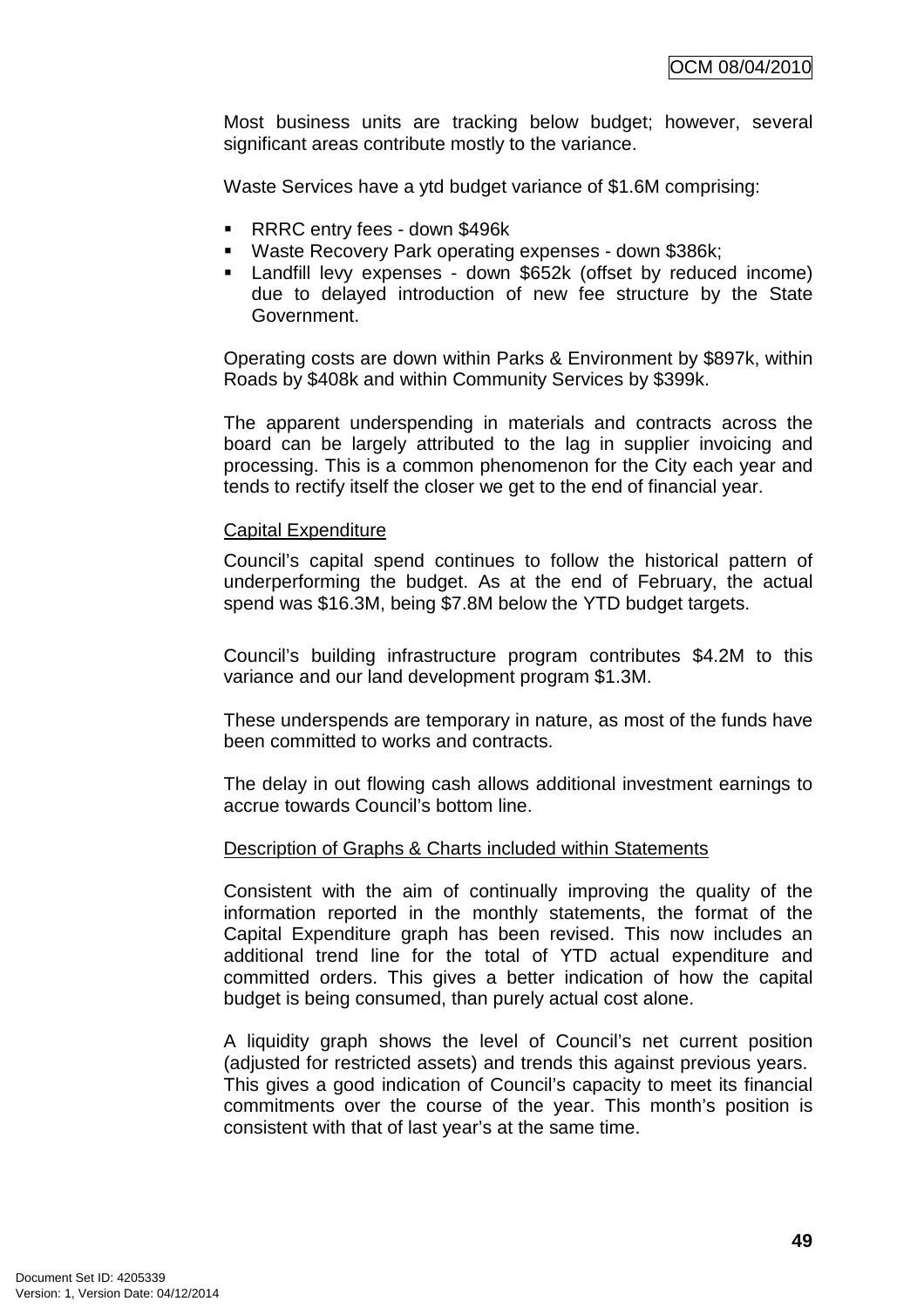Council's overall cash and investments position is also provided in a line graph with a comparison to last year's numbers. This is currently showing a stronger position than at the same time last year.

There is a bar graph tracking Business Unit operating expenditure against budget. This provides a very quick view of how the different areas are tracking and the comparative size of their budgets.

Pie charts included show the break up of actual operating income and expenditure by nature and type and the make up of Council's current assets and liabilities (comprising the net current position).

#### **Strategic Plan/Policy Implications**

#### **Governance Excellence**

• To conduct Council business in open public forums and to manage Council affairs by employing publicly accountable practices.

### **Budget/Financial Implications**

Material variances identified of a permanent nature (i.e. not due to timing issues) can impact on Council's final budget position (depending upon its nature).

#### **Legal Implications**

N/A

### **Community Consultation**

N/A

### **Attachment(s)**

Statements of Financial Activity and associated Reports - February 2010.

### **Advice to Proponent(s)/Submissioners**

N/A

### **Implications of Section 3.18(3) Local Government Act, 1995**

Nil.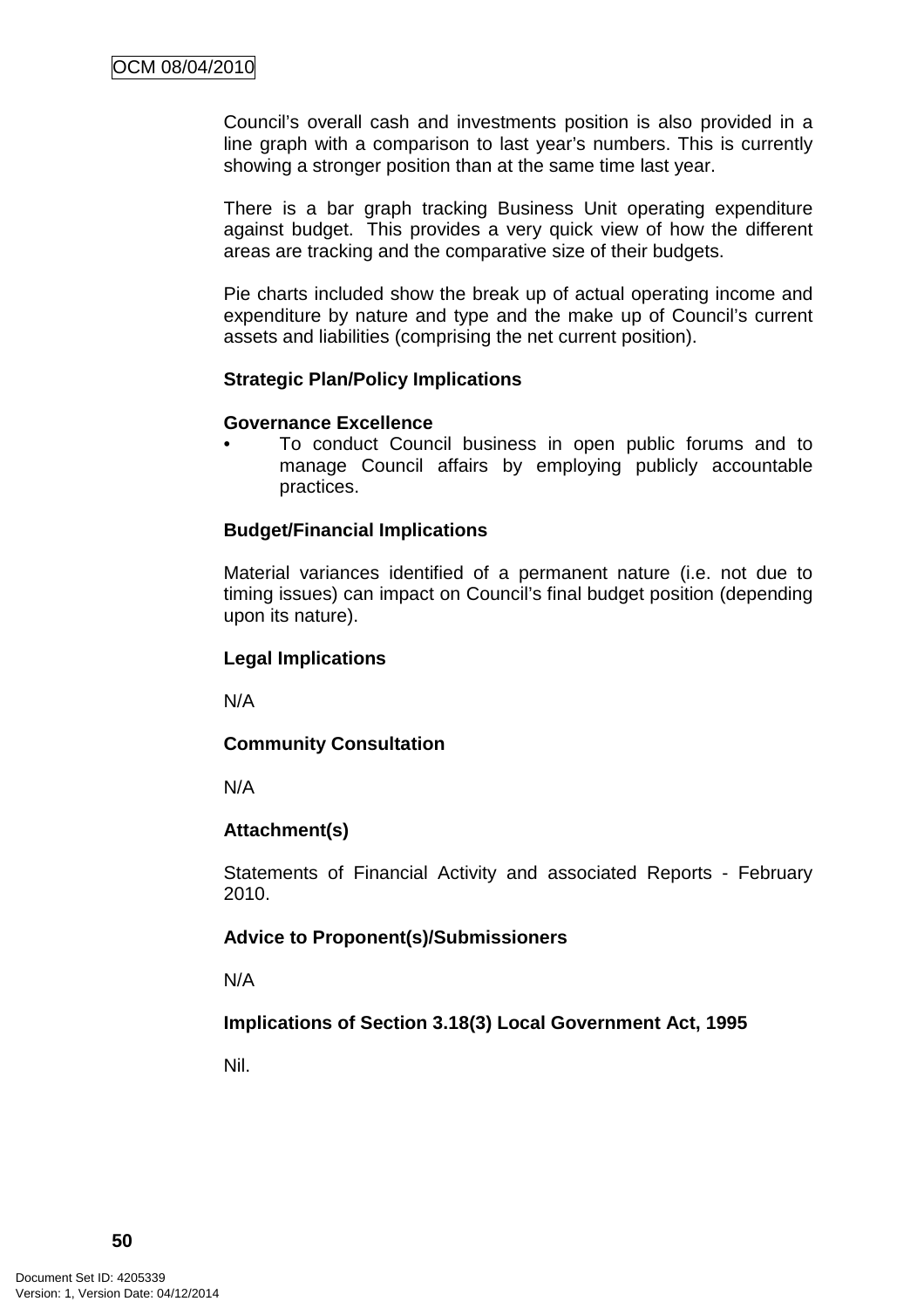### **16. ENGINEERING AND WORKS DIVISION ISSUES**

#### **16.1 (OCM 08/04/2010) - TEMPORARY CLOSURE OF NAUTICAL DVE IN HENDERSON TO THE PASSAGE OF VEHICLES (ES/R/002) (S HUSSAIN) (ATTACH)**

#### **RECOMMENDATION**

That Council in accordance with section 3.50 of the Local Government Act 1995, institutes a temporary closure of a section of Nautical Dve, Henderson between two (2) crossings – at the intersection of Welding Pass to the north, and further south at the intersection of Stuart Dve for a period of up to  $7$  months commencing  $1<sup>st</sup>$  June 2010 to 31 December 2010 subject to:-

- 1. there being no substantial objection received as a result of advertising in a local newspaper;
- 2. there being no substantial objection from service authorities, emergency services or adjoining owners;
- 3. the developer engaging an appropriately accredited traffic management contractor to submit a certified traffic management plan to monitor and control traffic movements due to the closure;
- 4. all works on existing City infrastructure (roads, footpaths, drainage, parks or verges) completed and reinstated in accordance with the "Public Utilities Code of Practice 2000", "Restoration and Reinstatement Specification for Local Government 2002" and the City of Cockburn "Excavation Reinstatement Standards 2002" as a minimum; and
- 5. the proponent being fully responsible for public liability and damages arising from the works.

# **COUNCIL DECISION**

### **Background**

The City is currently reviewing a development application for the temporary storage use (rock material) for the western portion of Lot 101 Stuart Dve, Henderson.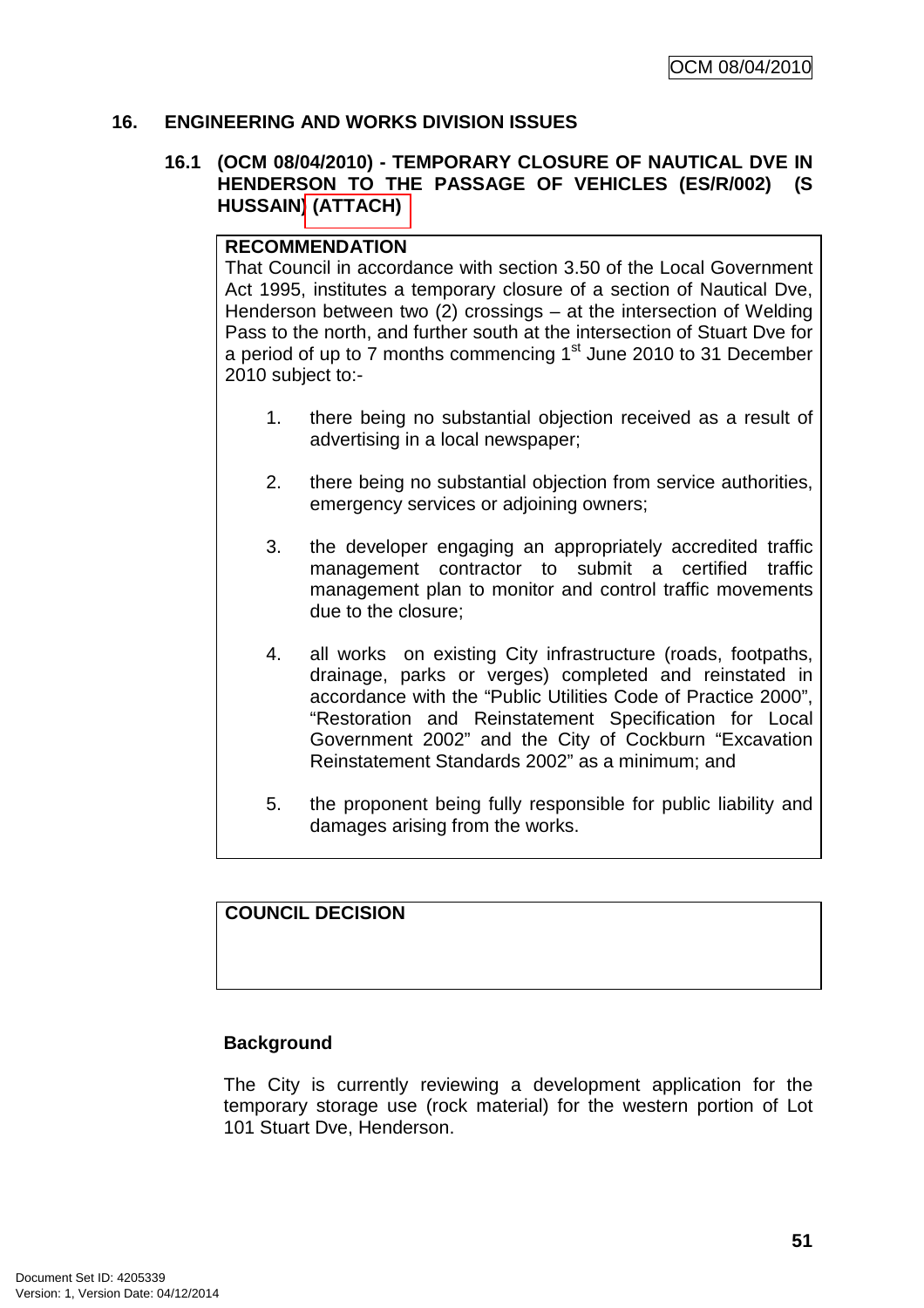These rock materials are required for landing jetties and associated infrastructure as part of the Barrow Island LNG Plant, a Gorgon Gas Project currently under construction off the northwest coast of WA.

To transport these rocks stored on Lot 101 Stuart Dve, Henderson to the AMC CUF, temporary road closure for a portion of Nautical Dve is required for a period of up to six (6) months.

### **Submission**

Allerding & Associates on behalf of Boskalis Australia Pty Ltd has requested the City's approval for the temporary road closure of a portion of Nautical Dve, Henderson between two (2) crossings – at the intersection of Welding Pass to the north, and further south at the intersection of Stuart Dve for a period of seven months. This will facilitate the transportation of rocks stored on Lot 101 Stuart Dve, Henderson to the AMC CUF.

# **Report**

During the transportation activities of rock stockpiles the road closures will be required for the below reasons:

- 1. The road closure is a necessary component to assist in the overall transportation and administration of rocks required for a landing jetty associated with the Barrow Island LNG Plant.
- 2. Mine site trucks with a capacity of approximately 75 tonnes will be used for the transportation of the rock materials and loading operations will be undertaken on a 24 hour per day basis. Due to frequency of truck movements and considering availability of alternative routes and public safety issues, road closure is required for the entire length of the operation.
- 3. The route through the section of Nautical Dve is the most appropriate and logical route to transport rock from Lot 101 Stuart Dve to the AMC CUF site. A 20 cm depth of crushed limestone base 10 metres wide will be placed over the road for the duration of the operation. At the completion of the operation the limestone material will be removed and the road reinstated to its original condition to the satisfaction of City of Cockburn.
- 4. The proposed detours are minor and efficient in directing traffic along Nautical Dve eastward to Sparks Road where vehicles can still proceed in a north-south direction. The proposed closure will not incur an adverse impact on surrounding land uses and existing through traffic.
- 5. The proposal is for a seven (7) month period and with appropriate traffic management controls in place, including road barriers, signage and protective surfaces covering public road,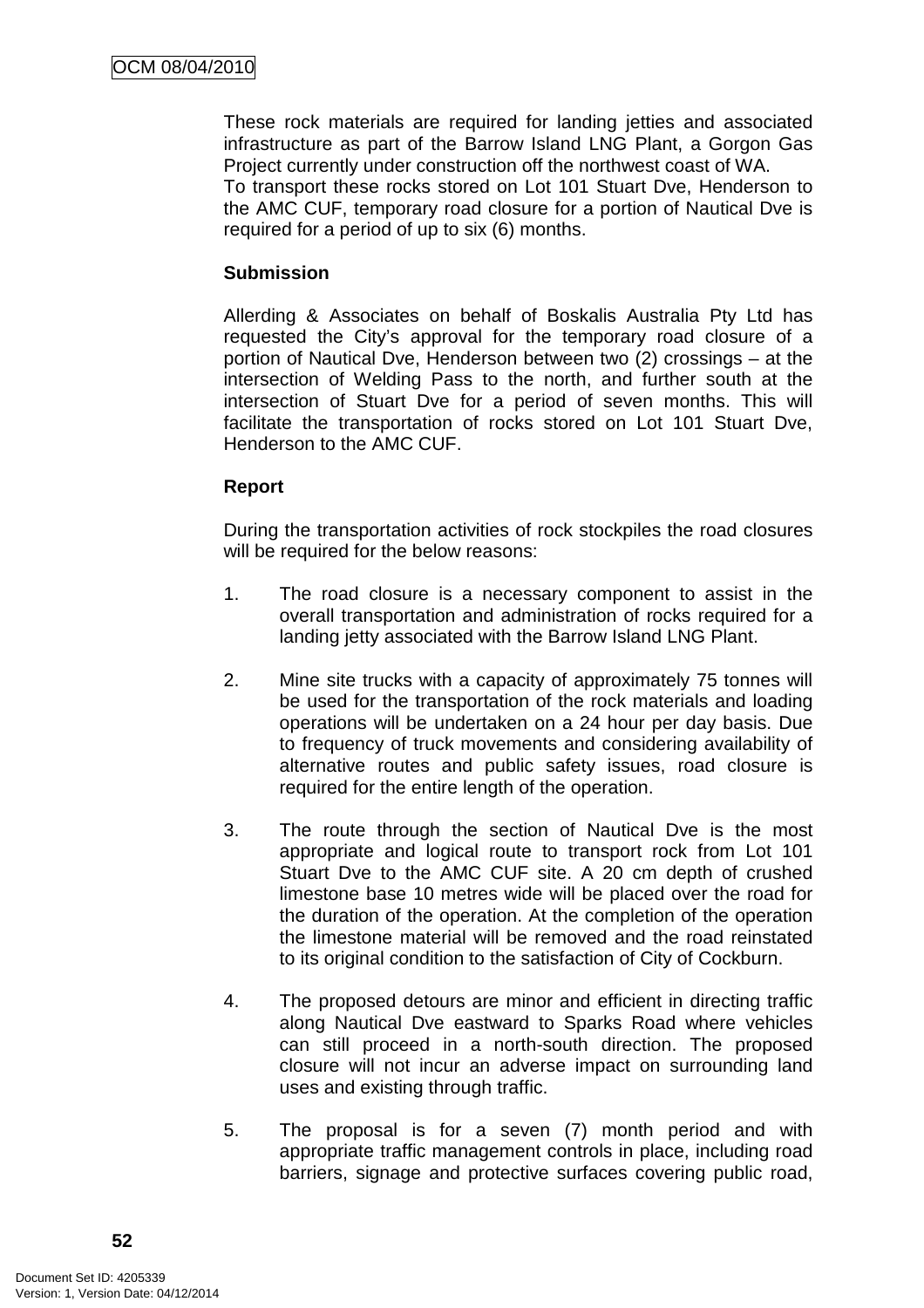the closure will not create any undue congestion and impact on surrounding land uses. Advance warning signs will also be installed and an advice of the proposed closure will be placed in both the local newspaper and West Australian newspaper prior to the closure.

## **Strategic Plan/Policy Implications**

### **Demographic Planning**

To ensure development will enhance the levels of amenity currently enjoyed by the community.

## **Transport Optimisation**

• To construct and maintain roads which are convenient and safe for vehicles, cyclists and pedestrians.

## **Budget/Financial Implications**

All costs to the closure will be covered by the Developer

## **Legal Implications**

Section 3.50 of the Local Government Act.

### **Community Consultation**

To be advertised in a local newspaper and service authorities, emergency services and adjoining owners advised.

# **Attachment(s)**

Application and plan of the closure

### **Advice to Proponent(s)/Submissioners**

N/A

### **Implications of Section 3.18(3) Local Government Act, 1995**

Nil.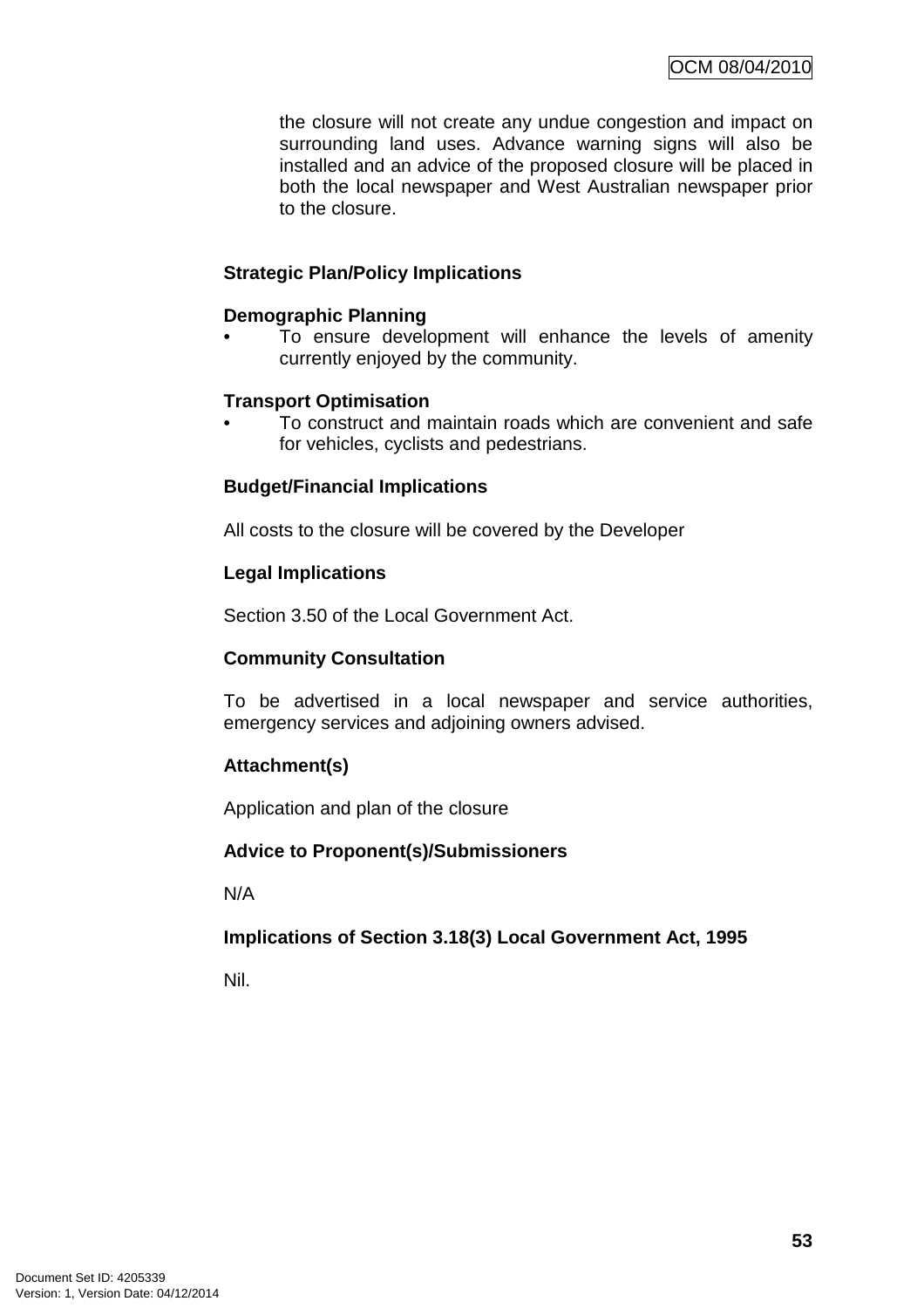## **16.2 (OCM 08/04/2010) - TENDER NO. RFT 33/2009 - CLEANING SERVICES - PUBLIC, COMMUNITY & ADMINISTRATION FACILITIES (RFT 33/2009) (D VICKERY) (ATTACH)**

### **RECOMMENDATION**

That Council accept the tender submitted by Spotless Services Australia Ltd, T/A Arrix, for Tender No. RFT 33/2009 – Cleaning Services – Public, Community and Administration Facilities, for the lump sum of \$633,972.73 GST exclusive (\$697,370.00 GST inclusive) per annum and schedule of rates as submitted for post function, unscheduled and ad-hoc cleaning services, for a period of three (3) years commencing 1 April 2010.

### **COUNCIL DECISION**

### **Background**

Over a number of consecutive years since 2003 the City of Cockburn has acquired the majority of its Cleaning from two contractors, namely MP Cleaning and Cleandustrial Services. The existing Contract (No. RFT 18/2003) expired officially on 31 July 2007; but for expediency purposes the incumbent contractors have been continued to be utilised. The tender documentation and in particular, the specification; is now out of date and does not adequately provide for the many changes to the City's infrastructure and cleaning requirements that are now required by Council. A higher standard of cleaning; including for the first time key performance indicators, has been incorporated in the new tender documentation.

Cleaning requirements include:

- Scheduled cleaning of Administration and Community buildings and facilities.
- Scheduled cleaning of public toilets and BBQ's
- Ad hoc cleaning services after functions and as required.

It was decided that as part of the preferred supplier project that the most applicable option for Council, when considering expenditure over a three year Contract period, was to call public tenders. Subsequently, a consultant, John Clohessy of Changing Directions Pty Ltd was employed to assist in the process of preparing a comprehensive specification for cleaning services for the City of Cockburn, and to assist with tender assessment.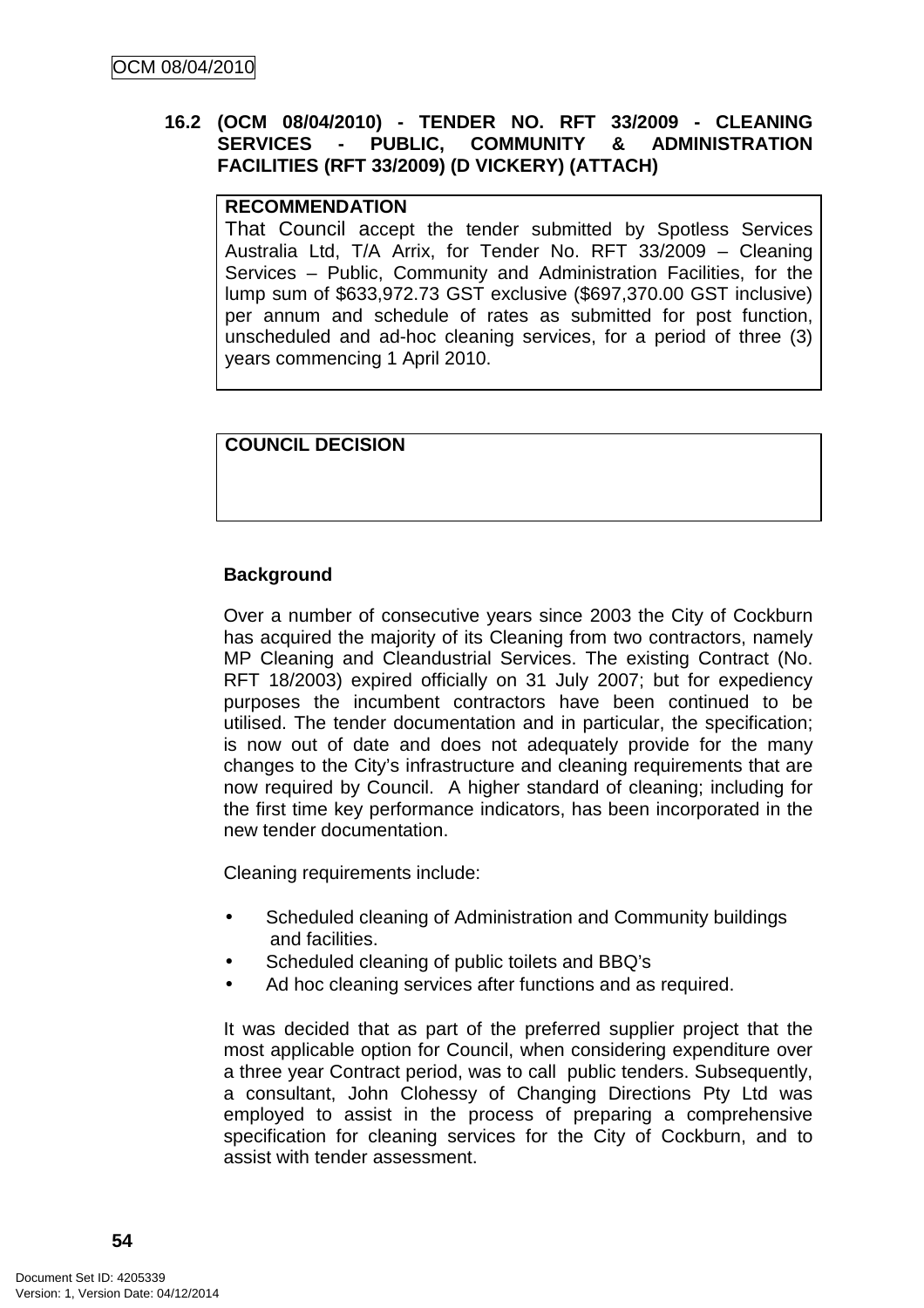Tender Number RFT 33/2009 Cleaning Services - Public, Community & Administration Facilities was advertised on Wednesday 19 August 2009 in the Local Government Tenders section of "The West Australian: newspaper. It was also displayed on the City's website between the 18 August and 15 September 2009.

## **Submission**

Tenders closed at 3:00 p.m. (AWST) on Tuesday 15 September 2009 nine (9)) tender submissions were received from:

- 1. Cleandustrial Services Pty Ltd
- 2. Peselj Family Trust Trading as MP Cleaning Contractors
- 3. Tangata Pty Ltd Trading as List's Cleaning Services
- 4. MPJ Cleaning Services
- 5. Office and Industrial Cleaning Pty Ltd
- 6. A Group of Companies Trading as ALLclean Property Services Plus
- 7. Spotless Services Australia Ltd Trading as Arrix
- 8. Dominant Property Services
- 9. Presidential Contract Services

# **Report**

Tenders closed at 3:00 p.m. (AWST) on Tuesday 15 September 2009. Nine (9) tender submissions were received from:

- 1. Cleandustrial Services Pty Ltd
- 2. Peselj Family Trust Trading as MP Cleaning Contractors
- 3. Tangata Pty Ltd Trading as List's Cleaning Services
- 4. MPJ Cleaning Services
- 5. Office and Industrial Cleaning Pty Ltd
- 6. A Group of Companies Trading as ALLclean Property Services Plus
- 7. Spotless Services Australia Ltd Trading as Arrix
- 8. Dominant Property Services
- 9. Presidential Contract Services

# **Report**

### Compliant Tenderers

|   | <b>Compliance Criteria</b>                                             |
|---|------------------------------------------------------------------------|
| A | Attendance at the Mandatory Tender Briefing/Site Inspection            |
| в | Compliance with the Specification                                      |
| C | Compliance with the Conditions of Tendering                            |
| D | Compliance with Insurance Requirements and completion of Clause<br>527 |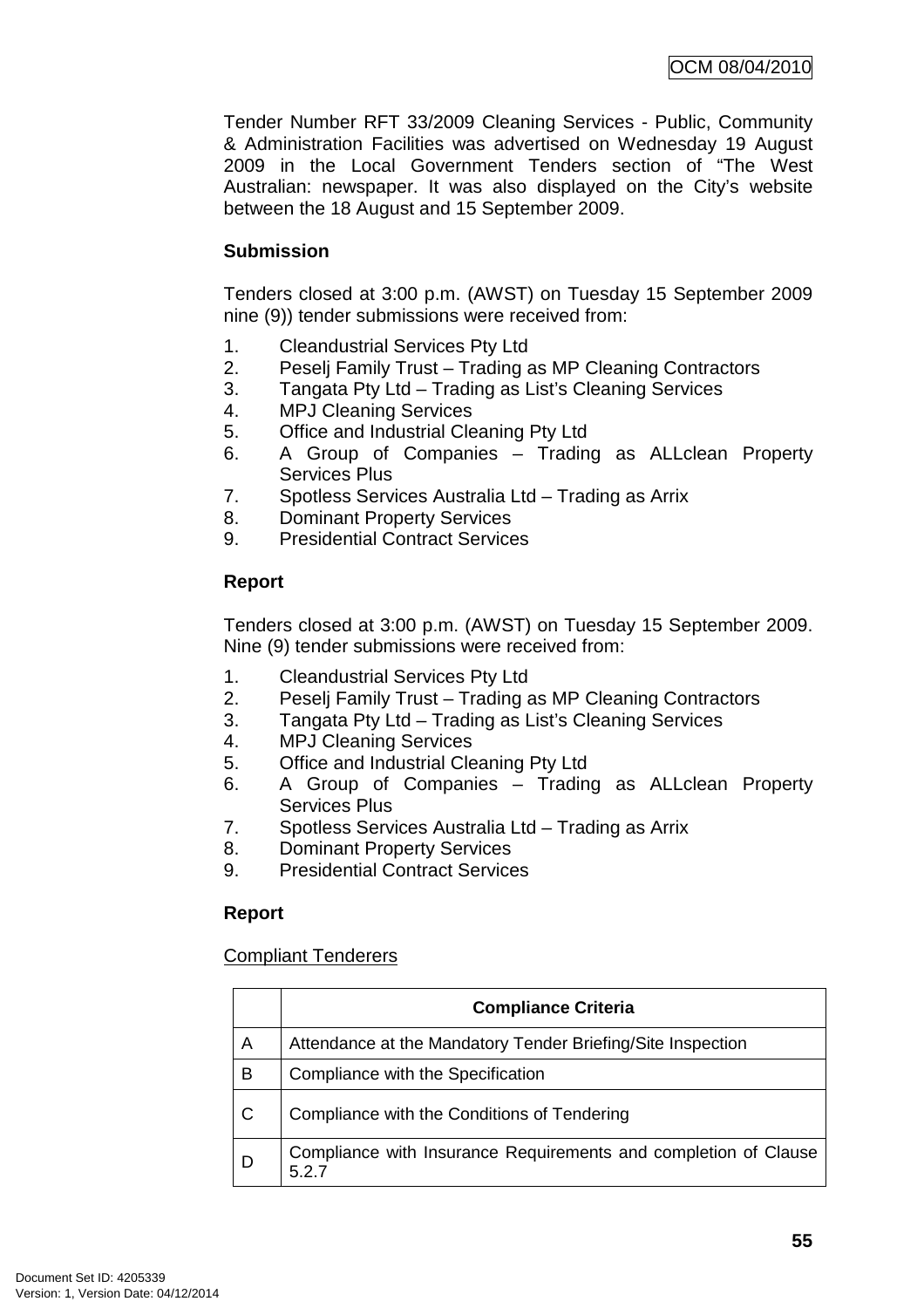| D <sub>1</sub> | Public Liability Insurance \$10,000,000.00 Australian                                         |  |  |
|----------------|-----------------------------------------------------------------------------------------------|--|--|
| D <sub>2</sub> | Workers Compensation or Personal Accident Insurance                                           |  |  |
| D <sub>3</sub> | <b>Employees Superannuation</b>                                                               |  |  |
| E              | Compliance with the Occupational Safety & Health Requirements and<br>completion of Appendix A |  |  |
|                | Compliance with and completion of the Price Schedule & Cost<br><b>Analysis Spreadsheets</b>   |  |  |

|                | <b>Tenderer's Name</b>                           | <b>Compliance</b><br><b>Assessment</b> |
|----------------|--------------------------------------------------|----------------------------------------|
| 1              | <b>Cleandustrial Services P/L</b>                | Compliant                              |
| 2              | <b>MP Cleaning Contractors</b>                   | Compliant                              |
| 3              | <b>List's Cleaning Services</b>                  | Compliant                              |
| 4              | <b>MPJ Cleaning Services</b>                     | Compliant                              |
| 5              | Office & Industrial Cleaning P/L                 | Compliant                              |
| 6              | <b>ALL clean Property Cleaning Services Plus</b> | Compliant                              |
| $\overline{7}$ | Arrix                                            | Compliant                              |
| 8              | <b>Dominant Property Services</b>                | Compliant                              |
| 9              | <b>Presidential Contract Services</b>            | Non-Compliant                          |

Presidential Contract Services was deemed non-compliant as it lodged another organisation's tender (Tender No. ETT1555-2009) in error with the City of Cockburn and therefore their submission was returned; and was not included in the evaluation.

All compliant tenderers completed price schedules for both Groups 1 and 2, except for Office & Industrial Cleaning Pty Ltd who completed price schedules only for Group 2, which was allowable under the conditions of tendering.

# Evaluation Criteria

This criterion is applicable to both Group 1 and Group 2 submissions.

| <b>Evaluation Criteria</b>                       | <b>Weighting Percentage</b> |
|--------------------------------------------------|-----------------------------|
| Hours of Work                                    | <b>20%</b>                  |
| <b>Pricing Schedules</b>                         | 5%                          |
| <b>Demonstrated Cleaning Services Experience</b> | 15%                         |
| <b>Environmentally Managed Cleaning Services</b> | <b>20%</b>                  |
| <b>Past &amp; Current Contracts</b>              | 5%                          |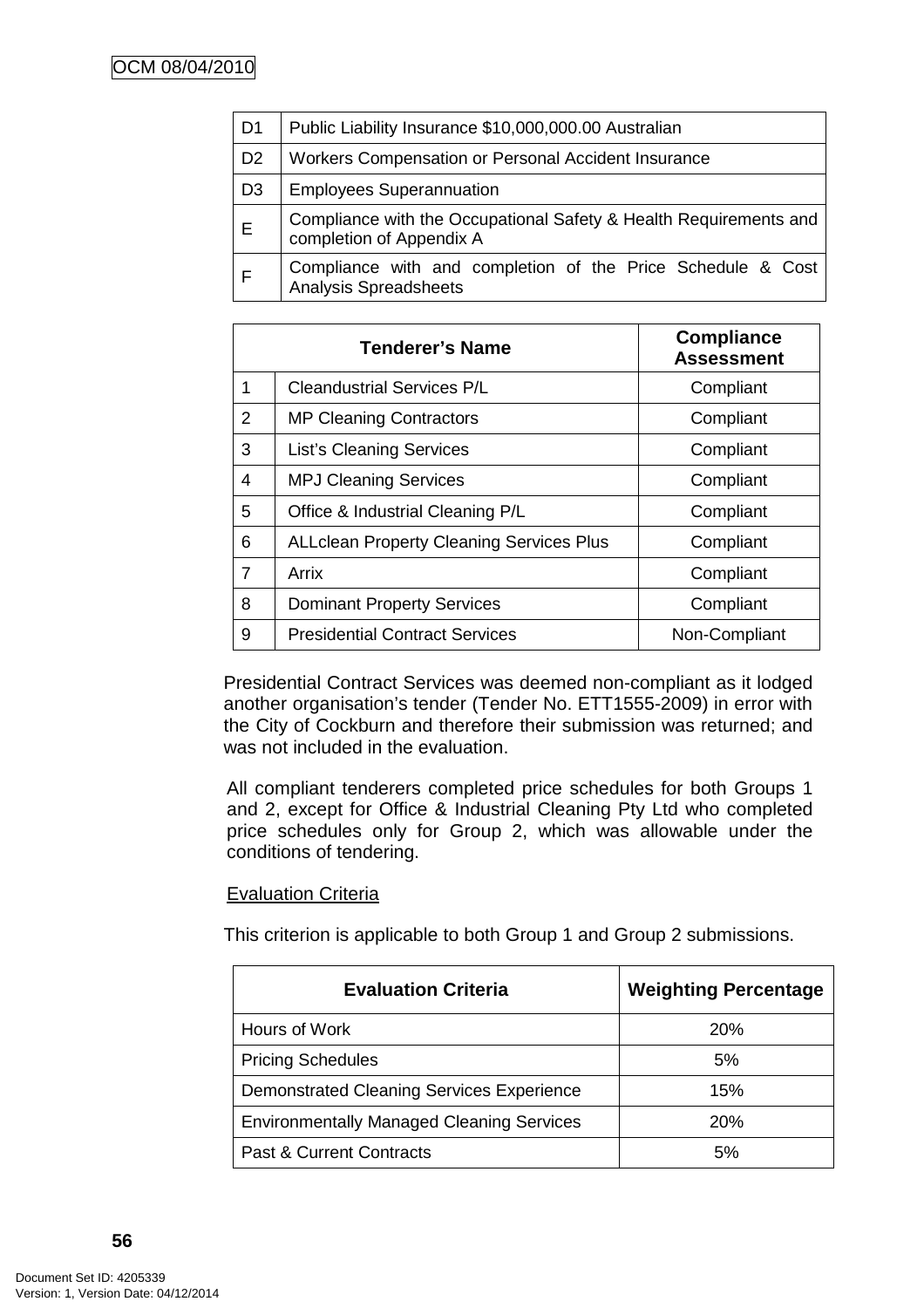OCM 08/04/2010

| <b>Evidence of Company Stability</b>               | 5%      |
|----------------------------------------------------|---------|
| <b>Transition Plan and Implementation Strategy</b> | 5%      |
| Tendered Price - Lump Sum                          | 25%     |
| <b>TOTAL</b>                                       | $100\%$ |

### Tender Intent/ Requirements

The contract is for the provision of daily, other scheduled and adhoc cleaning services for the City of Cockburn's facilities and buildings over a three year contract period.

The tender specification has been divided in two sections Group one and Group two. Group one being Public Facilities (Public Toilets and Barbecues) and; Group two Community and Administration Facilities (Community Centres, Administration Offices and Libraries).

## Evaluation Panel

The tender submissions were evaluated by:

- 1. Pieter Zietsman Building Maintenance Coordinator, Infrastructure Services
- 2. Phil Crabbe Facilities & Plant Manager, Infrastructure Services
- 3. John Clohessy Consultant, Changing Directions Pty Ltd.

# Scoring Table - Combined Totals

| Group 1 - Public Facilities ( Public Toilets & Barbecues) |                                      |                           |       |  |
|-----------------------------------------------------------|--------------------------------------|---------------------------|-------|--|
|                                                           | <b>Percentage Score</b>              |                           |       |  |
| Tenderer's Name                                           | <b>Non Cost</b><br><b>Evaluation</b> | Cost<br><b>Evaluation</b> | Total |  |
|                                                           | 75%                                  | 25%                       | 100%  |  |
| Arrix **                                                  | 66.78                                | 20.49                     | 87.26 |  |
| <b>Cleandustrial Services P/L</b>                         | 65.42                                | 18.14                     | 83.55 |  |
| <b>ALLclean Property Services Plus</b>                    | 46.73                                | 10.98                     | 57.71 |  |
| <b>MPJ Cleaning Services</b>                              | 25.50                                | 25.00                     | 50.50 |  |
| <b>MP Cleaning Contractors</b>                            | 26.05                                | 23.43                     | 49.49 |  |
| <b>List's Cleaning Services</b>                           | 28.11                                | 20.75                     | 48.85 |  |
| <b>Dominant Property Services</b>                         | 22.23                                | 16.85                     | 39.08 |  |

**\*\*** Recommended Submission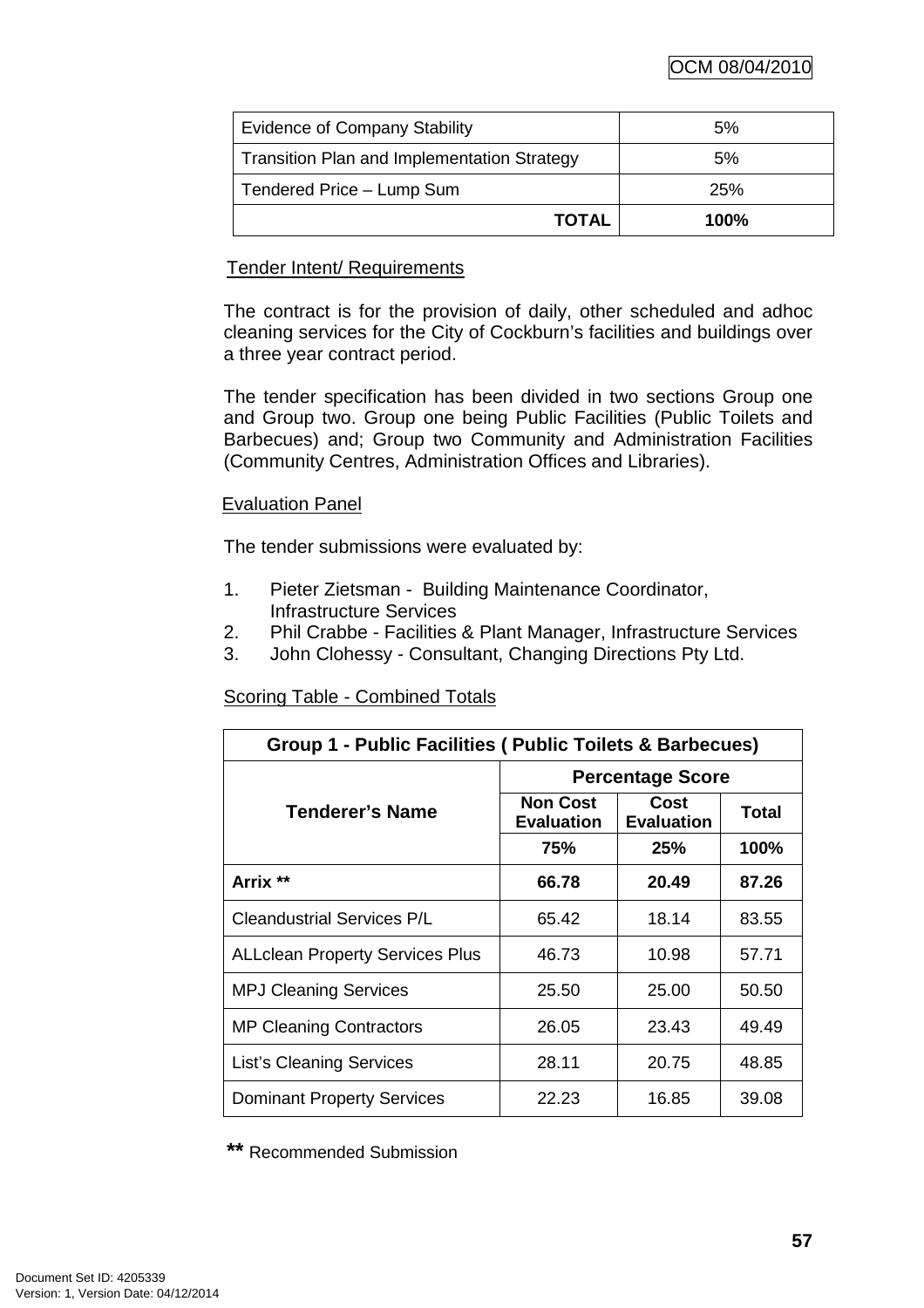| <b>Group 2 - Community &amp; Administration Facilities</b> |                                      |                           |       |  |
|------------------------------------------------------------|--------------------------------------|---------------------------|-------|--|
|                                                            | <b>Percentage Score</b>              |                           |       |  |
| Tenderer's Name                                            | <b>Non Cost</b><br><b>Evaluation</b> | Cost<br><b>Evaluation</b> | Total |  |
|                                                            | 75%                                  | 25%                       | 100%  |  |
| <b>Arrix</b>                                               | 66.78                                | 21.78                     | 88.56 |  |
| <b>Cleandustrial Services P/L</b>                          | 65.42                                | 20.85                     | 86.27 |  |
| <b>ALLclean Property Services Plus</b>                     | 46.73                                | 14.6                      | 61.33 |  |
| Office and Industrial Cleaning                             | 35.39                                | 18.52                     | 53.91 |  |
| <b>MPJ Cleaning services</b>                               | 25.50                                | 25.00                     | 50.50 |  |
| <b>MP Cleaning Contractors</b>                             | 26.05                                | 24.06                     | 50.11 |  |
| <b>Dominant Property Services</b>                          | 22.23                                | 21.64                     | 43.87 |  |
| <b>List's Cleaning Services</b>                            | 28.11                                | 13.49                     | 41.60 |  |

**\*\*** Recommended Submission

Evaluation Criteria Assessment

1. Hours of Work

All the tenderers scored equal on this item. All tenderers submitted useful information that allowed for evaluation. This information was entered in a spreadsheet provided by the consultant and a cross check was done on whether the tenderer's nominated hours per activity appeared reasonable against industry benchmarks. Both Arrix and Cleandustrial nominated hours that compared favourably to what were considered to be an industry standard for the particular activities.

2. Pricing Schedules

All the tenderers submitted the pricing schedules as per the spreadsheets provided for this purpose. The quality of some of the submissions was not as thorough as others and this is reflected in the scores, with Arrix and Cleandustrial Services scoring highest in this criteria.

### 3. Demonstrated Cleaning Services Experience Although two of the tenderers currently do work for the City their submissions were taken on face value. The three tenderers that scored highest in these criteria were Arrix, Cleandustrial Services and ALLclean Property Services Plus.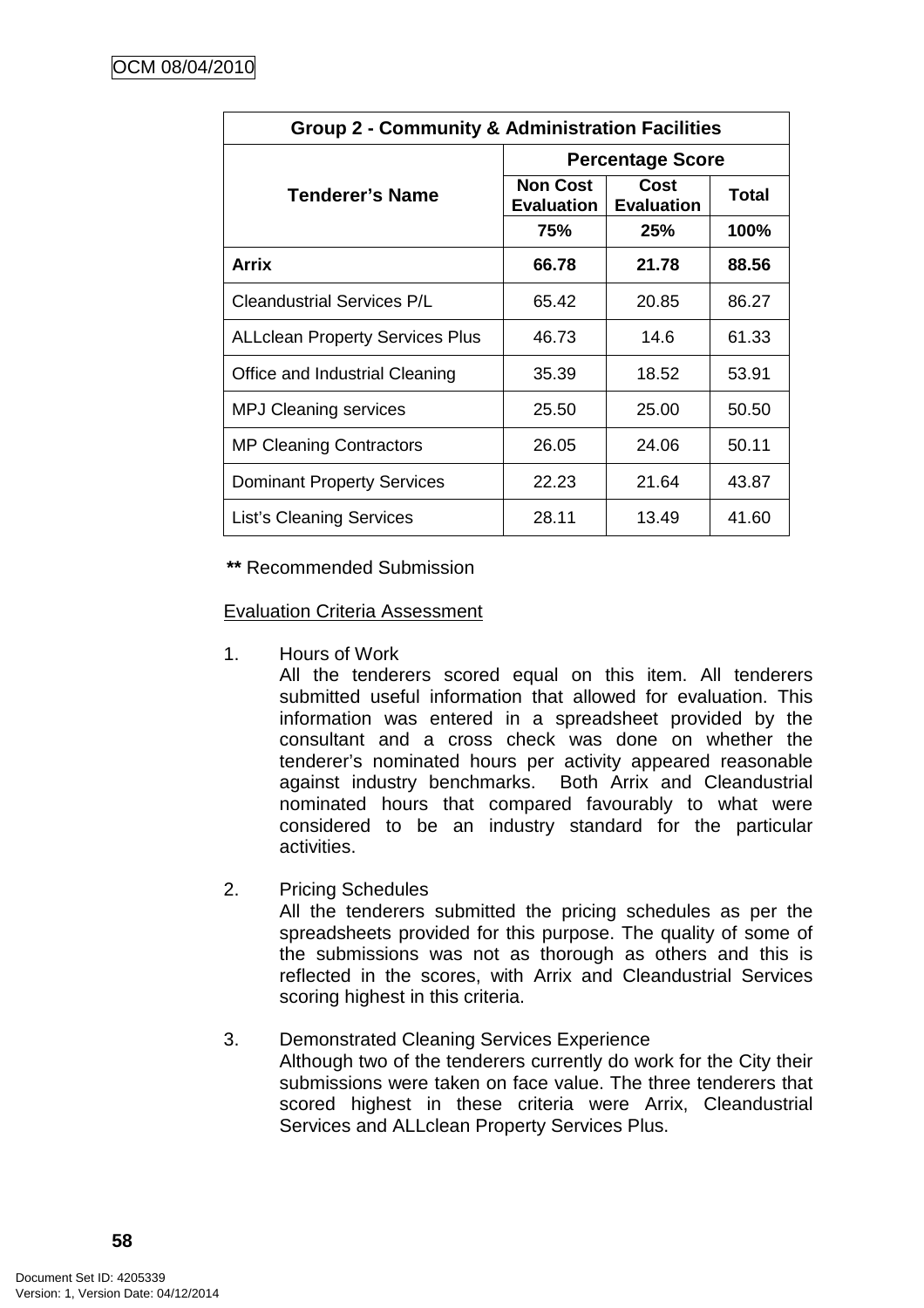Cleandustrial Services is currently contracted by Council to do cleaning of the Administration building and various other Council buildings. They are doing a good job and can be expected to continue to do so if given more work. They also provided references to support their claim. Arrix is a well established cleaning company and have shown in their submission, and references, that they have the necessary experience to do the work.

#### 4. Environmentally Managed Cleaning Services Both Arrix and Cleandustrial Services provided adequate information on this criteria. Cleandustrial scored 1% higher that Arrix. Both Cleandustrial and Arrix were judged as being able to deliver the service within the City's guidelines.

The remaining tenderers made an effort to address this criteria; however, the City of Cockburn's policies would not be addressed in full, based on the submissions received from these tenderers.

# 5. Past & Current Contracts

Most tenderers have had done similar work and have held similar contracts in the past and as well as currently. The only tenderers who did not score the full 5% (possible highest) were MP Cleaning, MPJ Cleaning, List's Cleaning Services and Dominant Property Services. MP Cleaning is currently responsible for City of Cockburn's barbecue, public toilet and some community centre cleaning. They have not done cleaning to the scale as required by this tender and they were considered to not have the capacity to fulfil all the stringent requirements of the Contract.

# 6. Evidence of Company Stability

Of all the submissions only Cleandustrial Services, Arrix and ALLclean Property Services Plus provided sufficient information to substantiate their company's stability; all three companies scored the maximum 5% on these criteria. The City of Cockburn undertook a financial risk assessment of Cleandustrial Services P/L and Spotless Services Australia Ltd (T/as Arrix) by obtaining a full Dun and Bradstreet credit reference report. Both companies were reported to be stable and rated with a low to medium risk to Council.

### 7. Transition Plan and Implementation Strategy

Cleandustrial Services, Arrix and ALLclean Property Services Plus all scored the maximum 5% on this criterion. Cleandustrial already undertakes the cleaning on various of the Council's buildings and would be expected to have very few problem takings on more of Councils properties. Arrix have proposed a transition plan in conjunction with City of Cockburn and were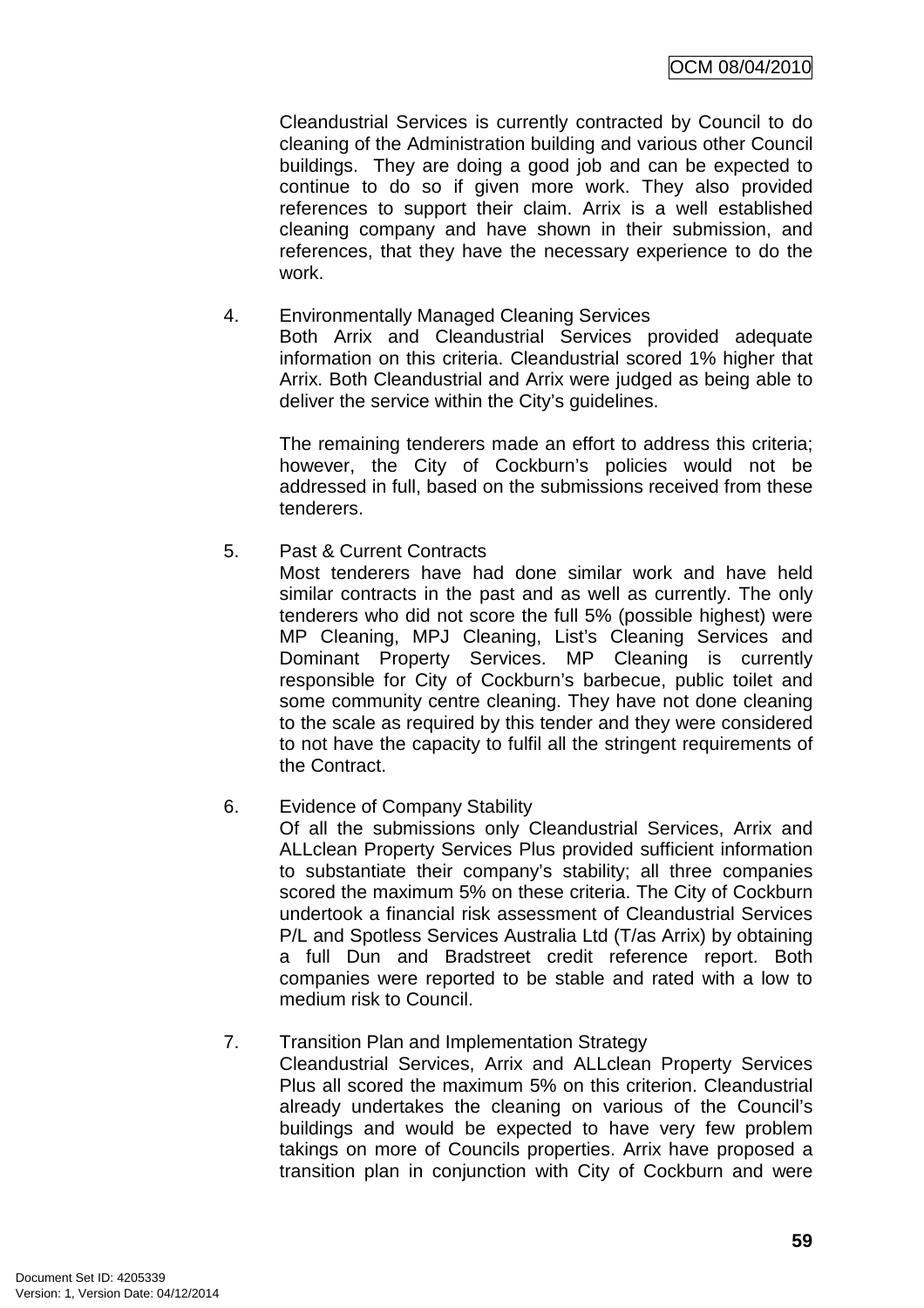considered would be able to ensure a smooth transition into the new contract.

8. Summation

The tender submitted by Spotless Services Australia Ltd, trading as Arrix, scored highest in the combined price and non price score for both the Group 1 and Group 2 parts of the cleaning contract. The Company were assessed as having the capacity to undertake the work to the required standard and to achieve a smooth transition from the existing contract. The company's tendered price is also lower than the next highest scoring tenderer (Cleandustrial) and are recommended for both Groups.

Cleandustrial Services provided a quality tender submission and achieved the second highest combined price and non price score for both Groups. They rated highly across all criteria, including a potential smooth transition into a new contract and were it not for the superior scored tender from Arrix, would have been recommended for either of the two Groups.

None of the other tenderers scored highly in the combined price and non price score for either Group 1 or Group 2 to be in contention against the recommended tenderer.

#### **Strategic Plan/Policy Implications**

The Strategic plan 2008-2018 has a commitment to:

#### **Infrastructure Development**

• To construct and maintain community facilities that meet community needs.

#### **Lifestyle and Aspiration Achievement**

• To deliver our services and to manage resources in a way that is cost effective without compromising quality.

### **Budget/Financial Implications**

The price represents an approximate 11% increase in costs which was anticipated given the increased scope of this contract. The expenditure is budgeted for in the normal building and facilities operational and general ledger budgets of every year.

### **Legal Implications**

Section 3.57 of the Local Government Act 1995 and Part 4 of the Local Government (Functions and General) Regulations 1996 refers.

### **Community Consultation**

N/A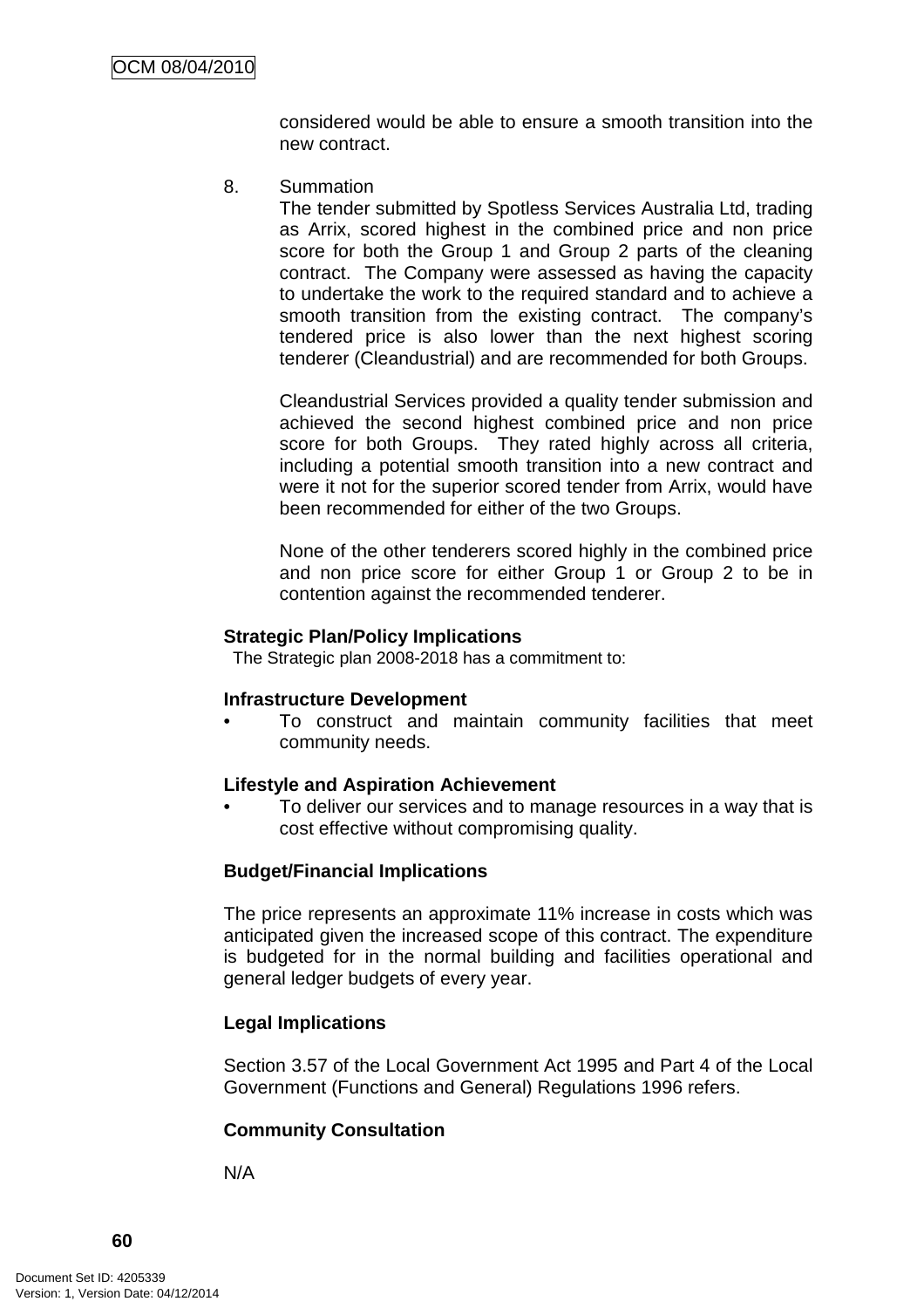# **Attachment(s)**

The following confidential attachments are provided under a separate cover:

- 1. Compliance Criteria Checklists
- 2. Tender Evaluation Sheet (s)
- 3. Tendered Prices
- 4. Changing Directions Pty Ltd's evaluation report (Executive Summary only)

## Note

The tendered prices are not disclosed at the opening of Tenders nor entered into the Tender Register.

In accordance with Part 4, Regulation 16-3(c) and 17-3 of the Local Government (Functions and General) Regulations 1996 the Principal is only required to record the price of the winning tenderer/s in the Tenders Register.

# **Advice to Proponent(s)/Submissioners**

Those who lodged a tender submission have been advised that this matter is to be considered at the 8 April 2010 Council Meeting.

### **Implications of Section 3.18(3) Local Government Act, 1995**

Nil.

# **17. COMMUNITY SERVICES DIVISION ISSUES**

**17.1 (OCM 08/04/2010) - TENDER NO. RFT44/2009 - SECURITY SERVICES (MOBILE PATROLS ETC.) (RFT 44/2009) (D GREEN) (ATTACH)** 

**RECOMMENDATION** That Council:

- (1) accepts the tender submitted by Perth Security Services for Tender No. RFT 44/2009 – Security Services - for the provided contract value of \$790,398.72 (GST exclusive) and the rates for additional services, as contained in the Schedule of Rates (GST exclusive);
- (2) provide funds of up to \$30,000 for the immediate establishment and fit out of office space and base for the service, located adjacent to the current Ranger services accommodation at the Council Operations Centre;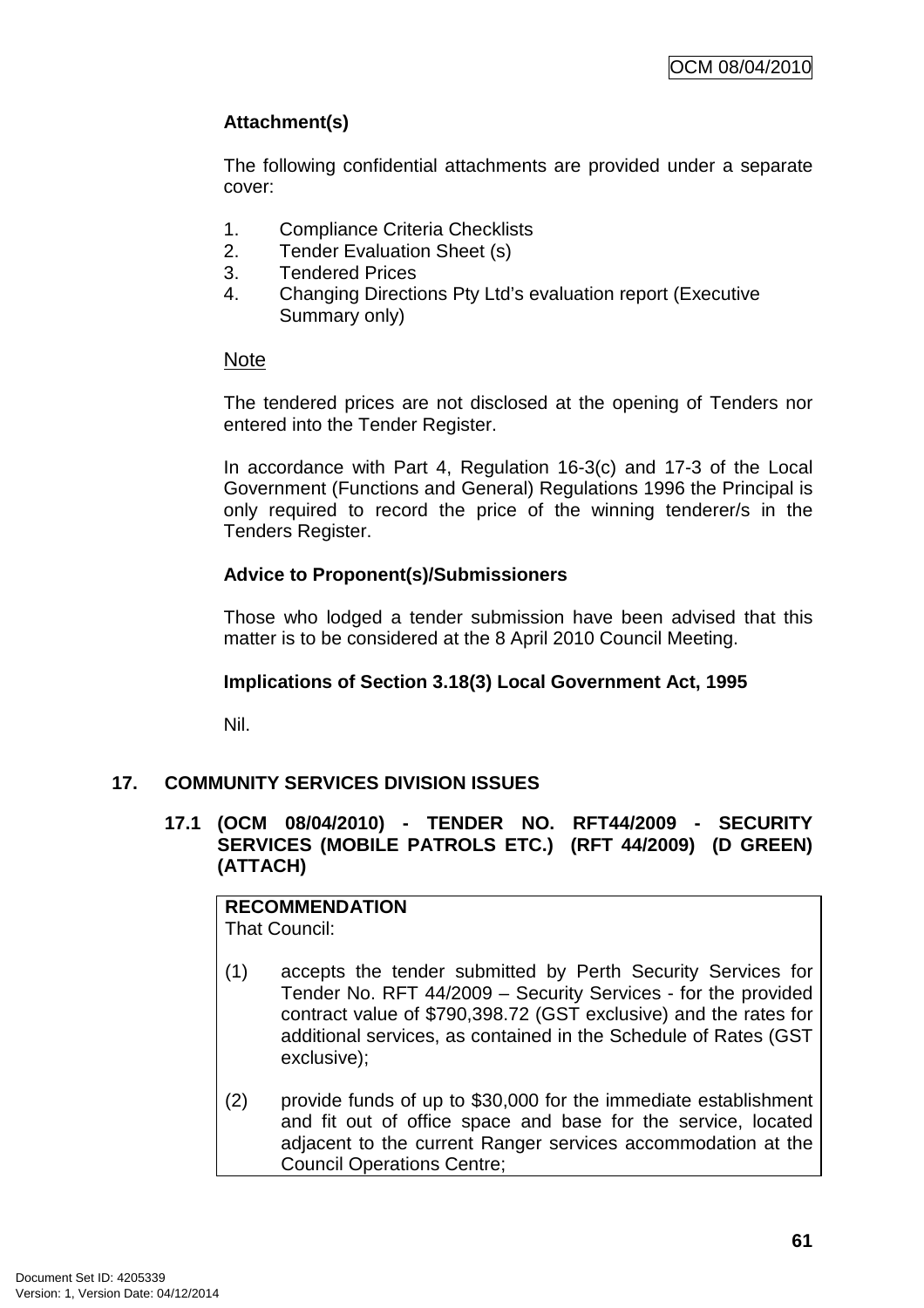- (3) provide funds of up to \$20,000 in the 2009/10 Municipal Budget to provide for the employment of a Contract Supervisor / Service Support Officer to assist in the initial establishment and administration and the ongoing monitoring of the service; and
- (4) draw funds required for the implementation of (2) and (3) above from the Community Surveillance Levy Reserve Fund.

**TO BE CARRIED BY AN ABSOLUTE MAJORITY OF COUNCIL**

# **COUNCIL DECISION**

# **Background**

Council at its meeting of 10 September 2009 resolved as follows:

- (1) advises the City of Melville that it intends to withdraw from the current Community Safety Service (CSS) partnership arrangement upon the expiry of the current term on 30 June 2010;
- (2) calls tenders for the provision of a similar security patrol service to be contract managed internally by the City of Cockburn;
- (3) requires a fully costed internal community security service, based on the expansion of Council's Ranger services to an 'around the clock' operation, to be provided as a comparison to the external provision of this function.
- (4) include in the service brief that options for the delivery of the service other than on a  $24/7$ " basis will be considered; and
- (5) conduct a workshop of Elected Members following the October 2009 Council elections to ensure they are all fully conversant with the intent and purpose of the proposed service.

In accordance with the Council decision tender documentation was prepared and advertised on 4 November 2009. Elected Members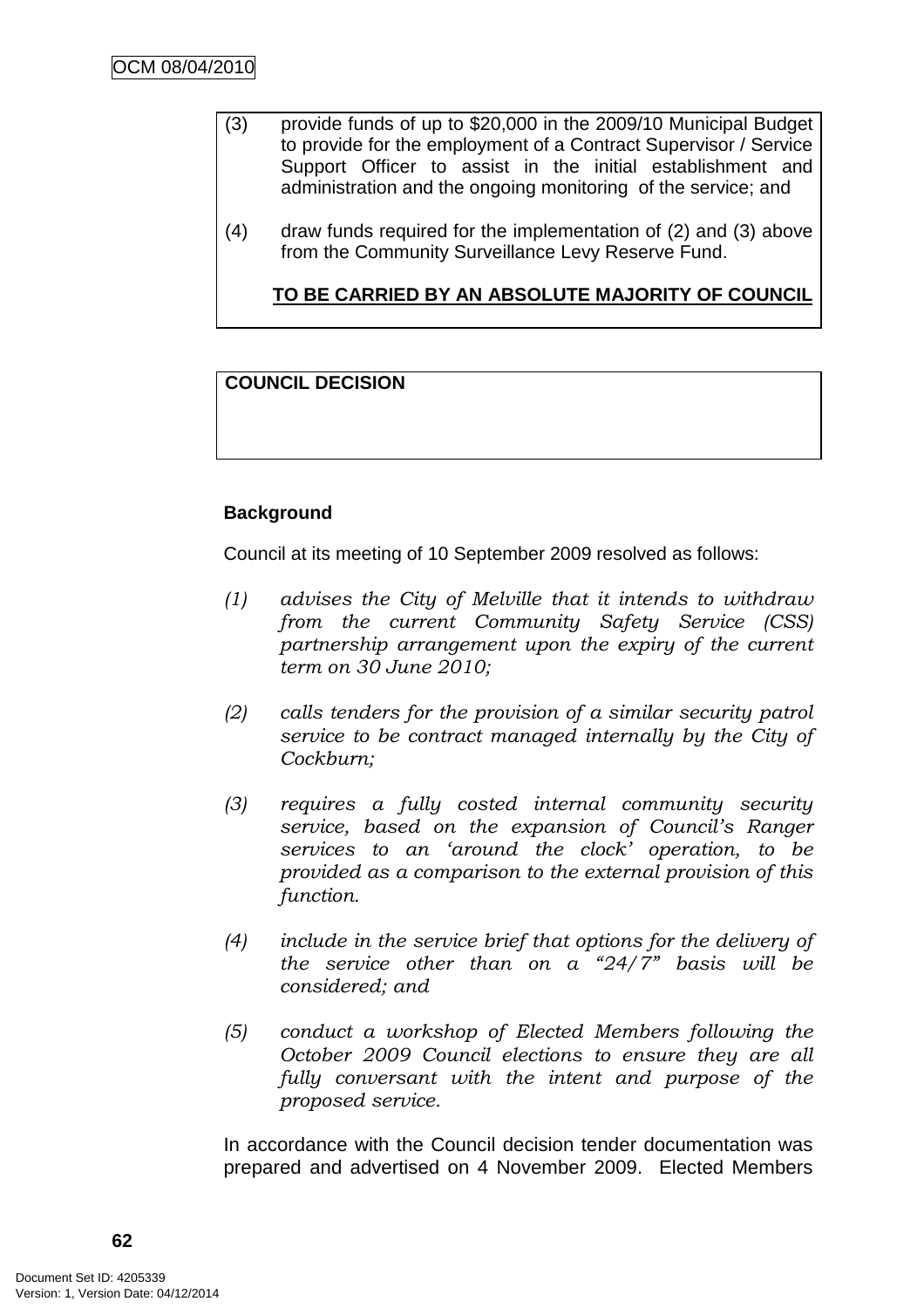were provided with a briefing on the tender on 19 November 2009 and a copy of the presentation was also emailed to all Elected Members.

An alternative proposal for an expanded Ranger service was prepared by the Rangers and Community Safety Manager in lieu of a tendered security patrol service. This was prepared and evaluated completely independent of the external security tender. A copy of relevant content of the proposal is attached to the Agenda.

At the Ordinary Council Meeting held on 11 March 2010, Council deferred the item for the purpose of conducting a workshop with Elected Members, prior to the matter being represented to Council in April 2010.

A workshop was conducted with Elected Members on Saturday 27 March 2010, at which a number of issues were raised relevant to both the tendered proposals and the internal submission. Further information has since been consolidated and forwarded to Elected Members.

## **Submission**

The security services (Mobile Security Patrols etc) Request for Tender (RFT) 44/2009 closed on 19 November 2009. There were 8 tenders received.

- 1. Charter Group Security Pty Ltd
- 2. Wilson Security
- 3. Southern Cross Protection Pty Ltd
- 4. Australian Assets Protection Pty Ltd
- 5. Accord Security Pty Ltd
- 6. ANSS Australian Pty Ltd
- 7. Kencross Pty Ltd T/A TMS Services
- 8. MCW Corporation Pty Ltd T/A Perth Security Services

# **Report**

Of the 8 tenders received 7 were deemed compliant. The tender submission from Australian National Security Service was deemed non compliant with regards to Price Schedule and Conditions of Tendering. Wilson Security deemed themselves non complaint as they have been advised by their own legal firm that they would be unable to comply with the indemnity clauses in the tender. The City's insurers have advised that the requirements related to Insurance Indemnity in the standard tender are not appropriate for the specific tender for the security service and hence the tender from Wilson Security can be accepted.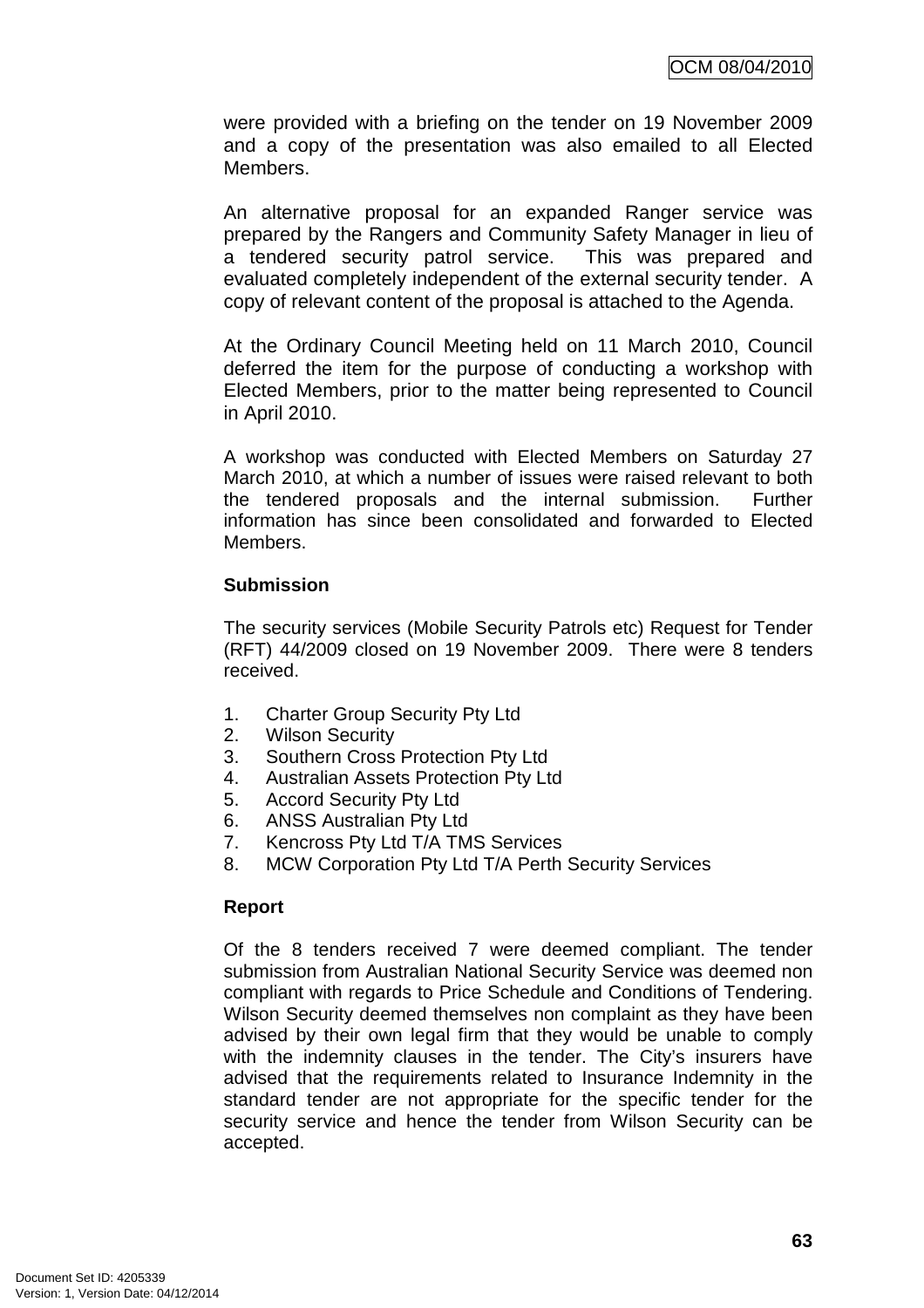## Compliancy Outcome

| <b>Tenderer's Name</b> |                                              | <b>Compliance Criteria</b><br><b>Overall Assessment</b> |
|------------------------|----------------------------------------------|---------------------------------------------------------|
|                        | <b>Charter Security</b>                      | Compliant                                               |
| ?                      | <b>Wilson Security</b>                       | Compliant                                               |
|                        | <b>Southern Cross Security</b>               | Compliant                                               |
|                        | <b>Australian Asset Protection</b>           | Compliant                                               |
| 5                      | <b>Accord Security</b>                       | Compliant                                               |
|                        | <b>TMS Services</b>                          | Compliant                                               |
|                        | <b>Perth Security</b>                        | Compliant                                               |
|                        | <b>Australian National Security Services</b> | Non Compliant                                           |

| <b>Assessment Criteria</b>        |     |  |  |
|-----------------------------------|-----|--|--|
| Price                             |     |  |  |
| Demonstrated experience           | 20% |  |  |
| Response times and Contactability | 50  |  |  |
| <b>Tenders Personnel</b>          | 15% |  |  |
| Tenders resources                 | 15% |  |  |
| IAT(                              |     |  |  |

The services required include but are not limited to:

- Random and targeted mobile security patrols available on a twenty-four (24) hours a day 365 days a year basis.
- Community relations role on behalf of the Principal.
- Liaising with and reporting to Western Australia Police.
- Provision of a staffed Control Room; twenty-four (24) hours a day 365 days a year, with the ability to include CCTV monitoring at a future stage.
- Provision of an opening and closing (securing) service for specified facilities
- Provision of security escort services of the Principal's staff at nominated facilities or on an 'as requested' basis.

Tender submissions were evaluated by:

- 1. Robert Avard Manager Community Services.
- 2. Nelson Mauricio Manager, Management Accounting and Budgeting.
- 3. Philip Crabbe Facilities and Plant Manager.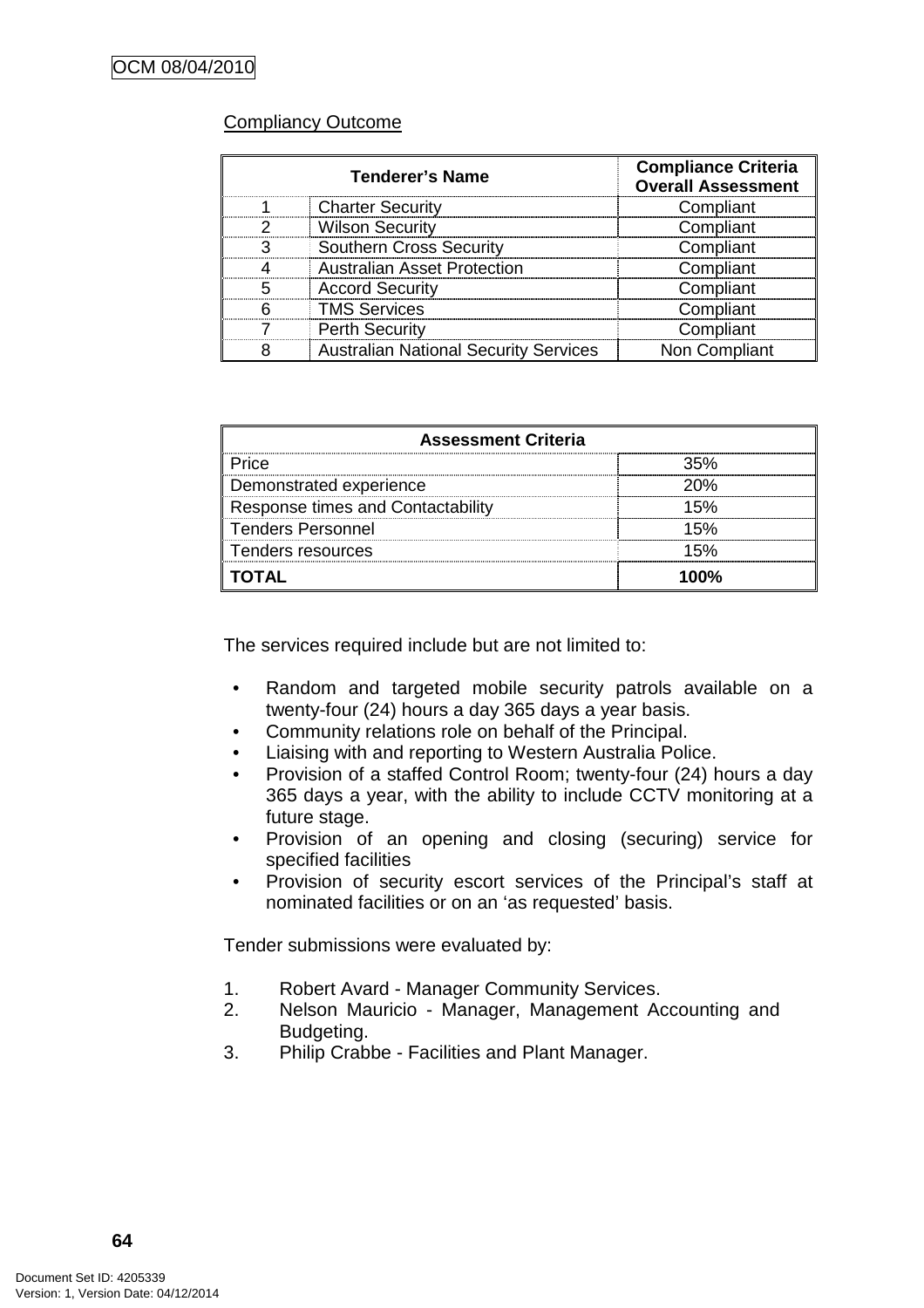| Scores:                               |                                                                         |                                                           |                       |  |  |
|---------------------------------------|-------------------------------------------------------------------------|-----------------------------------------------------------|-----------------------|--|--|
| <b>Tenderer's Name</b>                | <b>Non-Cost</b><br><b>Criteria</b><br><b>Assessment</b><br><b>Score</b> | <b>Cost Criteria</b><br><b>Assessment</b><br><b>Score</b> | Total<br><b>Score</b> |  |  |
| <b>Charter Security</b>               | 41.50%                                                                  | 22.95%                                                    | 64.45%                |  |  |
| <b>Wilson Security</b>                | 57.75%                                                                  | 30.36%                                                    | 88.11%                |  |  |
| <b>Southern Cross Security</b>        | $51.25\%$                                                               | 25.55%                                                    | 76.8%                 |  |  |
| <b>Australian Asset</b><br>Protection | 50.75%                                                                  | 34.09%                                                    | 84.84%                |  |  |
| <b>Accord Security</b>                | 44.25%                                                                  | 33.31%                                                    | 77.56%                |  |  |
| <b>TMS Services</b>                   | 38.00%                                                                  | 32.27%                                                    | 70.27%                |  |  |
| <b>Perth Security Services</b>        | 53.75%                                                                  | 35%                                                       | 88.75%                |  |  |

Perth Security Service is a small firm with local government experience at the Cities of South Perth and Gosnells both of whom gave extremely positive feedback on their contract performance. Their price is very competitive and their industrial pay arrangements stable. Perth Security Service have committed to establishing a 24/7 control centre to meet the needs of the City and will have the allocated premises located at the City's Depot as the Cockburn operational base. The core team proposed for the City contract is experienced and appear competent.

#### In-house submission

In accordance with Councils decision of September, 2009, a comprehensive submission was prepared by Council staff based on utilising an expanded Ranger service to deliver a similar model as that requested by the Tender.

An abridged copy of the submission has been provided to Elected Members under separate cover as a confidential attachment, together with comments from senior Council Financial staff on the validity of the document.

In summarising the submission, it provides a credible alternative to the outsourced tender model, in that it would provide Council with complete control over the resources allocated to the service, together with the inherent benefit of flexibility that in house resources can provide.

However, with the initial establishment costs estimated to be around \$300,000 in excess of the preferred external Contractor for year 1 and between \$200,000 - \$250,000 per year thereafter. It is difficult to develop a case for choosing the in house submission, based on cost – benefit comparisons, ahead of the outsourced option.

A primary consideration in recommending the outsource option is that the service can be tailored to suit any circumstances and additional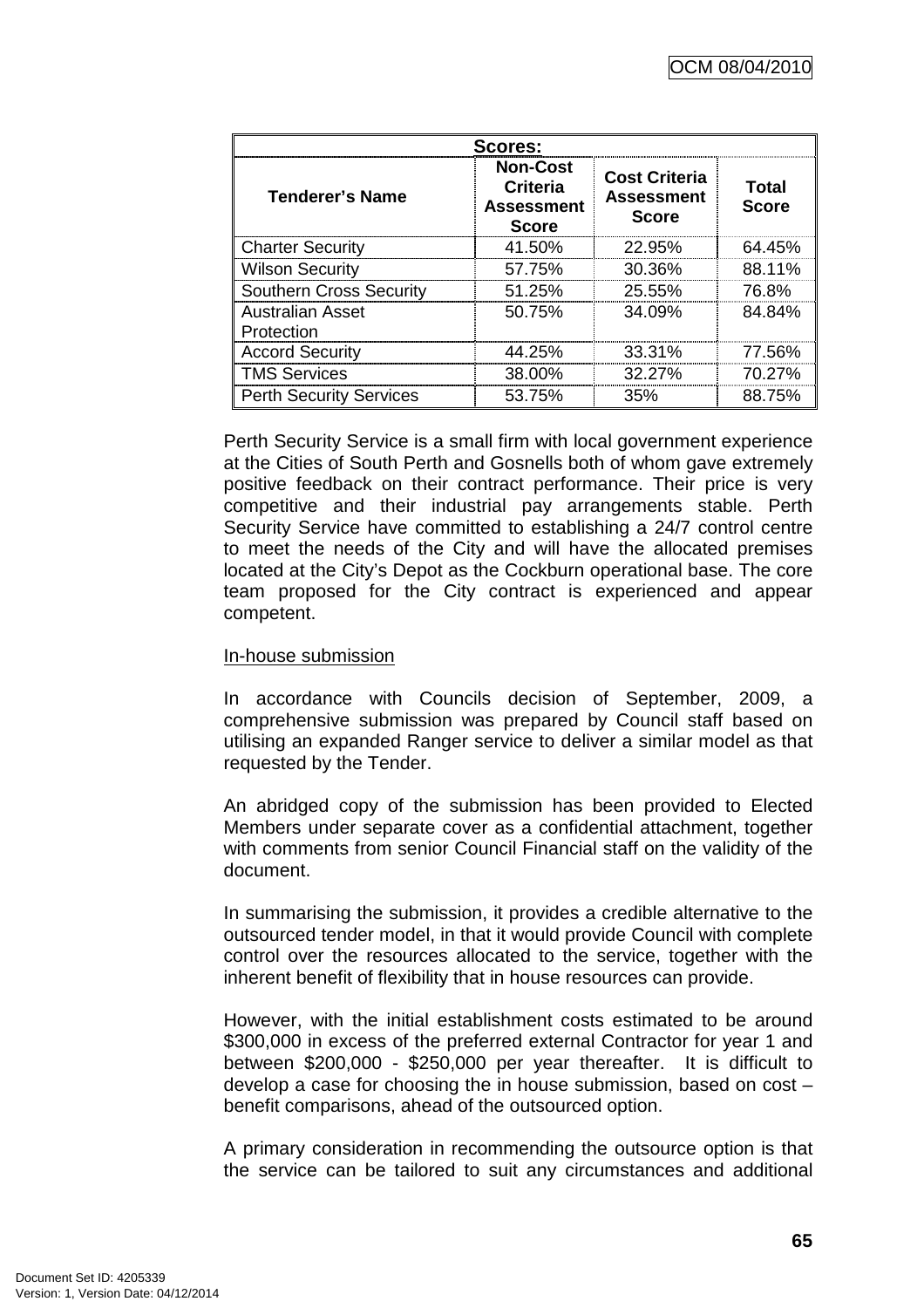resources can allocated / reduced/ re – deployed on an as needs basis to satisfy the requirements of the City. The preferred tenderer has provided an assurance that any reasonable request for the provision of additional resources would be effected within ½ hour of the requirement.

Given these circumstances, there is a compelling position for the original service standard to adopt a "minimum standard" approach, which provides for 24/7 coverage of the district by a minimum of 2 patrol vehicles for 3 days each week, 3 vehicles 2 days each week and 4 vehicles 2 days each week; the latter designed to cater for the traditional "peak" periods of weekend activity. This is the level of service which can be expected for the recommended tender price of \$790, 398.72. Such an approach is recommended on the basis that there are extensive periods during the week when vehicles do little more than patrol the streets, without any specific task or objective being assigned. This is considered predominantly to be unproductive time for which the Council (and ultimately ratepayers) are paying unnecessarily.

It is intended that Council staff can, in conjunction with the Patrol Officers, derive a more planned approach to the objectives of the service and target priority functions and allocate resources accordingly. This is obviously contingent upon the assurance that additional resources can be allocated swiftly upon being requested by the City, as and when the need arises. While this part of the service will necessarily require careful management and implementation, it is considered to be a more efficient method of resource utilisation, as an alternative to having non productive passive patrolling at periods of low activity.

Alternatively, should Council opt for the same service coverage as currently provided (i.e. 4 patrol vehicles 24/7) the associated tender cost has been calculated to be in the vicinity of \$1,300,000.

Should this be the level of coverage required by Council, then it is considered that the cost differential with a full in house provided service would be more significant and therefore an in house submission for comparative purposes has not been calculated.

#### Summary

Consequently, it is recommended that the outsourced option as tendered, with the capacity to call out additional service at short notice as necessary, be selected as the preferred methodology.

While there are valid reasons in considering the cost savings apparent in the recommended outsourced Tender model, it must also be recognised that delivery standards can sometimes be compromised where the service is ultimately controlled by another party. For this reason it is considered imperative that some in house resource be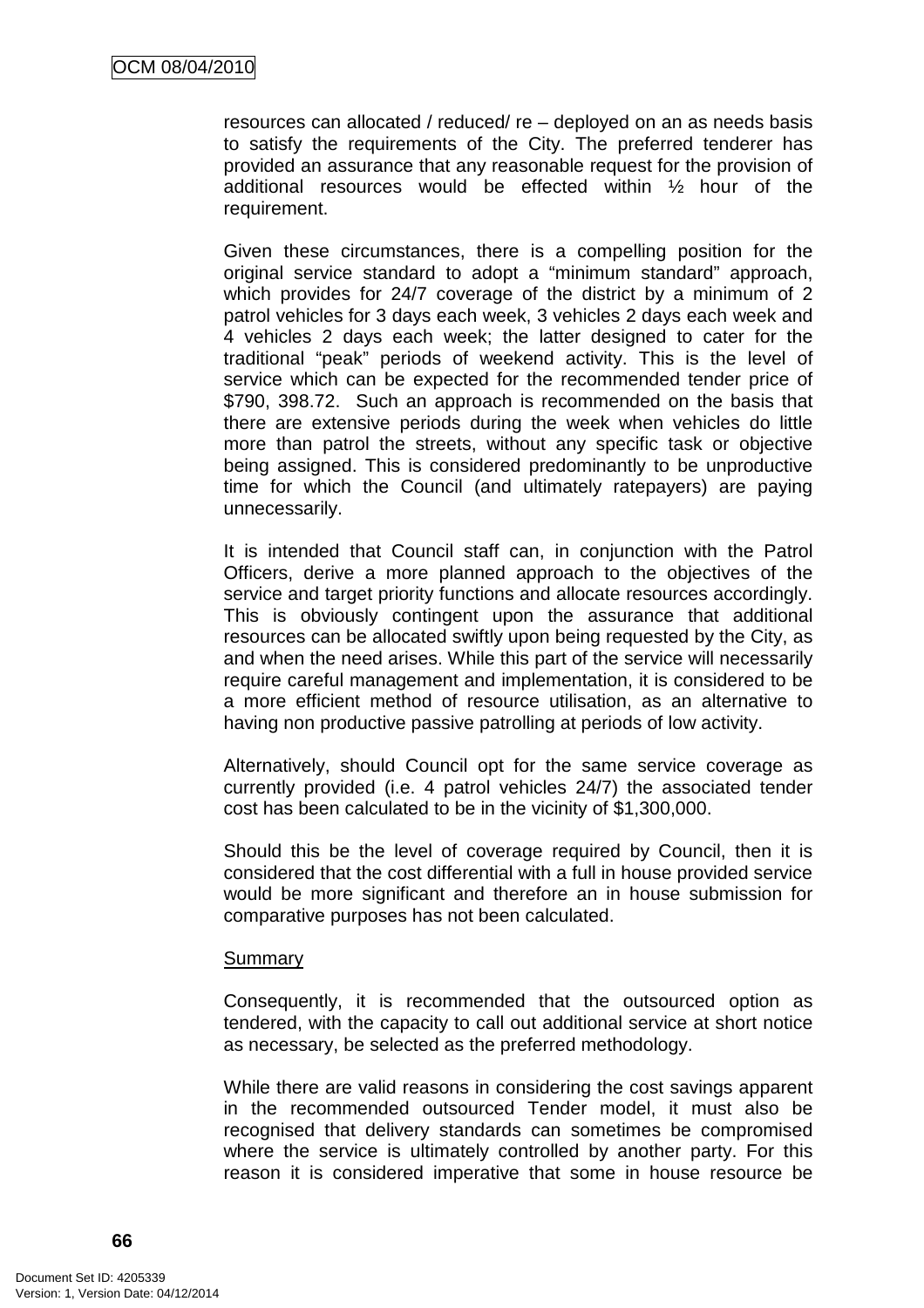provided to the service in a support role to assist in the establishment and to ultimately monitor the ongoing standard and overall performance of the Contractor.

This methodology is apparent in many Council awarded construction contracts where Council staff work closely with builders to ensure the ultimate outcome of the project is consistent with initial expectations.

In this case, there are not the spare resources available in house to provide the necessary up front and ongoing support and supervision to ensure a high level of quality control is provided to monitor that the objectives of the service are being met on an ongoing basis.

It is proposed that a Contract Supervisor / Service Support Officer be employed as soon as possible to assist in the establishment and ongoing supervision of the Contract and its overall performance.

It is proposed that the advance expenditure required for both this and the establishment of a base facility for the service to be located at the Operations Centre (being the transportable building previously used at Coolbellup Library) be drawn from the Community Surveillance Levy Reserve Fund and funded as a cost against the Security Levy.

The greater proportion of this expenditure will be required for the physical establishment, provision of utilities and fit out of a basic depot for the Patrol Officers, which also provides available space for the Contract Supervisor/ Service Support Officer to work from.

This will be offset to some extent in future by not having to employ a full time Clerical Support Officer for the Rangers / Community Safety Unit, which is proposed in the current Plan for the District (New Staff Plan) for 2010/11, as part of the duties proposed for that position would have been to provide administrative support to the Security service, in whatever form it was to take in future.

#### **Strategic Plan/Policy Implications**

#### **Lifestyle and Aspiration Achievement**

• To deliver our services and to manage resources in a way that is cost effective without compromising quality.

### **Governance Excellence**

- To conduct Council business in open public forums and to manage Council affairs by employing publicly accountable practices.
- To provide effective monitoring and regulatory services that administer relevant legislation and local laws in a fair and impartial way.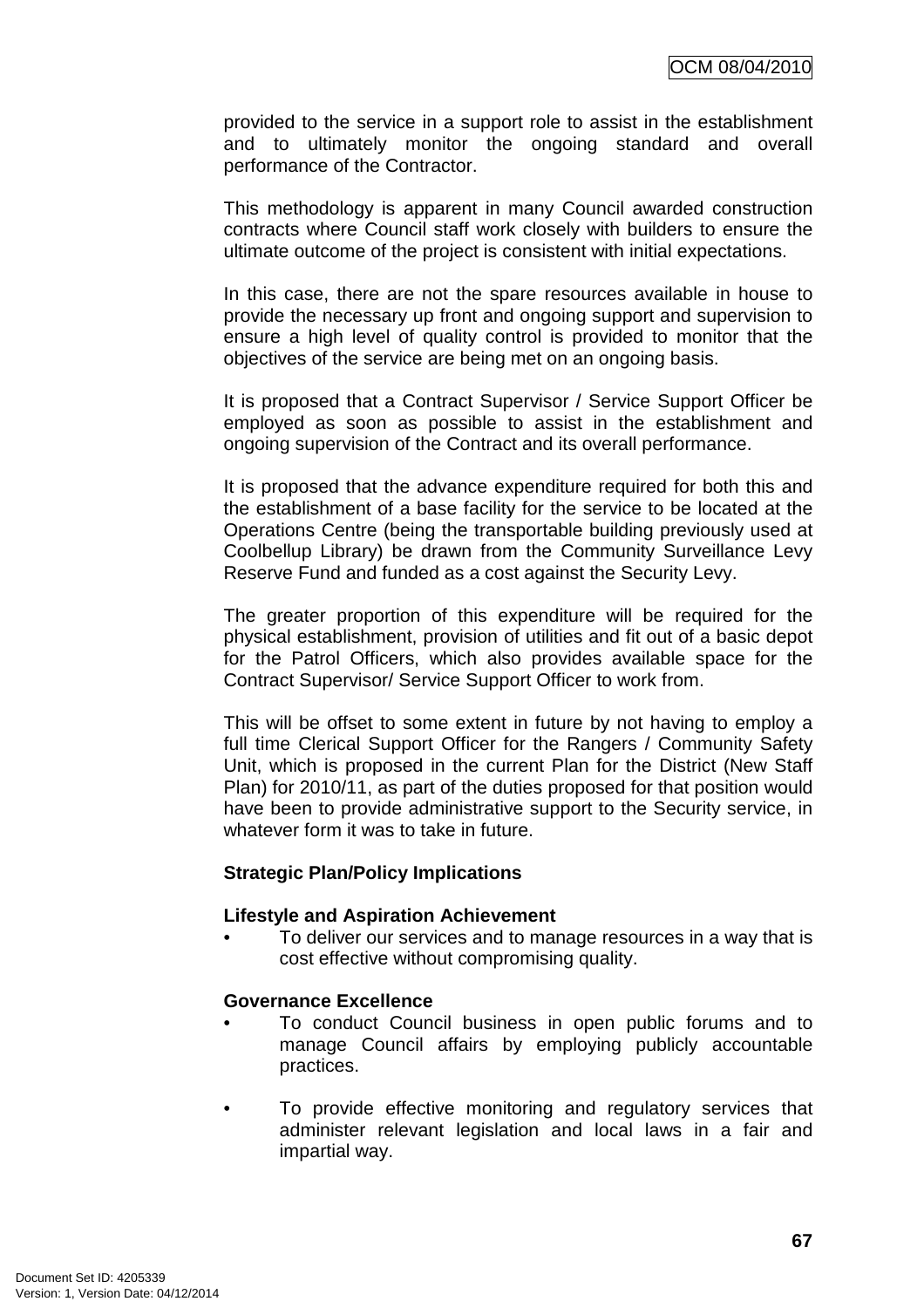### **Budget/Financial Implications**

In the 2008/09 financial year there was a total of \$2,050,075 spent on the security patrol service with an allocation of \$2,000,000 for 2009/10.

Should Council proceed with the current level of service which is 4 cars on the road 24 hours per day 7 days per week the cost of the service will be in the vicinity \$1,500,000 depending on the tender selected.

A 24 hours per day 7 days a week service that has a minimum of 2 cars on the road at any one time and peaked at 4 cars on Friday and Saturday nights would cost in the vicinity of \$900,000 depending upon the selected tender.

The current security levy of \$50 per property may be reduced depending upon the decision of Council on the level and nature of the service required.

Besides the direct tender costs there will also need to be factored into the budget allocated internal costs which will be approximately \$90,000.

A service centre for the security staff to utilise is proposed to be established at the Council Operations Depot and accommodated in the demountable building recovered from the Coolbellup Library redevelopment. The provision of services, furnishing and fit out costs are estimated to be in the order of \$35,000.

It is also proposed to incorporate a Contract Supervisor role for the initial 2 year term of the contract, to ensure consistent management and monitoring of all aspects of the service to the City's satisfaction at an estimated annual cost of \$75,000.

Costs for the initial establishment and staff requirements can be provided from the Community Surveillance Levy Reserve Fund.

#### **Legal Implications**

Section 3.57 of the Local Government Act 1995 and Part 4 of the Local Government (Functions and General) Regulations 1996 refers.

#### **Community Consultation**

The tender appeared in the West Australian Newspaper on 4 November 2009 and attracted eight (8) responses by the closing date of 19 November 2009.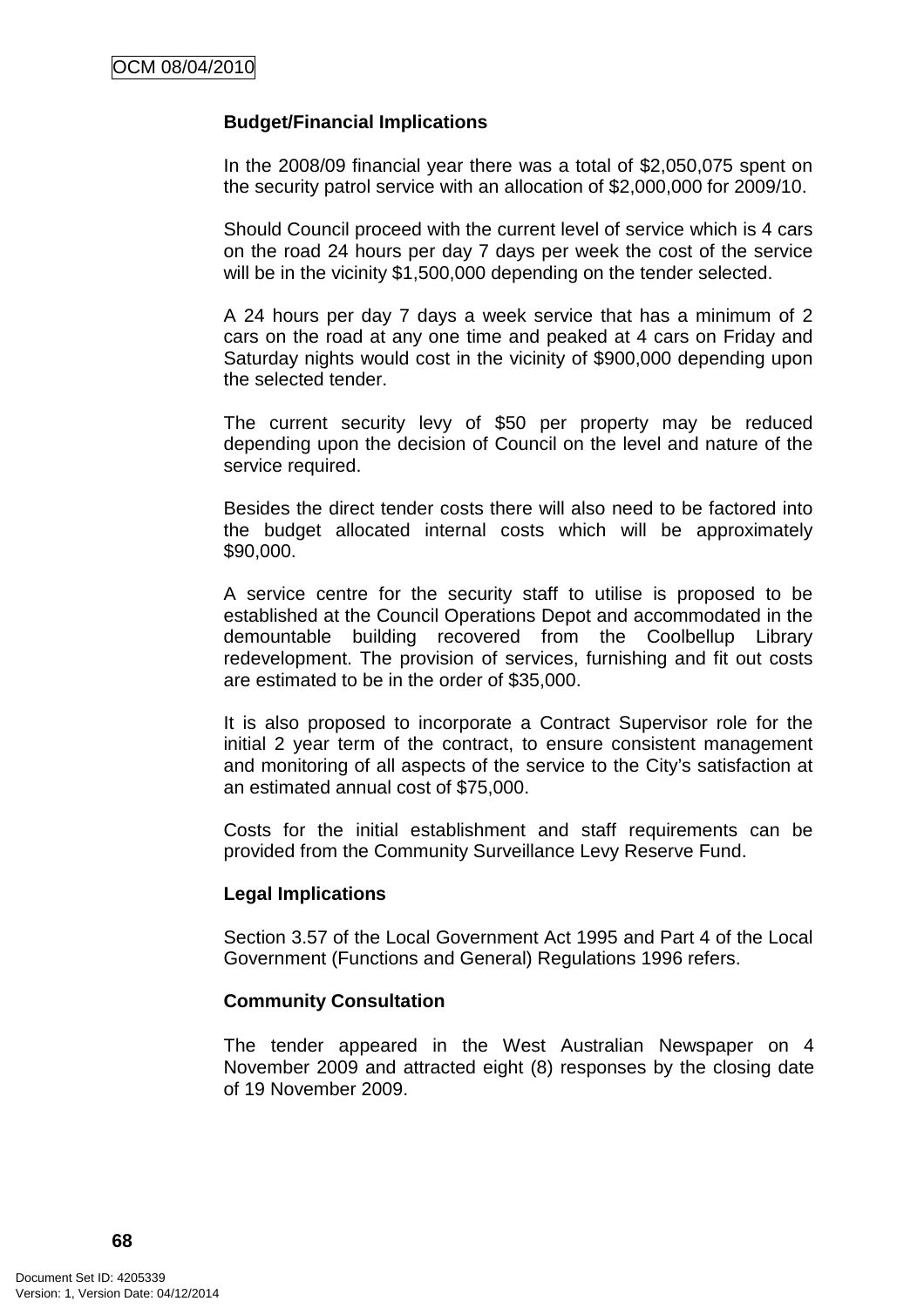# **Attachment(s)**

- 1. Extract from proposal for expanded Rangers service (provided under separate confidential cover).
- 2. Comments City of Cockburn financial services staff (provided under separate confidential cover).
- 3. Compliance Criteria Checklist (provided under separate confidential cover).
- 4. Tender Evaluation Sheet (provided under separate confidential cover).
- 5. Tendered Prices (provided under separate confidential cover).

## **Advice to Proponent(s)/Submissioners**

Those who lodged a tender on the proposal have been advised that this matter is to be considered at 8 April 2010 Council Meeting.

## **Implications of Section 3.18(3) Local Government Act, 1995**

Nil.

## **17.2 (OCM 08/04/2010) - INTEGRATED HEALTH AND COMMUNITY FACILITIES - WENTWORTH PARADE, SUCCESS (CR/M/111) (R AVARD) (ATTACH)**

#### **RECOMMENDATION**

That Council advertise the Business Plan for Integrated Primary Health and Community Facilities in accordance with the requirements of Section 3.59 of the Local Government Act.

## **COUNCIL DECISION**

#### **Background**

Council owns 2 hectares of freehold land on the corner of Wentworth Parade and Beeliar Drive in Success. On Lot 401 a Youth Centre has been constructed with associated car parking.

The whole of the adjoining Lot 400 and a portion of Lot 401 Wentworth Parade, Success remains available for development. There are a number of services and facilities that are required to serve the eastern portion of the City which can be readily accommodated on the site. For many years the Success Library has been operating from a small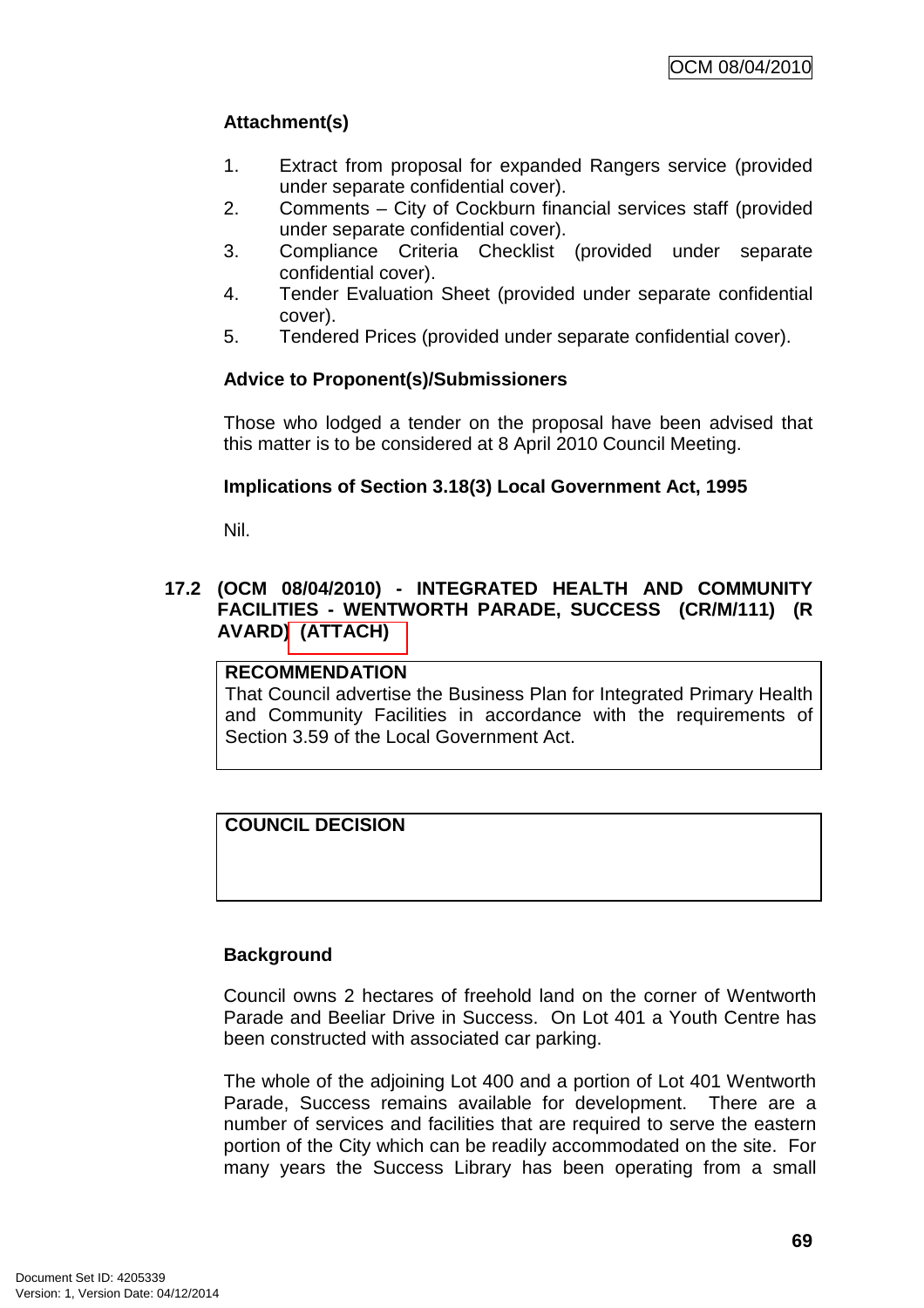leased area within the Cockburn Gateways Shopping Centre which is quite inadequate for the catchment population it is required to serve. The current lease for the Success Library expires on 13 November 2012 and the owners have indicated that they will require the library to move.

The Commonwealth Government has advised that they have committed \$6.65m toward the construction of a GP Super Clinic on the site due to the low number of GPs currently serving this population. The GP Super Clinic Funds have been provided on the basis of a cooperative submission between the City and the Fremantle GP Network. The Commonwealth has indicated that they seek the works to be completed by the end of 2011. A fast track program has been prepared and is to be considered by Council when details on the project are more advanced. A Draft Memorandum of Understanding has been prepared between the City and the Fremantle GP Network to guide the GP Super Clinic elements of the project. This will be considered following the advertising of the Business Plan. Centrelink has indicated that this site would be suitable for one of their offices and a submission has been prepared and submitted for this.

Council at its Ordinary Meeting of 12 November 2009 resolved to appoint Bollig Design Group for architectural Services for Integrated Health and Community Facilities to be located on the site. Quantity Surveyor, Davis Langdon has been appointed by the City to act on behalf of the City, independent of the architect and other consultants.

#### **Submission**

N/A

## **Report**

The intent of the project as described in the business plan is a balance between two objectives. Firstly, to provide and facilitate the provision of community services, in particular the library, meeting rooms /additional office space and GP Super Clinic. Secondly, to generate income for the City through the leasing of property such as office accommodation, health services and a café.

An overview of the attached Business Plan is provided as follows.

The attached Concept Plan for the site has been prepared by Architects Bollig Design which indicates floor space as follows:

| • Community meeting rooms/additional office space  560 $m^2$ |  |
|--------------------------------------------------------------|--|
|                                                              |  |
|                                                              |  |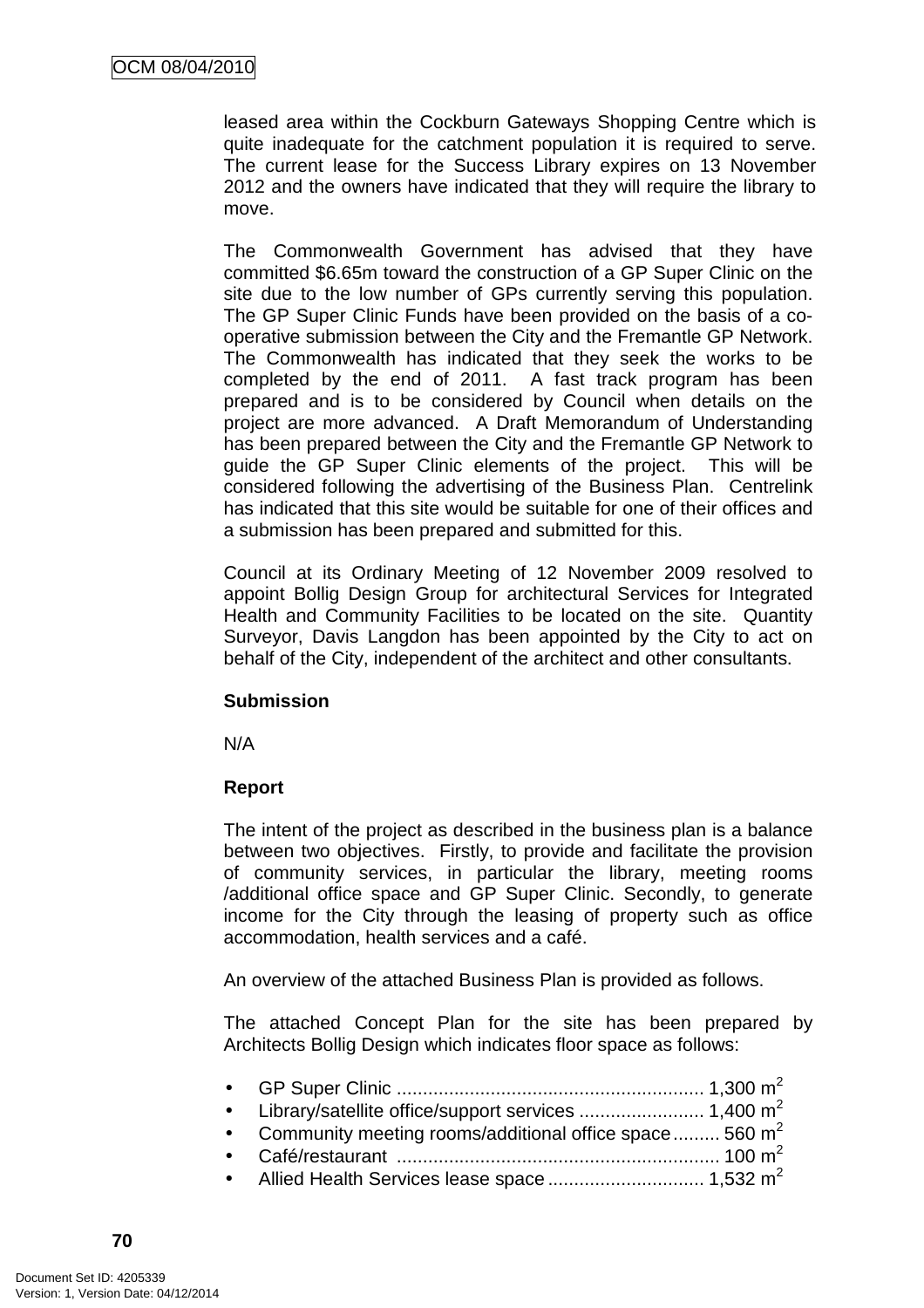• Office accommodation ................................................ 1,352 m<sup>2</sup> • Government Agency .................................................... 1,000 m<sup>2</sup>

The proposed structure will be two storeys over two buildings with the majority of the parking below the ground floor plate which is made more readily available due to the slope of the lot. The design brief is for a 5 green star building which will establish a high standard by the City and also assist in attracting government tenancies.

Section 3.59 of the Local Government Act 1995 requires that any land transaction worth more than \$1,000,000 or 10% of the operating expenditure incurred by the local government from its Municipal Funds in the last completed financial year is deemed to be a 'major land transaction' and requires a Business Plan. The value of the land is under normal market circumstances valued at approximately \$3,500,000 and hence is deemed as a "major land transaction".

A 'major trading undertaking' is defined as a commercial activity for a profit that is worth more than \$500,000 or 10% of the local government's operating expenditure. The income generated by the tenants will be in excess of \$500,000 p.a.

A Business Plan for the project in accordance with requirements of the Act has been prepared for public advertising and is attached to the Agenda.

#### **Strategic Plan/Policy Implications**

#### **Lifestyle and Aspiration Achievement**

• To facilitate and provide an optimum range of community services and events.

## **Budget/Financial Implications**

The operational cost of the Library will be drawn from Municipal Funds, a significant portion of which will be reallocated from the Success Library located in the Gateways Shopping Centre. The current lease is \$170,000 p.a. which will be a saving and offset the estimated \$1,250,000 required annually to operate the Library from the larger premises. The current annual budget including the lease fee is \$560,000 for the Success Library. Hence, approximately a further \$700,000 from Municipal Funds annually is required for the new Library.

The Commonwealth funded GP Super Clinic will be operated by a legal entity that is separate from the City. A funding requirement is for a detailed business plan for the GP Super Clinic to be prepared that meets the requirements of the Commonwealth. No Council funds will be required for the Super Clinic operation.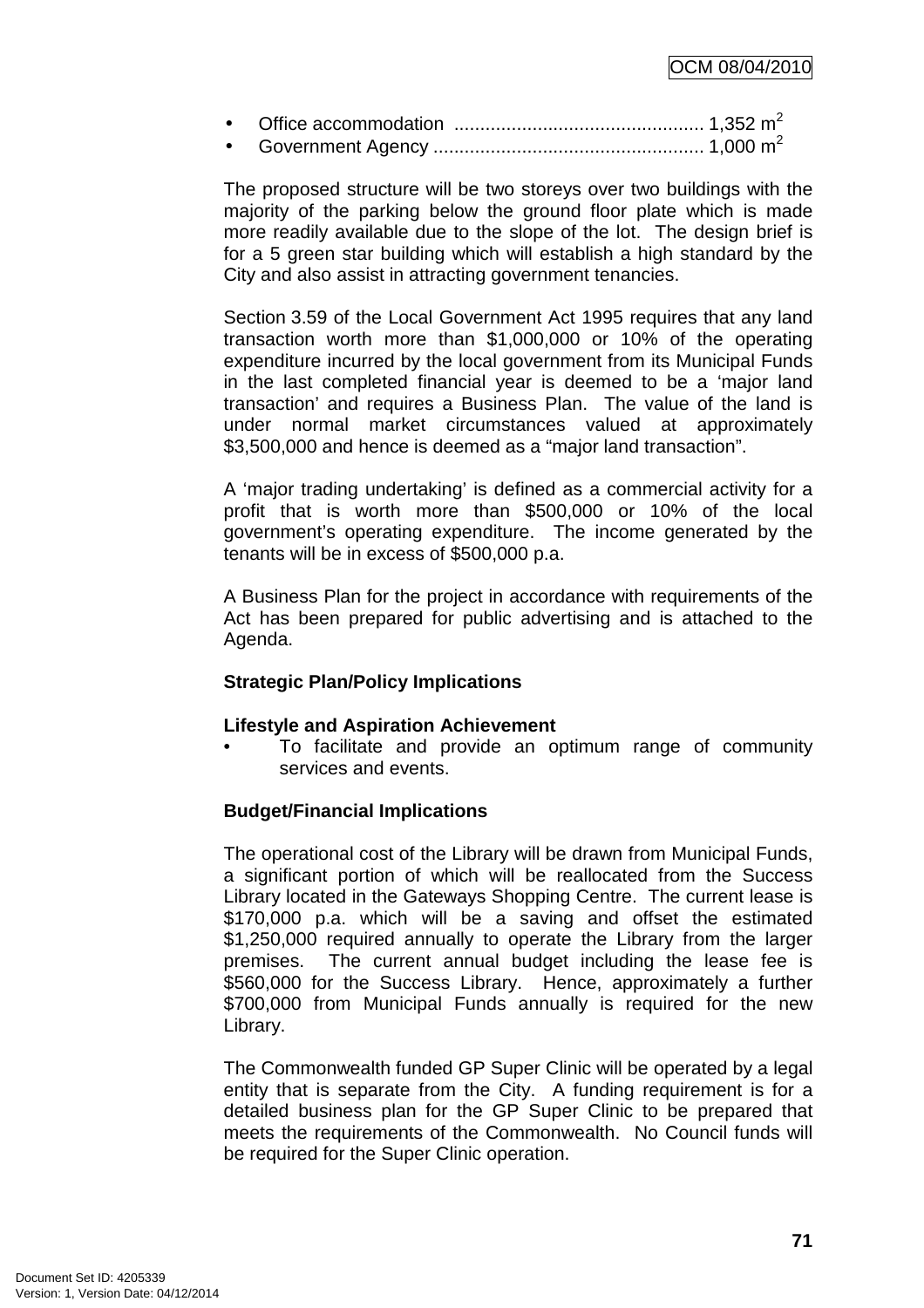Knight Frank property agents have indicated that the total gross value of the lease areas will be between \$1,200,000 and \$1,400,000 (total net income). The operating expenses will be primarily covered by the lessees with the City covering the library operating costs. A more detailed budget will be provided to Council for its consideration when a detailed design is more advanced and information on tenants is known.

### **Legal Implications**

Section 3.59 of the Local Government Act requires the preparation of a Business Plan for the development and publishing of a 'major land transaction' and a 'major trading undertaking'.

### **Community Consultation**

The prepared Business Plan for the project will be advertised for 6 weeks for public comment in accordance with the requirements of the Act. The Council is then required to consider any submissions and to decide whether to proceed or not.

### **Attachment(s)**

- 1. Business Plan
- 2. Concept Plan

#### **Advice to Proponent(s)/Submissioners**

N/A

#### **Implications of Section 3.18(3) Local Government Act, 1995**

The provision of a library service is clearly within the scope of Local Government and there is an expectation that government either provides and/or facilitates the provision of health services for its local community. The areas on the east side of the City have been deemed by the Commonwealth as a District of Workforce Shortage and falls within an affected Division of General Practice. Hence the market has not been able to provide a sufficient level of service to the current and future population growth.

## **18. EXECUTIVE DIVISION ISSUES**

Nil

#### **19. MOTIONS OF WHICH PREVIOUS NOTICE HAS BEEN GIVEN**

Nil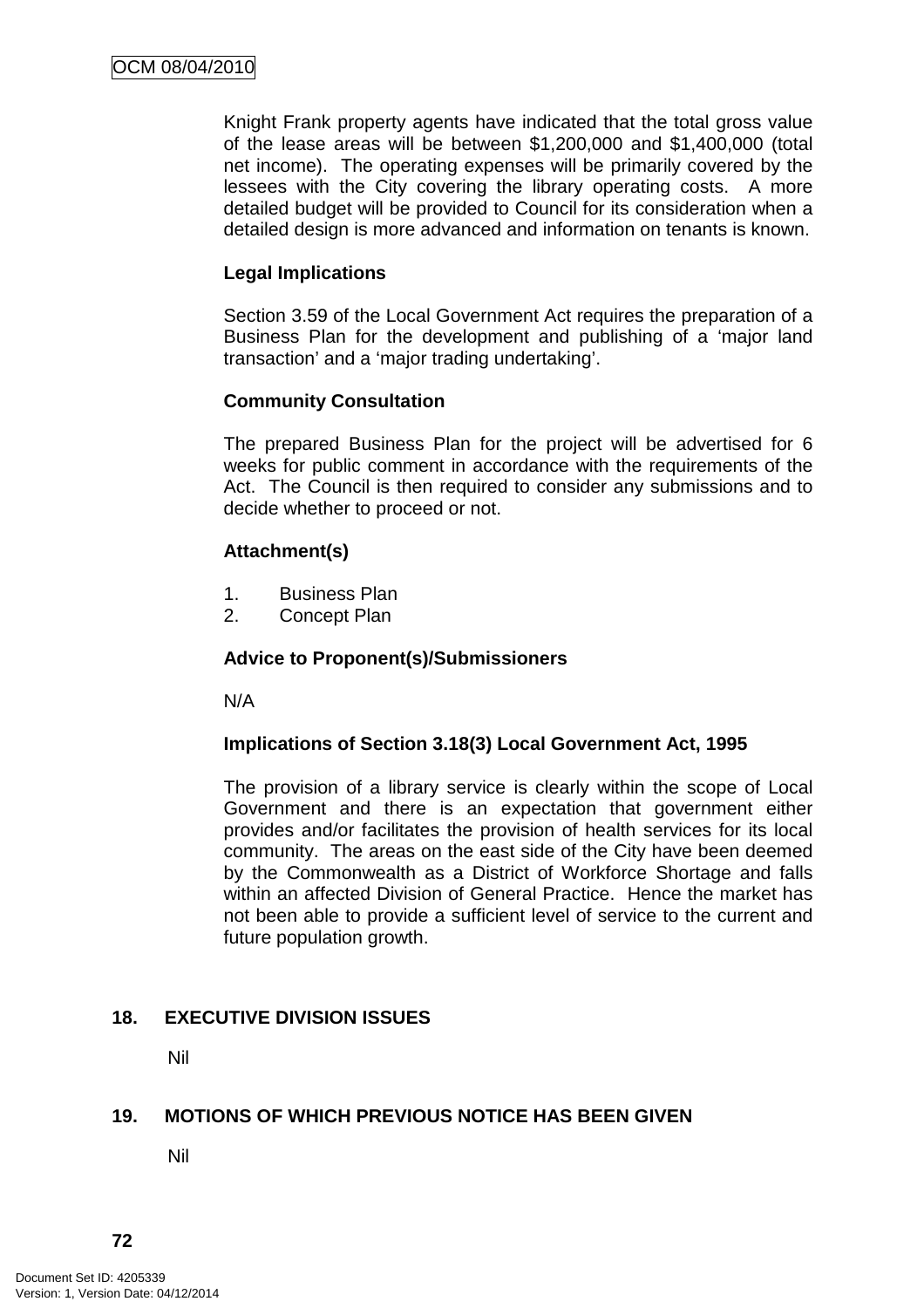- **20. NOTICES OF MOTION GIVEN AT THE MEETING FOR CONSIDERATION AT NEXT MEETING**
- **21. NEW BUSINESS OF AN URGENT NATURE INTRODUCED BY COUNCILLORS OR OFFICERS**
- **22. MATTERS TO BE NOTED FOR INVESTIGATION, WITHOUT DEBATE**
- **23. CONFIDENTIAL BUSINESS** 
	- **23.1 (OCM 08/04/2010) MINUTES OF CHIEF EXECUTIVE OFFICER PERFORMANCE & SENIOR STAFF KEY PROJECTS APPRAISAL COMMITTEE MEETING - 18 MARCH 2010 (1192) (S CAIN) (ATTACH)**

#### **RECOMMENDATION**

That Council receive the Minutes of the Chief Executive Officer Performance and Senior Staff Key Projects Appraisal Committee dated 18 March 2010, as attached to the Agenda, and adopts the recommendations contained therein.

# **TO BE CARRIED BY AN ABSOLUTE MAJORITY OF COUNCIL**

**COUNCIL DECISION** 

#### **Background**

The Chief Executive Officer Performance and Senior Staff Key Projects Appraisal Committee met on 18 March 2010. The minutes of that meeting are required to be presented to Council and its recommendations considered by Council.

#### **Submission**

The minutes of the Committee meeting are attached to the Agenda. items dealt with at the Committee meeting form the basis of the Minutes.

#### **Report**

The Committee recommendations are now presented for consideration by Council and, if accepted, are endorsed as the decisions of Council. Any Elected Member may withdraw any item from the Committee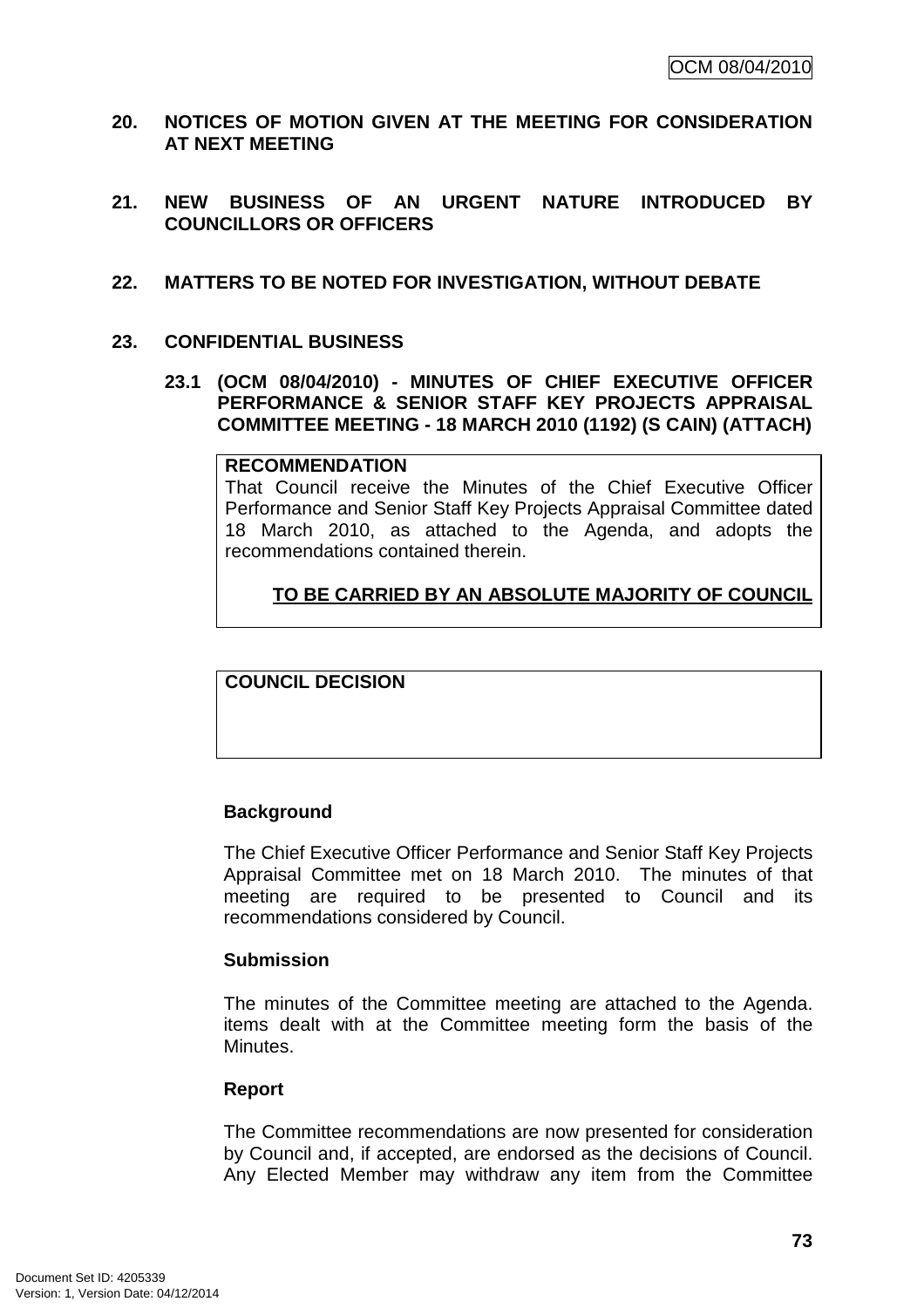meeting for discussion and propose an alternative recommendation for Council's consideration. Any such items will be dealt with separately, as provided for in Council's Standing Orders.

#### **Strategic Plan/Policy Implications**

#### **Governance Excellence**

• To maintain a professional, well-trained and healthy workforce that is responsive to the community's needs.

#### **Budget/Financial Implications**

Committee Minutes refer.

#### **Legal Implications**

Committee Minutes refer.

### **Community Consultation**

N/A

#### **Attachment(s)**

Minutes of the Chief Executive Officer Performance and Senior Staff Key Projects Appraisal Committee 18 March 2010 are provided to the Elected Members as confidential attachments.

#### **Advice to Proponent(s)/Submissioners**

The CEO and senior staff have been advised that this item will be considered at the April 2010 OCM.

#### **Implications of Section 3.18(3) Local Government Act, 1995**

Committee Minutes refer.

### **24 (OCM 08/04/2010) - RESOLUTION OF COMPLIANCE (SECTION 3.18(3), LOCAL GOVERNMENT ACT 1995)**

### **RECOMMENDATION**

That Council is satisfied that resolutions carried at this Meeting and applicable to items concerning Council Provided services and facilities, are:-

(1) integrated and co-ordinated, so far as practicable, with any provided by the Commonwealth, the State or any public body;